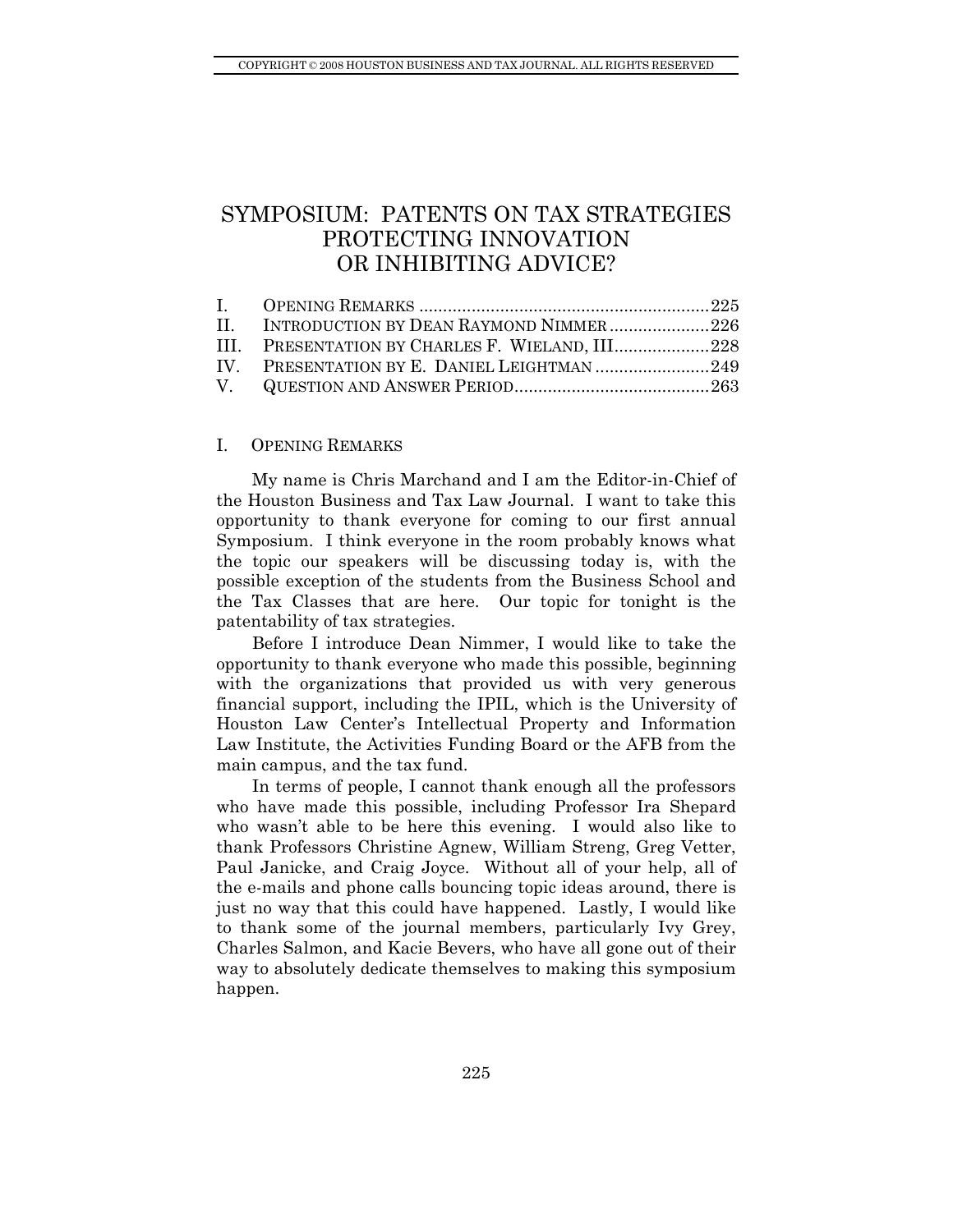<span id="page-1-0"></span>In terms of the speakers, I am proud and honored to be able to thank them for being here. Charles Wiland, Dan Leightman and, of course, the moderator for this evening, Dean Raymond Nimmer, who I cannot say enough about. He is the co-director of the IPIL, and he has written more treatises, books, and articles than I can even name, including an article that we are proud to have been able to publish in the Houston Business and Tax Law Journal.<sup>[1](#page-1-1)</sup>

Without further ado, I will hand the mike over to Dean Nimmer.

\* \* \*

#### II. INTRODUCTION BY DEAN RAYMOND NIMMER

This is a real pleasure and I actually think it is quite remarkable. This is a great turnout for a topic that branches across two significantly different areas of law. It is the kind of reaching out past normal boundaries that I hope the Law Center can continue doing, and the Business and Tax Law Journal has done a great job in innovating and making it happen. The truth is, you can thank the people on the faculty – and I think Christine Agnew and Ira Shepard and a few others deserve those thanks—but the real thanks should go to the two people who have managed to put this together – and they are both sitting right there.

I just really think it is a special evening. It is actually an evening in which I am going to enjoy being a moderator because I do not have to contribute anything whatsoever since we have two of the leading people on this topic. It is actually a topic that in my mind comes sort of in the natural flow from what years ago used to be the debate in the patent area about whether software could be patented or not.[2](#page-1-2) That debate is either dead or has at least been totally reshaped in the last 15-20 years.[3](#page-1-3) Once it got

<span id="page-1-1"></span> <sup>1.</sup> Raymond T. Nimmer & Lori Brennan, *Modernizing Secured Financing Law for International Information Financing: A Conceptual Framework*, 6 HOUS. BUS. & TAX L.J. 1 (2005).

<span id="page-1-2"></span> <sup>2.</sup> See generally Donald S. Chisum, The Future of Software Protection, 47 U. PITT. L. REV. 959 (1986); Pamela Samuelson, Contu Revisited: The Case Against Copyright Protection for Computer Programs in Machine-Readable Form, 1984 DUKE L.J. 663 (1984).

<span id="page-1-3"></span> <sup>3.</sup> See Kristen Osenga, Ants, Elephant Guns, and Statutory Subject Matter, 39 ARIZ. ST. L.J. 1087, 1087-91 (2007) (detailing how both the courts and the patent office "are poised to reconsider the issue" of software patentability "in the near future."); see generally John R. Allison, Abe Dunn & Ronald J. Mann, Software Patents, Incumbents, and Entry, 85 TEX. L. REV. 1579 (2007) (discussing how the "scope of software innovation has become even broader," though the patenting of the innovations is not always "easy" or "available.").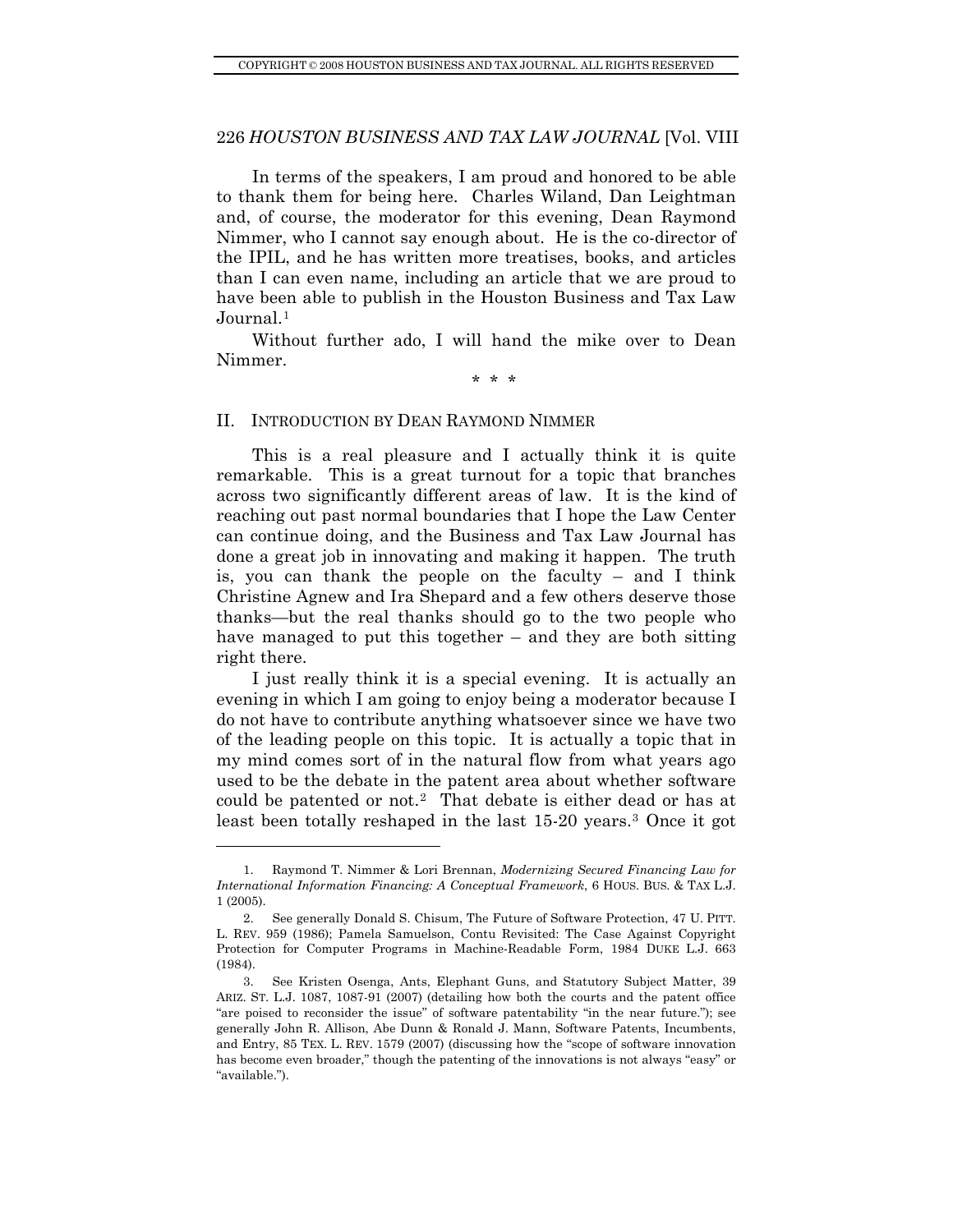l

reshaped, this new set of issues arose – patenting business methods, patenting tax strategies and other legally relevant strategies.

I was at a conference in Japan speaking on a softwarerelated topic. Judge Rader from the Court of Appeals for the Federal Circuit was also a speaker at the program. This was shortly after the court established that business method patents were available.[4](#page-2-0) Judge Rader began his speech on that topic, saying something along the lines of "This is the greatest thing ever in the United States because wherever patents have gone, wherever the idea of patenting things has gone, innovation was expanded and promoted," and in the business method area I think he thought this surely was going to happen. I think he probably still feels that way, but there are clearly people—and we will hear about some of these views—who have questions. And it is a big current issue and one in which we have two of the nation's leading experts here to talk to us about.

I am going to introduce both of these people and then just have them come up and do presentations in the range of 20-25 minutes and then we will be open for questions after that. Hopefully, we will keep to a time frame that fits the schedule here. But I think the more important thing is to have a good discussion and some good interaction among these figures.

The first will be Charles Wieland, who is a shareholder at the Buchanan, Ingersoll & Rooney law firm in Alexandria, Virginia. He has practiced in the area of intellectual property for a number of years. He deals with startups and other companies, as well as engages in patent drafting and a whole range of intellectual property activities. He is also the co-author of the article, *Tax Strategy Patents – Policy and Practical Considerations*.[5](#page-2-1) Mr. Wieland obviously will be approaching the issue from the standpoint of an intellectual property practitioner and, as I think we all discovered in the reception before this, the perspective of intellectual property law can be quite different from the perspective of tax law, although both areas are very complicated and fairly esoteric.

Our second speaker will be E. Daniel Leightman, who is a partner at Gardere Wynn here in Houston. He is in the tax

<span id="page-2-0"></span><sup>4</sup>*. See* State St. Bank & Trust v. Signature Fin. Group, Inc., 149 F.3d 1368, 1373 (Fed. Cir. 1998) (finding that a computer program which uses an algorithm to calculate a final share price does produce "a useful, concrete and tangible result" and is thus patentable).

<span id="page-2-1"></span> <sup>5.</sup> Charles F. Weiland III & Richard S. Marshall, *Tax Strategy Patents—Policy and Practical Considerations*, TAX MGM'T COMP. PLANNING J., Vol. 35, No. 5 (May 4, 2007), *available at* http://www.hbtlj.org/content/HBTLJ\_Symposium2007\_E-Binder.pdf.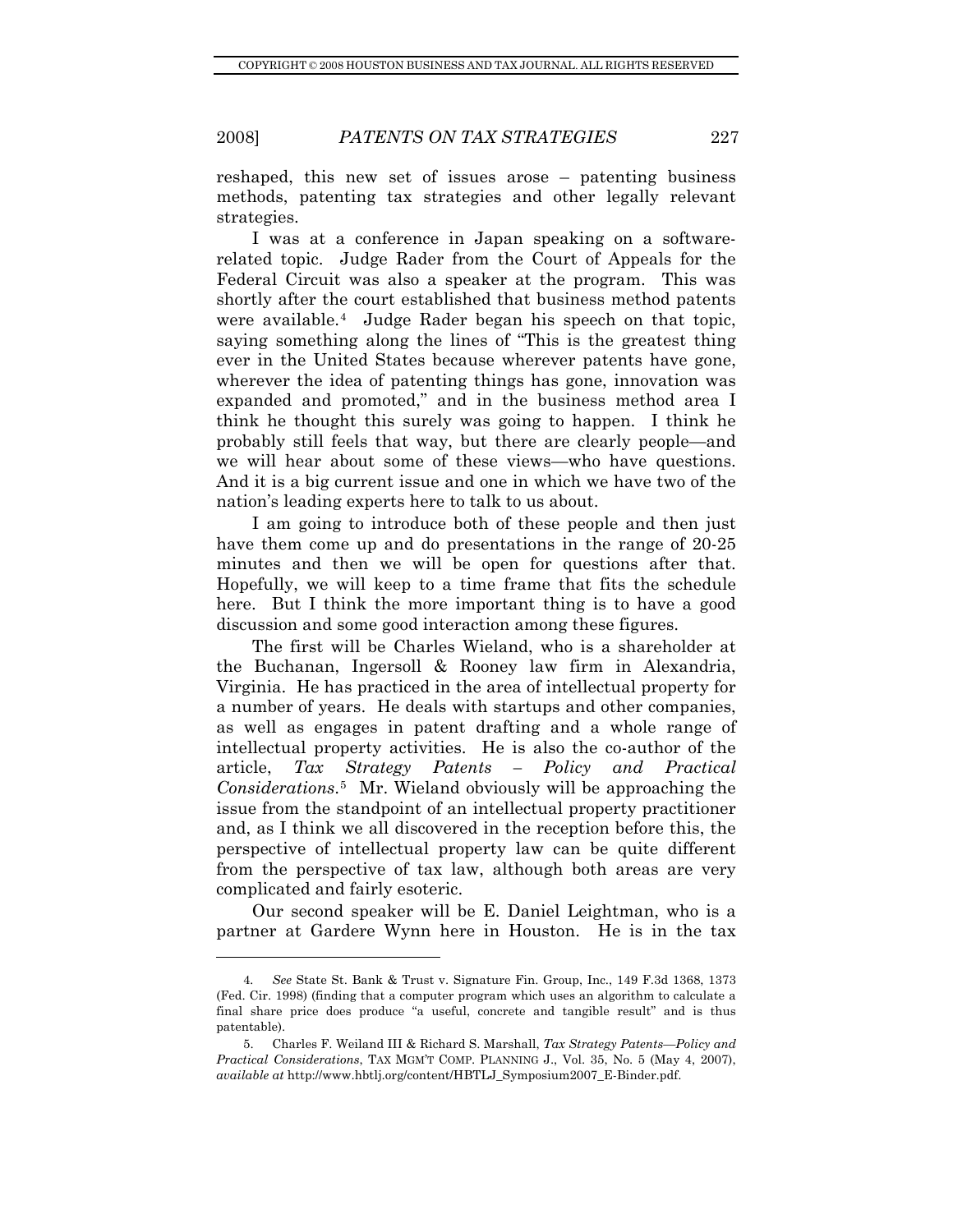<span id="page-3-0"></span>planning group. He recently retired as the Vice President of Tax-Related Issues at Cooper Industries, one of the larger companies based here in Houston. He was previously Director of Taxes at Intel. He has a series of very prestigious involvements in a combination of tax and technology issues over his career, and he will obviously be approaching this from the standpoint of somebody with a tax background. I should also mention that Dan is an adjunct professor at the University of Houston Law Center and if we could figure out a way to have classes in Alexandria, I would like to make both of our speakers adjunct professors and keep their involvement at the University.

As I said, these are two of the leading people on this topic, and I am just going to introduce them – which I have just done, and then hand it over to Charles, let him start, and then sit and enjoy hearing their insight on what is a major policy issue in modern U.S. intellectual and tax law.

# \* \* \*

### III. PRESENTATION BY CHARLES F. WIELAND, III

Thank you. It is very nice to be here. We have a very unique situation here. I, as a patent attorney, am going to try to talk you out of getting tax patents, and Dan, as a tax attorney, is going to try to talk you into them. So we are going to have a very interesting play. It is great that none of my marketing people are here because they would be wondering what I am doing.

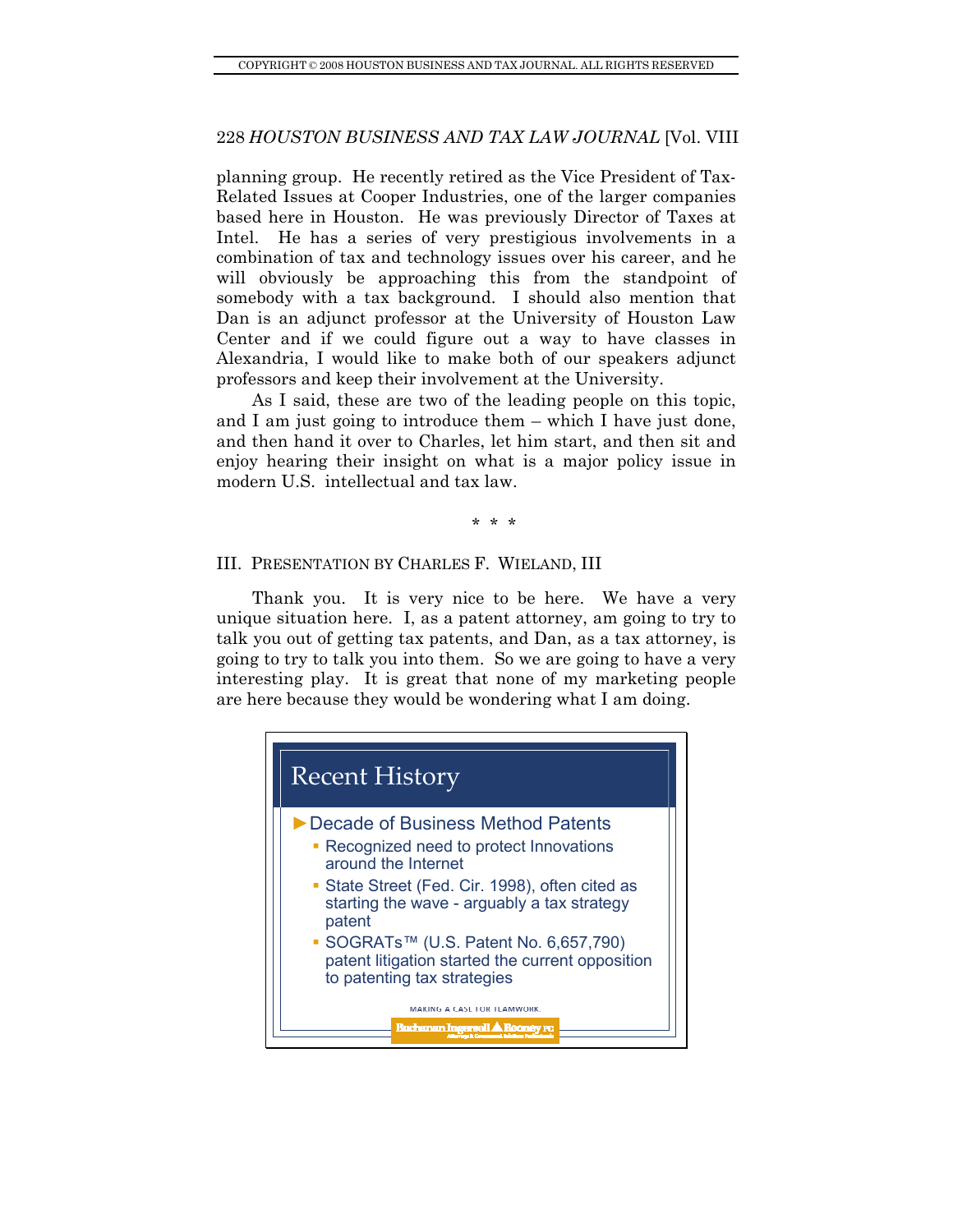*History of Patenting Business Methods: State Street. State Street* is now a decade old.<sup>[6](#page-4-0)</sup> *State Street* really was not the origin of business method patents. They were around for arguably a hundred years. You go back into the 1800s and pull a few patents and you can say they were, in some color, business method patents. But *State Street* was picked up by the *Wall Street Journal*.[7](#page-4-1) The financial district happens to be on Wall Street and we saw a huge flood of applications – 3,000 in 1999; more than 7,000 in the year following, and the numbers kept on growing.[8](#page-4-2)

The U.S. Patent and Trademark Office ("PTO") knew this was coming, but they were fairly unprepared for it.<sup>[9](#page-4-3)</sup> There are a number of reasons for that. The patent system was really designed to patent technology, not business methods.[10](#page-4-4) There were a lot of scientists and engineers working at the PTO, and by regulation they were required to be scientists and engineers.<sup>[11](#page-4-5)</sup> They desperately looked around to hire anyone who had an MBA and they pulled in a few.[12](#page-4-6) But what actually happened was that they pulled in some of the most problematic examiners in the examining corps because they did not have a home anywhere else

<span id="page-4-0"></span> <sup>6.</sup> State St. Bank & Trust v. Signature Fin. Group, Inc., 149 F.3d 1368, 1373 (Fed. Cir. 1998).

<span id="page-4-1"></span><sup>7</sup>*. See* Paul Barrett, *Courts Open Way for More Patents for Finance Firms*, WALL ST. J., July 27, 1998, at B5.

<span id="page-4-2"></span> <sup>8.</sup> U.S. Patent and Trademark Office, Filing Trends in Class 705, http://www.uspto.gov/web/menu/pbmethod/partnership.pps#682,6 (last visited Feb. 17, 2008).

<span id="page-4-3"></span><sup>9</sup>*. See* Lois Matelan, *The Continuing Controversy Over Business Methods Patents*, 18 FORDHAM INTELL. PROP. MEDIA & ENT. L.J. 189, 199-200 (2007).

<span id="page-4-4"></span><sup>10</sup>*. Cf.* Lab. Corp. of Am. Holdings v. Metabolite Lab., Inc., 548 U.S. 124 (2006), denying cert. (BREYER, J., dissenting) (citing Diamond v. Diehr, 450 U.S. 175 (1981); U.S. CONST., art. I, § 8, cl. 8) (asserting that overexpansion of patentable subject matter would impede scientific progress.).

<span id="page-4-5"></span><sup>11</sup>*. See* 37 C.F.R. § 10.7 (repealed 2004), *repealed by* 69 Fed. Reg. 35,428, at 35,452 (June 24, 2004). The current statute states the patent office "shall not be subject to any administratively or statutorily imposed limitation on positions or personnel." 35 U.S.C. § 3(b)(3)(B) (2006); *but see* http://www.uspto.gov/go/ac/ahrpa/ohr/jobs/qualifications.htm (listing basic qualifications for patent examiners).

<span id="page-4-6"></span><sup>12</sup>*. See* ROBERT M. HUNT, FED. RESERVE BANK OF PHILA., BUSINESS METHOD PATENTS FOR U.S. FINANCIAL SERVICES 3 (Sept. 2007), http://www.philadelphiafed.org/ files/wps/2007/wp07-21.pdf (last visited Feb. 17, 2008) ("In mid 2007, the patent office had 68 examiners dedicated to reviewing applications for financial patents. Of these, 32 have either their MBA or master's degree in finance or economics.); *see also* Wynn W. Coggins, Group Director, Business Methods Group, U.S. Patent &Trademark Office, *Update on Business Methods*, Presentation for the Business Methods Partnership Meeting (June 19, 2007), at slides 14-16, 30-31, *available at* http://www.uspto.gov/web/menu/pbmethod.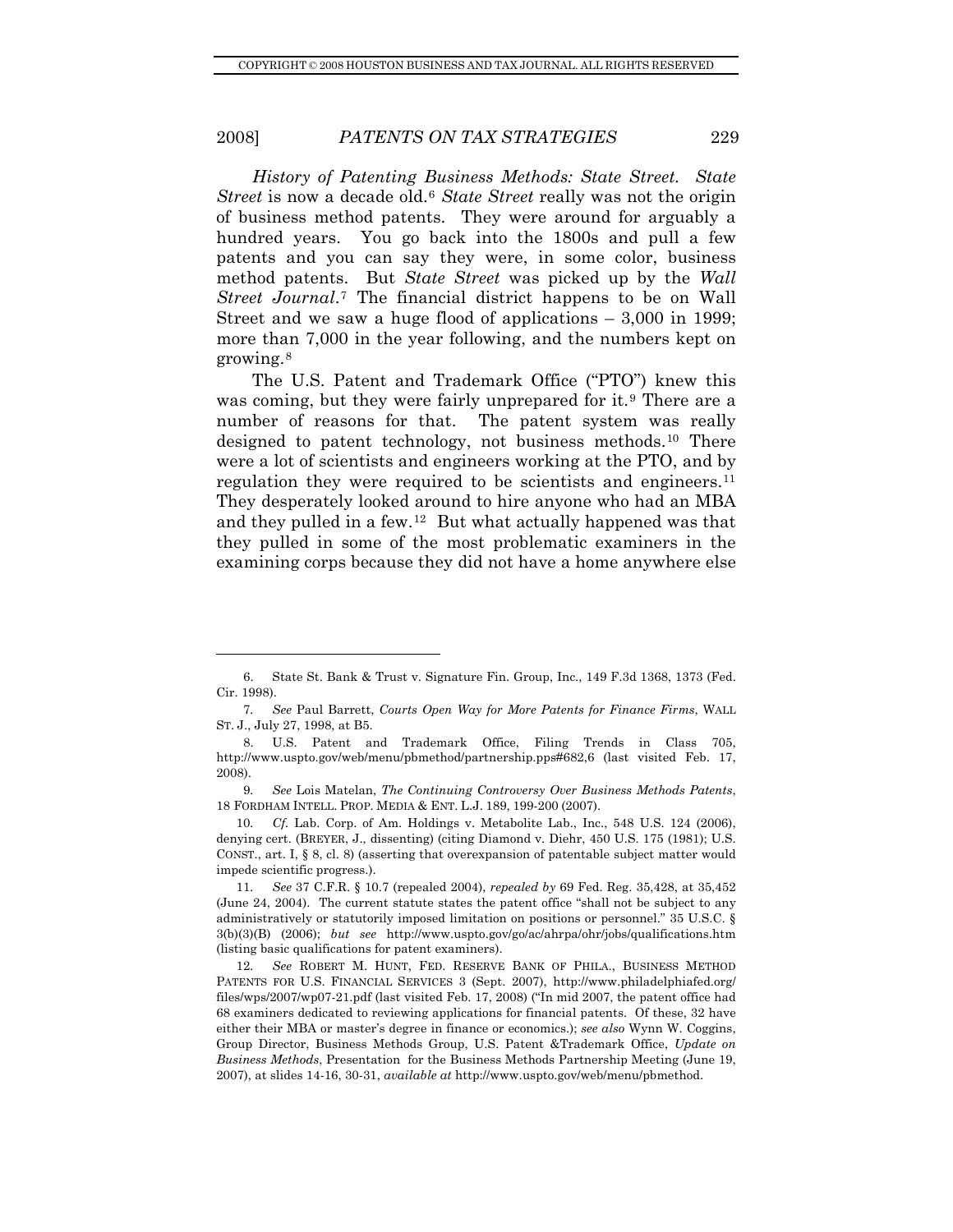at the PTO. Now the PTO has around 5,500 examiners.[13](#page-5-0) It is a big place with a lot of different qualities of work.

So we start from *State Street* and we have this enormous weight of new applications. The PTO reacted by basically shutting down the patenting of business methods.<sup>[14](#page-5-1)</sup> The flow went from allowing about 45% of the applications down to as low as 11%.[15](#page-5-2) They did this procedurally by putting in something called a "second pair of eyes."[16](#page-5-3) What that basically entailed was someone else going through the application and saying, "No."<sup>[17](#page-5-4)</sup> You as the applicant weren't allowed to talk to the person who said "no." It's kind of a Star Chamber,<sup>[18](#page-5-5)</sup> and it had a very strong effect on the patents that came out. The glorious thing is they are now up to about 20%.[19](#page-5-6) Their explanation is that the number of bad patent applications are going down so the PTO can start raising the allowance rate.[20](#page-5-7) The funny thing is that the 11% that were allowed were not very good either. So, they have a significant manpower issue.

Then we get to the SOGRAT patent.<sup>[21](#page-5-8)</sup> I am not sure everybody knows about that. It is involved in a patent infringement suit filed in Connecticut.<sup>[22](#page-5-9)</sup> SOGRATs are nonqualified stock options dealing with grantor-retained annuity trusts.[23](#page-5-10) Everyone was doing GRATs but there was some external factors that prevented them from making public plans

- 19*. See* Coggins, *supra* note 12, at slide 18.
- 20*. Id.* at slide 9.

<span id="page-5-0"></span> <sup>13.</sup> U. S. PATENT AND TRADEMARK OFFICE, PERFORMANCE AND ACCOUNTABILITY REPORT (2007), http://www.uspto.gov/web/offices/com/annual/2007/2007annualreport.pdf (last visited Feb. 28, 2008).

<span id="page-5-1"></span><sup>14</sup>*. See* George Elliott, *Basics of US Patents and Patent System*, 9 AAPS J. (2007), http://www.aapsj.org/articles/aapsj0903/aapsj0903035/aapsj0903035.pdf; HUNT, *supra*  note 12, at 2.

 <sup>15.</sup> Coggins, *supra* note 12, at slide 8.

<span id="page-5-3"></span><span id="page-5-2"></span><sup>16</sup>*. See* U.S. Patent & Trademark Office, Business Methods Patents Initiative; An Action Plan (2000), http://www.uspto.gov/web/offices/com/sol/actionplan.html; U.S. Patent & Trademark Office, Patent Quality Improvement: Expansion of the Second-Pair-of-Eyes Review, http://www.uspto.gov/web/offices/com/strat21/action/q3p17a.htm (last modified April 4, 2003); *see* Matelan, *supra* note 9, at 207-08.

<sup>17</sup>*. See* Matelan, *supra* note 9, at 207-08.

<span id="page-5-5"></span><span id="page-5-4"></span> <sup>18.</sup> AMERICAN HERITAGE DICTIONARY OF THE ENGLISH LANGUAGE, (4th ed. 2007) (originally a 15th- to 17th-century closed English court of state security matters, the term now refers to any "court or group that engages in secret, harsh, or arbitrary procedures").

<span id="page-5-8"></span><span id="page-5-7"></span><span id="page-5-6"></span> <sup>21.</sup> Establishing and Managing Grantor Retained Annuity Trusts Funded by Nonqualified Stock Options (SOGRAT), U.S. Patent No. 6,567,790 (filed Dec. 1, 1999) (issued May 20, 2003).

<span id="page-5-10"></span><span id="page-5-9"></span> <sup>22.</sup> Wealth Transfer Group LLC v. Rowe, No. 3:06-CV-00024-AWT (D. Conn. filed Jan. 6, 2006); *see* Evelyn McDowell, *Tax Strategy Patents: Truth and Consequences*, 78 CPA J. 46, 47 (Feb. 1, 2008) (discussing the case).

<sup>23</sup>*. See* '790 Patent.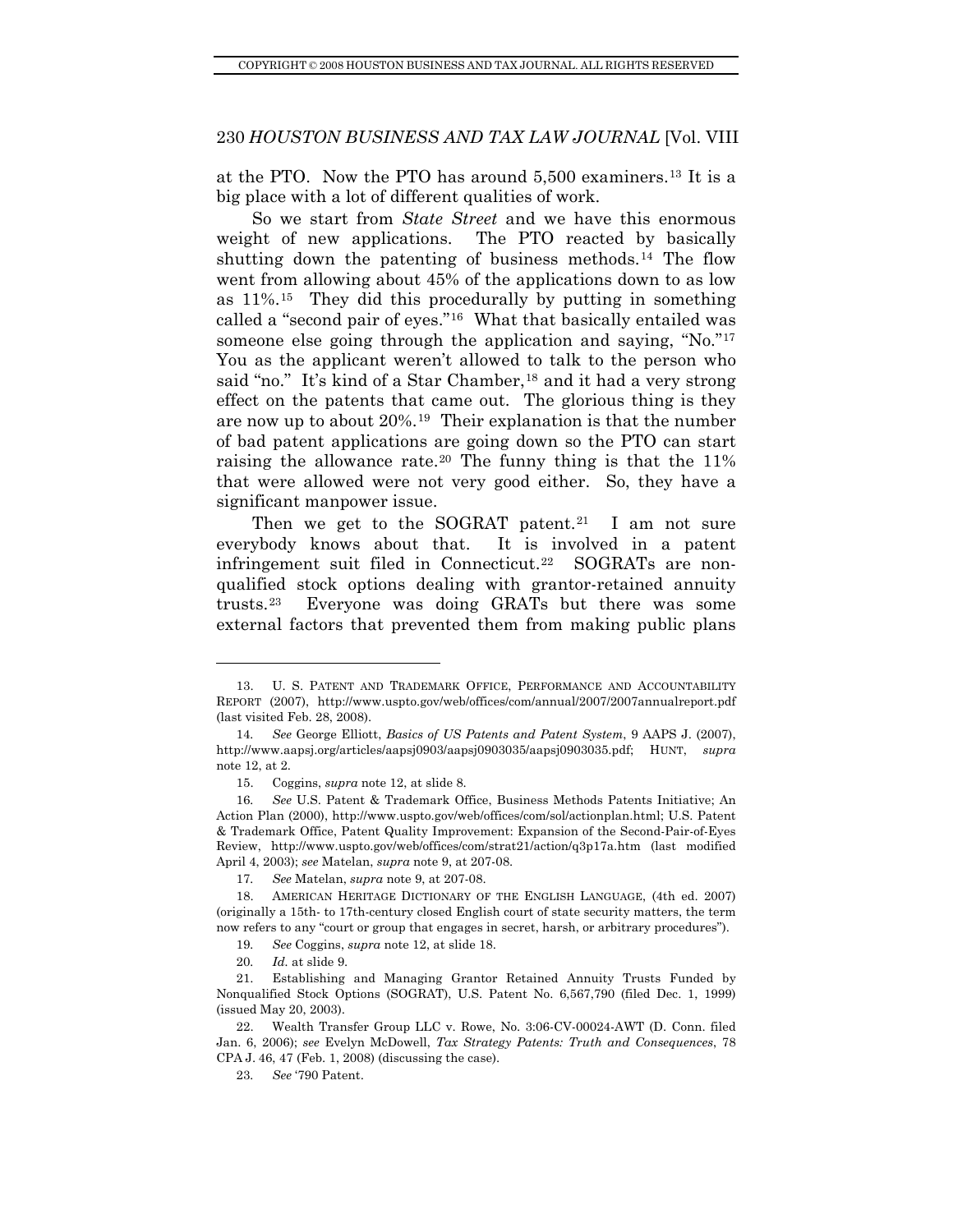for their clients, but this guy got a patent on a type of GRAT. The question is, was it valid?<sup>[24](#page-6-0)</sup> We will talk about what validity means in a minute.

It really got the attention of the tax community. There were people working on this problem before, but when that suit was filed it hit a nerve, and the tax community woke up.[25](#page-6-1) Unfortunately, that litigation has ended–and it ended in a most unfortunate way—with a private settlement without a trial on the merits,[26](#page-6-2) so we never did get to hear a determination of the validity of the patent.



I have been through the process of introducing patents to with a number of communities and it is always the same: (1) Shock: "You can patent that? (2) Denial: "You cannot patent that." (3) Bargaining: "Hey, are you sure you have to patent that?" (4) Anger: "Now that you have patented it, what do we do?" Finally, (5) acceptance and hope. Acceptance and hope is something you may never reach. Acceptance and hope is when you start looking at the patent system and saying, "How do I use this to my advantage?" Dan is a leader in this, and we are going

<span id="page-6-0"></span><sup>24</sup>*. See Wealth Transfer Group LLC*, No. 3:06-CV-00024-AWT; s*ee* McDowell, *supra* note 22, at 47.

<span id="page-6-1"></span><sup>25</sup>*. See, e.g.,* McDowell, *supra* note 22, at 47; William A. Drennan, *The Patented Loophole: How Should Congress Respond to This Judicial Invention?*, 59 FLA. L. REV. 229 (2007).

<span id="page-6-2"></span><sup>26</sup>*. See* Consent Final Judgment Regarding Settlement Decree, *Wealth Transfer Group LLC*, No. 3:06-CV-00024-AWT; *see also* McDowell, *supra* note 22, at 46.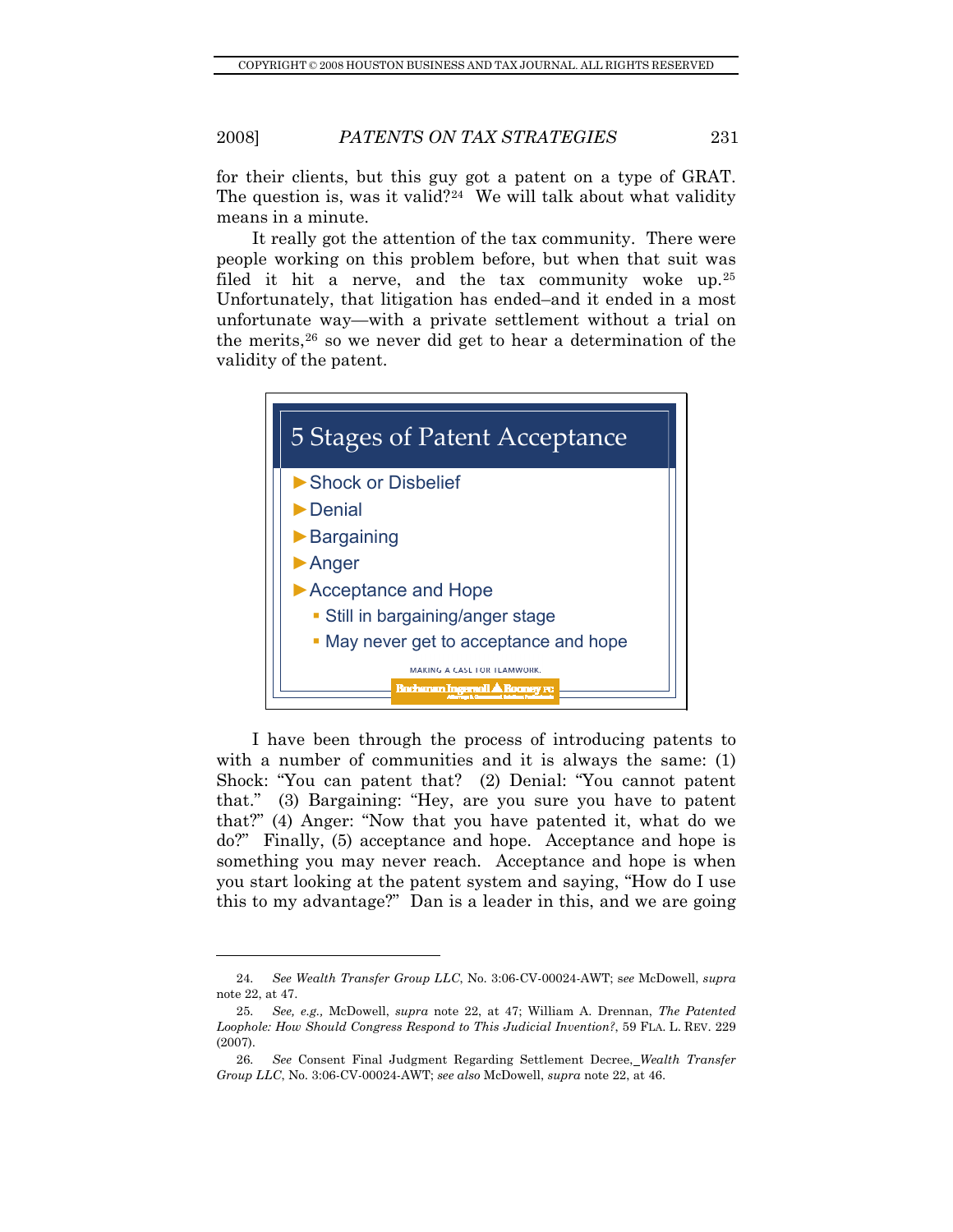to explain why you would want a patent system overlaying the tax system. There is actually a pretty good argument for it.



Now, I know this is not an IP 101 course, but I have to go through this to frame the issues, and I am going to move through it fairly quickly. We have four cornerstones or foundation statutes – 101, 102, 103, and  $112.^{27}$  $112.^{27}$  $112.^{27}$ 

*New and Useful*.[28](#page-7-1) Section 101 has these two criteria – new and useful.[29](#page-7-2) Useful is a major aspect here. Is a patent on a tax strategy useful if the IRS says it is not valid? Did you save any money? If the end result is a reduction in tax savings, deferral, or whatever the effect is, it would seem to be useful. But, if the IRS says, "No," does the patent have any utility? That is one of the major questions.

Now, the IRS has said, "We are not in the business of granting patents,"[30](#page-7-3) and they are right. The PTO has said, "We are not in the tax business,"[31](#page-7-4) and they are right. But the PTO has dodged what they view as their responsibility here. It turned out utility is an odd creature at the PTO. They do not care if the

<sup>27</sup>*. See* 35 U.S.C. §§ 101, 102, 103, 112 (2000).

<sup>28</sup>*. See id.* § 101.

<span id="page-7-2"></span><span id="page-7-1"></span><span id="page-7-0"></span><sup>29</sup>*. Id.* ("Whoever invents or discovers any new and useful process, machine, manufacture, or composition of matter, or any new and useful improvement thereof, may obtain a patent therefore, subject to the conditions and requirements of this title.").

<span id="page-7-4"></span><span id="page-7-3"></span><sup>30</sup>*. See Patenting Tax Advice: Hearing Before the Subcomm. on Select Revenue Measures of the H. Comm. on Ways & Means*, 109th Cong. 77 (July 13, 2006) (statement of Mark Everson, IRS Comm'r).

<sup>31</sup>*. See id.*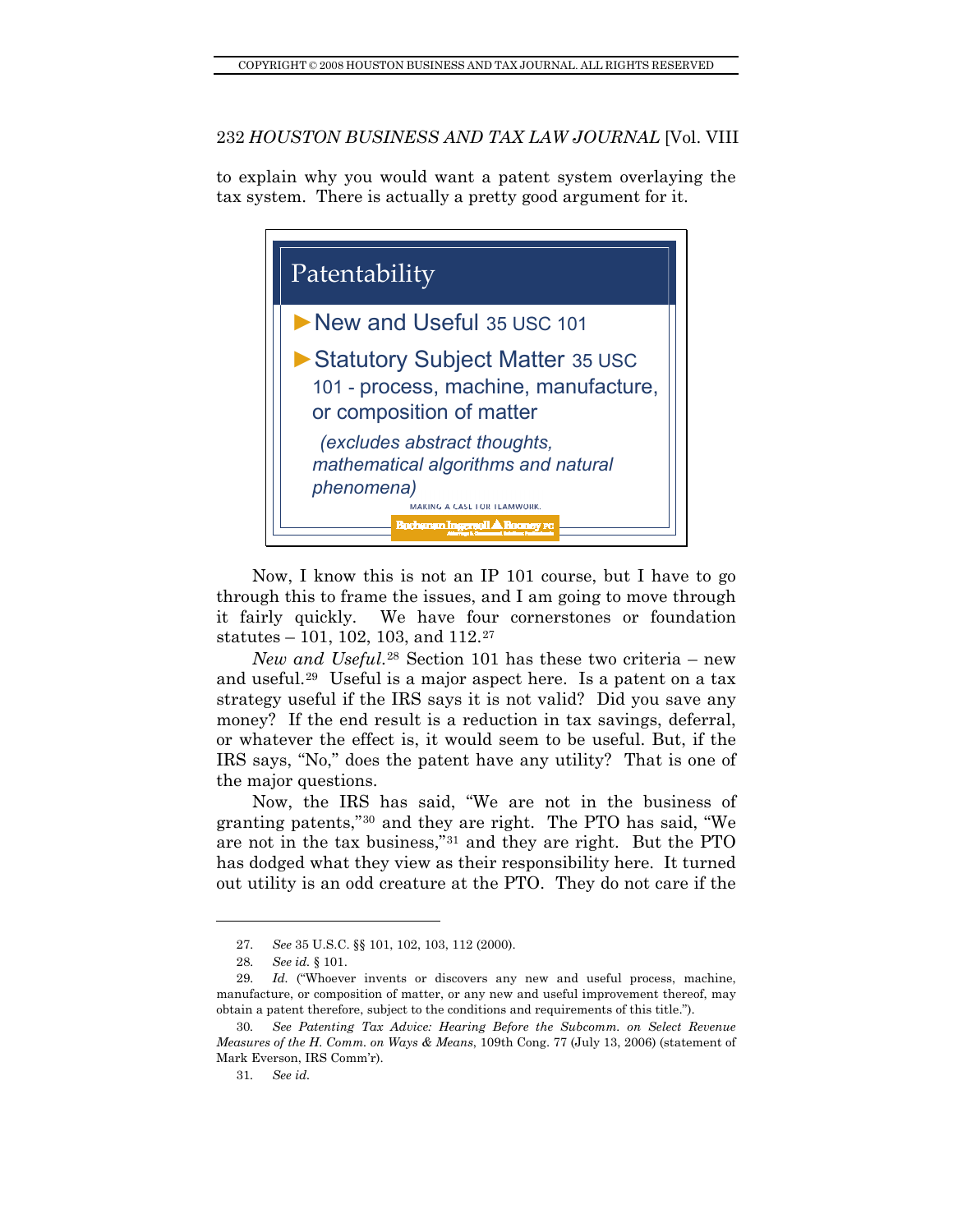actual patented subject matter goes to something illegal like contraband or drugs $32$ —the water bong,  $33$  for instance, that I am sure no one in this room would recognize or would have ever been to a party where one was. Then there's the [Juicy Whip] case<sup>[34](#page-8-2)</sup> which was this vat of grey glob that they put colors around. You ordered this wonderful looking drink based on this display and it came out as this grey glob.[35](#page-8-3) It was a state law fraud claim. The one I like best—I love this patent—it is a combined umbrella and lightening rod.<sup>[36](#page-8-4)</sup> What a great idea! Two utilities in one! But that was determined to be useful.[37](#page-8-5) "Usefulness" in the patent world is a very odd creature.

That is one of the questions. The other is that there are statutory categories of patentable subject matter.<sup>[38](#page-8-6)</sup> This is being affected by the pending legislation we are going to talk about in a minute.<sup>[39](#page-8-7)</sup> But this has not changed for 200 years.<sup>[40](#page-8-8)</sup> Up to now, they changed one word in the statute, but that was to modernize the terminology.<sup>[41](#page-8-9)</sup> This is our cornerstone  $-$  I said foundation before. This is our cornerstone.

"Anything made by man under the sun" is the quote that you often see.<sup>[42](#page-8-10)</sup> It excludes abstract thoughts.<sup>[43](#page-8-11)</sup> That is a major aspect here because when you think about the practice of law, it is all mental steps. How you integrate various legal concepts together and come out with a result is a mental process. So, we are going to talk about that.

<span id="page-8-2"></span>34. Juicy Whip, Inc. v. Orange Bang, Inc., 382 F.3d 1367 (Fed. Cir. 2004).

<span id="page-8-0"></span><sup>32</sup>*. See, e.g.*, *In re* Watson, 517 F.2d 465, 476 (C.C.P.A. 1975).

<span id="page-8-1"></span> <sup>33.</sup> U.S. Patent No. 4,253,475 (filed Oct. 12, 1977) (issued March 3, 1981).

<span id="page-8-3"></span><sup>35</sup>*. Id.* at 1370.

<span id="page-8-4"></span> <sup>36.</sup> U.S. Patent No. 5,798,482 (filed Jan. 23, 1997).

<sup>37</sup>*. See id.*

<sup>38</sup>*. See* 35 U.S.C. §§ 101, 103 (2000).

<sup>39</sup>*. See infra* note 85 and text accompanying.

<sup>40</sup>*. See* 35 U.S.C. § 103.

<sup>41</sup>*. Id.*

<span id="page-8-10"></span><span id="page-8-9"></span><span id="page-8-8"></span><span id="page-8-7"></span><span id="page-8-6"></span><span id="page-8-5"></span> <sup>42.</sup> Diamond v. Chakrabarty, 447 U.S. 303, 309 (1980) (citing S. Rep. No. 1979, at 5, *reprinted in* 1952 U.S.C.C.A.N. 2394, 2399 (1952) and H.R. Rep. No. 1923, at 6 ("The Senate Report repeats in substance the House Report.") as evidence of congressional intent that statutory subject matter include "anything under the sun that is made by man.").

<span id="page-8-11"></span><sup>43</sup>*. Chakrabarty*, 447 U.S. at 309 (citing numerous cases to qualify its broad holding, stating that "[t]he laws of nature, physical phenomena, and abstract ideas have been held not patentable").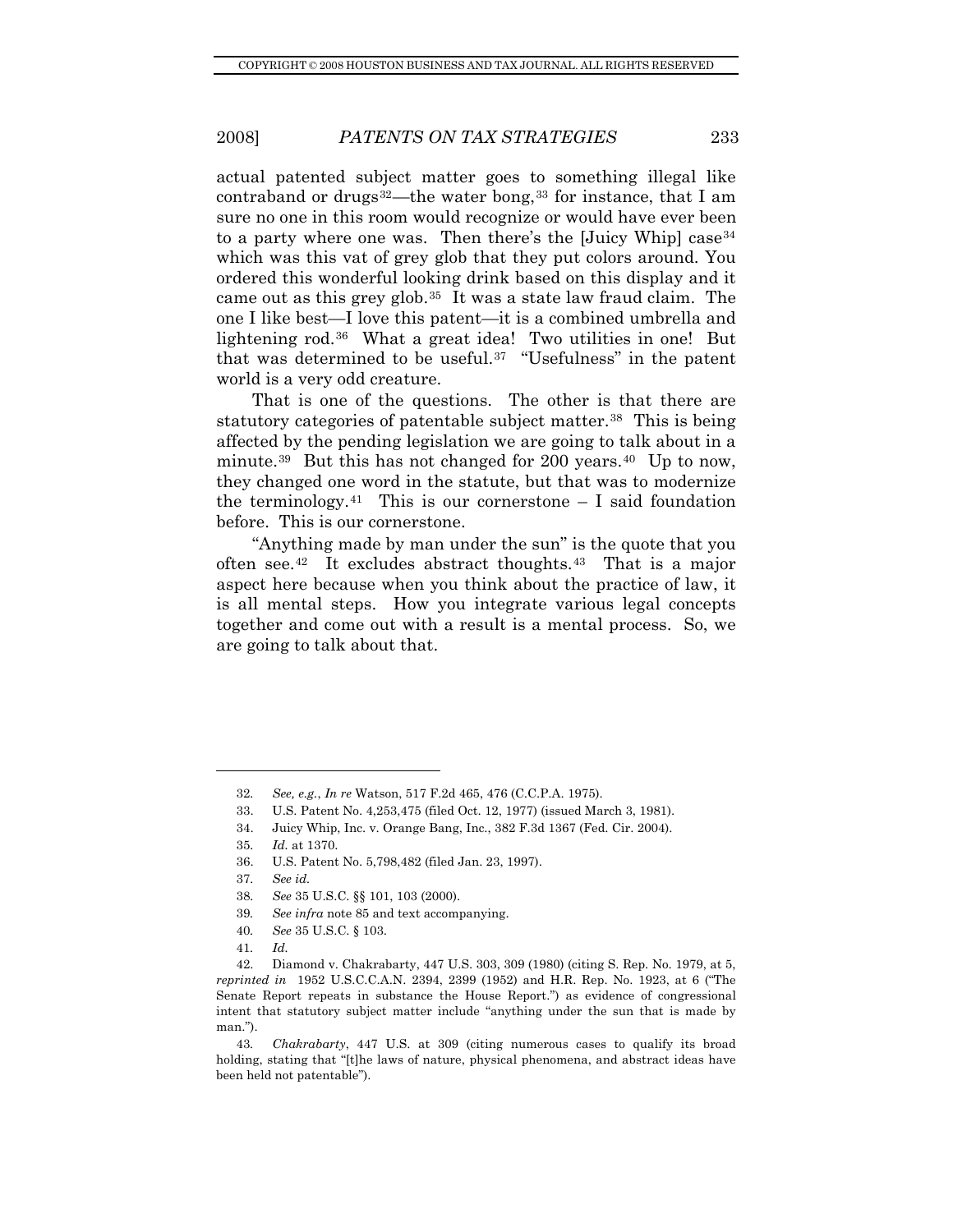

<span id="page-9-6"></span>*New/Novel*.[44](#page-9-0) An invention has to be novel and non-obvious.<sup>[45](#page-9-1)</sup> These statutes go together –  $\S$ § 102 and 103. If someone did it before or if it is an obvious variation of what has gone on before, the invention is not patentable.[46](#page-9-2) One thing, I should have started this explanation of the four sections by saying is that at the PTO can use these four sections to determine whether or not you should get a patent.<sup>[47](#page-9-3)</sup> The standard at the PTO is a preponderance of the evidence.<sup>[48](#page-9-4)</sup> They create what is called a prima facie case of un-patentability and then you have to rebut it.<sup>[49](#page-9-5)</sup> It can go up through appeal, etc.<sup>[50](#page-9-6)</sup>

<span id="page-9-0"></span> <sup>44. 35</sup> U.S.C. § 102 (2000) (A person is not entitled to a patent if "the invention was known or used by others in this country, or patented or described in a printed publication in this or a foreign country, before the invention thereof by applicant.").

<span id="page-9-1"></span> <sup>45. 35</sup> U.S.C. § 103 (stating that even if an invention passes the tests of § 102, it still may fail patentability if "the differences between the subject matter sought to be patented and the prior art are such that the subject matter as a whole would have been obvious at the time the invention was made to a person having ordinary skill in the art to which said subject matter pertains.").

 <sup>46. 35</sup> U.S.C. §§ 102, 103.

<span id="page-9-3"></span><span id="page-9-2"></span><sup>47</sup>*. See* MANUAL OF PATENT EXAMINING PROCEDURE § 706.02 (2007), *available at* http://www.uspto.gov/web/offices/pac/mpep (discussing rejection of patent applications under 35 U.S.C. §§ 102(a)-(b) and 103); *id.* § 706.03(a) (discussing rejection of patent applications on 35 U.S.C. § 101 grounds); *id.* § 706.03 (c)-(d) (discussing rejection of patent applications on 35 U.S.C. § 112 grounds).

<span id="page-9-4"></span><sup>48</sup>*. See* 37 C.F.R. § 1.56(b) (2000) (stating, in the context of a discussion of required disclosures to the patent office, that: "A prima facie case of unpatentability is established when the information compels a conclusion that a claim is unpatentable under the *preponderance of the evidence, burden of proof standard*, giving each term in the claim its broadest reasonable construction consistent with the specification, and before any consideration is given to evidence which may be submitted in an attempt to establish a contrary conclusion of patentability." (emphasis added)).

<span id="page-9-5"></span><sup>49</sup>*. See id.*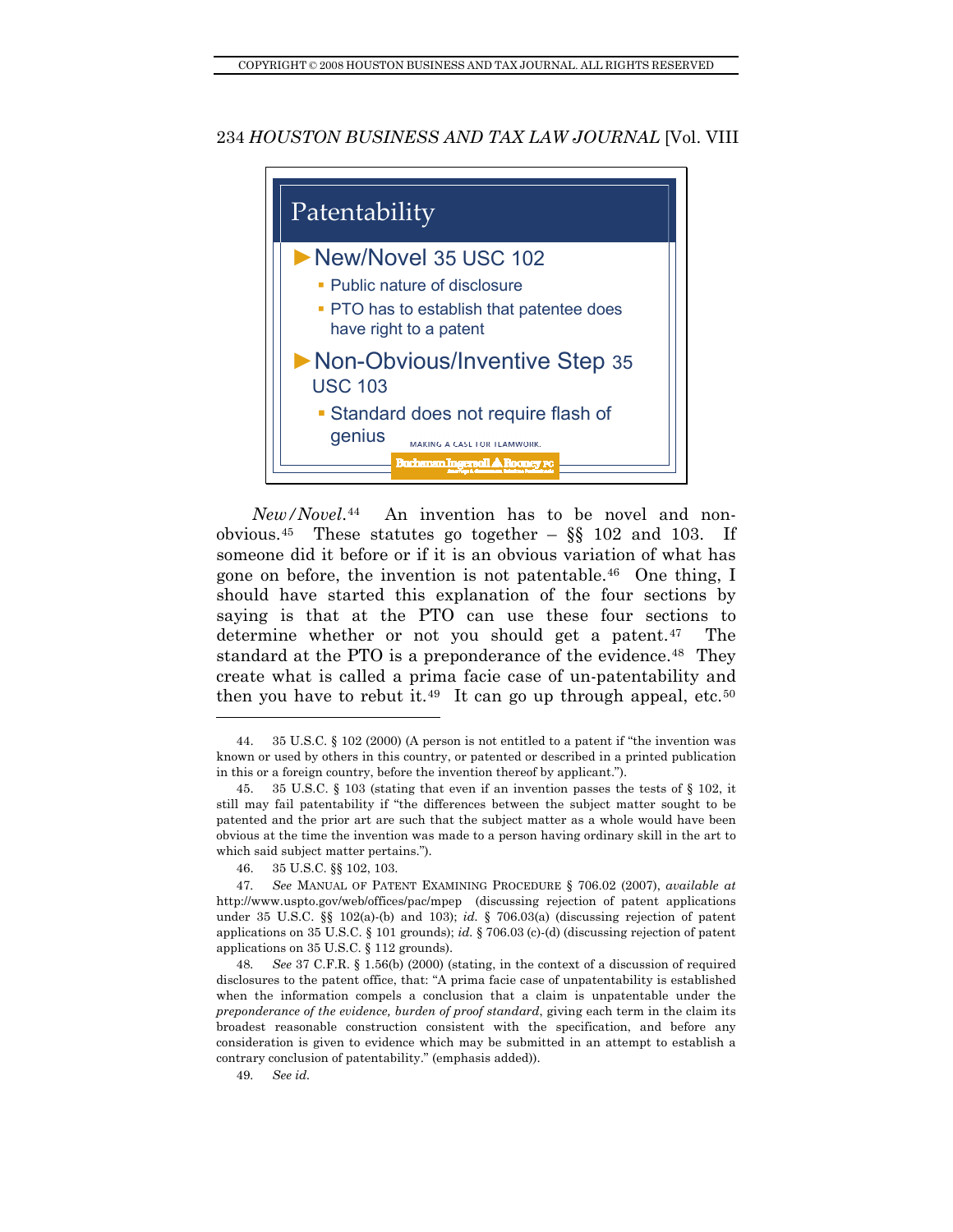The standard of proof is relatively low, but they do have the burden of proof.<sup>[51](#page-10-0)</sup> You get a patent unless they prove that you should not get a patent.<sup>[52](#page-10-1)</sup> In court, it is different. There it is, a validity challenge and the patent has already issued.<sup>[53](#page-10-2)</sup> The patent carries with it a presumption of validity.[54](#page-10-3) That is a huge advantage for the patentee because it has to be overturned through clear and convincing evidence<sup>[55](#page-10-4)</sup> – a very high standard to meet. Oddly enough, there is a procedure to drag patents back to the PTO to access that lower standard<sup>[56](#page-10-5)</sup> – it is not used often because it is a very weak process and favors the patentee.

*New and non-obvious*.[57](#page-10-6) For criticism, in the SOGRAT patent, GRATs are defined in the statute,<sup>[58](#page-10-7)</sup> non-qualified stock options are defined in the statute<sup>[59](#page-10-8)</sup> – all the inventor did was put them together. $60$  How can that be patentable?

l

<span id="page-10-3"></span> 54. 35 U.S.C. § 282 (In part: "A patent shall be presumed valid. Each claim of a patent . . . shall be presumed valid independently of the validity of other claims; dependent or multiple dependent claims shall be presumed valid even though dependent upon an invalid claim.").

<span id="page-10-4"></span> 55. Apotex USA, Inc. v. Merck & Co., Inc., 254 F.3d 1031, 1036 (Fed. Cir. 2001) (stating that "in order to overcome the presumption of validity, the party challenging a patent must prove facts supporting a determination of invalidity by clear and convincing evidence.").

<span id="page-10-5"></span>56*. See* 35 U.S.C. §§ 311-18 (providing for procedure by which a newly-issued patent may be challenged by third parties, and, if the challenger demonstrates a "substantial new question of patentability," the patent will undergo *inter partes* reexamination by the PTO); MANUAL OF PATENT EXAMINING PROCEDURE § 2601 (2007), *available at* http://www.uspto.gov/web/offices/pac/mpep (outlining the procedure for an *inter partes*  reexamination in the U.S. Patent and Trademark Office and describing the proceeding as "a desirable alternative to litigation in the Federal courts").

57. 35 U.S.C. § 103(a) (Supp. III 2003).

<span id="page-10-7"></span><span id="page-10-6"></span> 58. I.R.C. § 2702(b) (2000). A GRAT is a trust in which the grantor retains rights to pre-determined annual income that must meet the qualifications of Treas. Reg. § 25.2702- 3(b), (d) (as amended in 2005).

<span id="page-10-9"></span><span id="page-10-8"></span> 59. Treas. Reg. § 1.83-7 (as amended in 2004) (defining a non-qualified stock option as an incentive based option not meeting the requirements of § 421); *see also* I.R.C. § 421 (2000).

60. U.S. Patent No. 6,567,790 (filed Dec. 1, 1999) (issued May 20, 2003).

 <sup>50. 35</sup> U.S.C. § 134 (2000) (detailing the patent appeals procedures).

<sup>51</sup>*. See* 37 C.F.R. § 1.56(b).

<sup>52</sup>*. See id.*

<span id="page-10-2"></span><span id="page-10-1"></span><span id="page-10-0"></span> <sup>53. 35</sup> U.S.C. § 282 (2000) (recognizing invalidity of a patent as a defense to an infringement suit.). See *Ultradent Prod., Inc. v. Life-Like Cosmetics, Inc.*, 127 F. Supp. 3d 1065, 1066 (D.C. Cir. 1997), for an example of an infringement suit in which the validity of the patent at issue was used as a defense.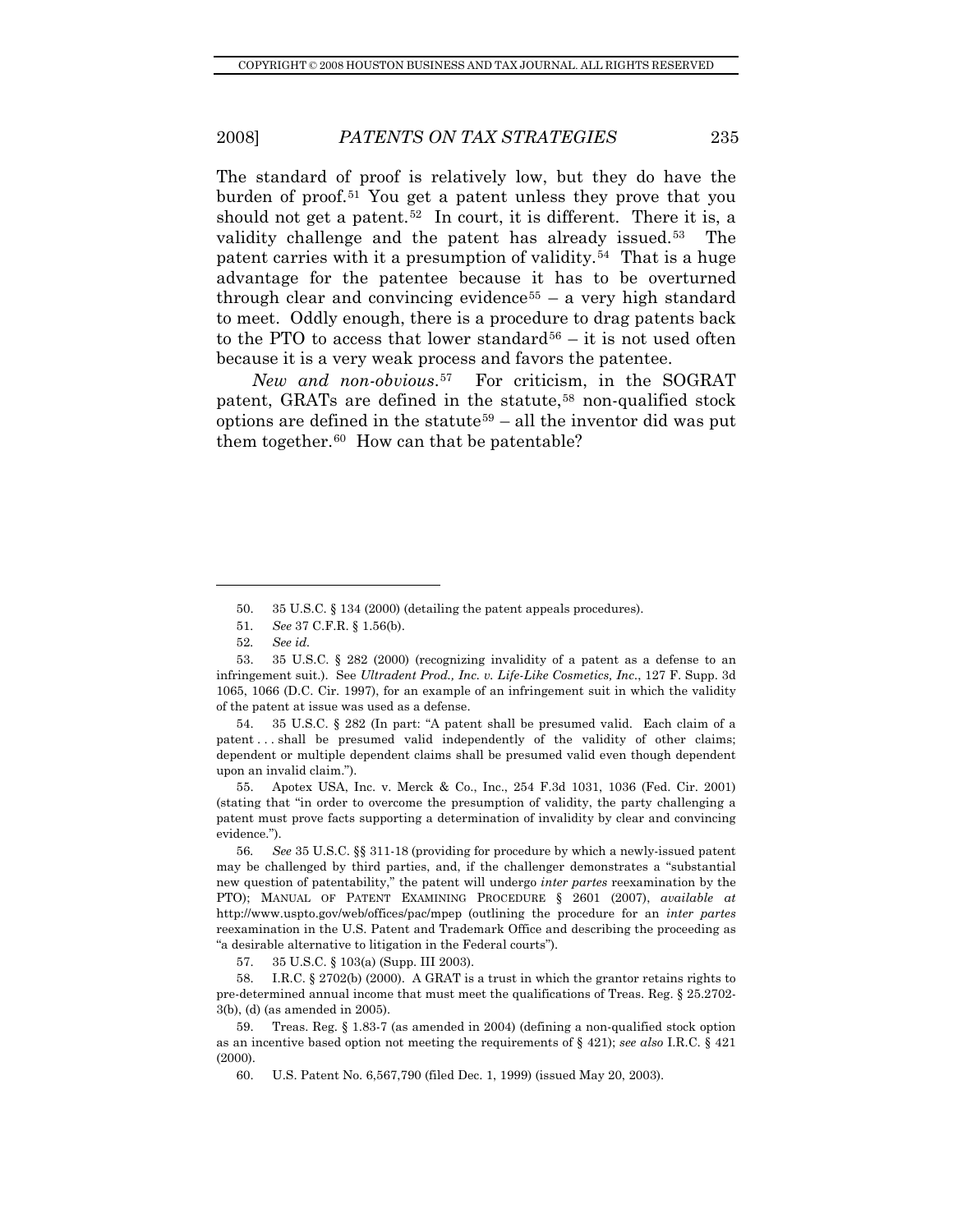

*Fully described*.<sup>[61](#page-11-0)</sup> This is the quid pro quo of the patent system. This is the part that people are not getting in the tax community—at least not that I have heard. You are required to fully disclose your invention—all the details, no holding back including your best way of carrying it out.[62](#page-11-1) This is so people can look at the patent and design around the inventor.<sup>[63](#page-11-2)</sup> They can be educated by what you did and do something different. Or they can look at the background information and what you have done, and can come up with a new invention. Patents spark further innovation. This is the cornerstone. But the description has to be "enabling."[64](#page-11-3) You have to enable one skilled in the art of making these new inventions and you must disclose the best mode, the best way you know of carrying it out.<sup>[65](#page-11-4)</sup> This is the part that is not focused on. We will talk about that when we start talking about the legislation.

<span id="page-11-1"></span><span id="page-11-0"></span> <sup>61. 35</sup> U.S.C. § 112 (Supp. III 2003) ("The specification shall contain a written description of the invention, and of the manner and process of making and using it, in such full, clear, concise, and exact terms as to enable any person skilled in the art to which it pertains, . . . to make and use the same, and shall set forth the best mode contemplated by the inventor of carrying out his invention.").

<sup>62</sup>*. Id.*

<span id="page-11-3"></span><span id="page-11-2"></span><sup>63</sup>*. See* State Indus., Inc. v. A.O. Smith Corp., 751 F.2d 1226, 1236 (Fed. Cir. 1985).

 <sup>64. 35</sup> U.S.C. § 112, para. 1.

<span id="page-11-4"></span><sup>65</sup>*. Id.*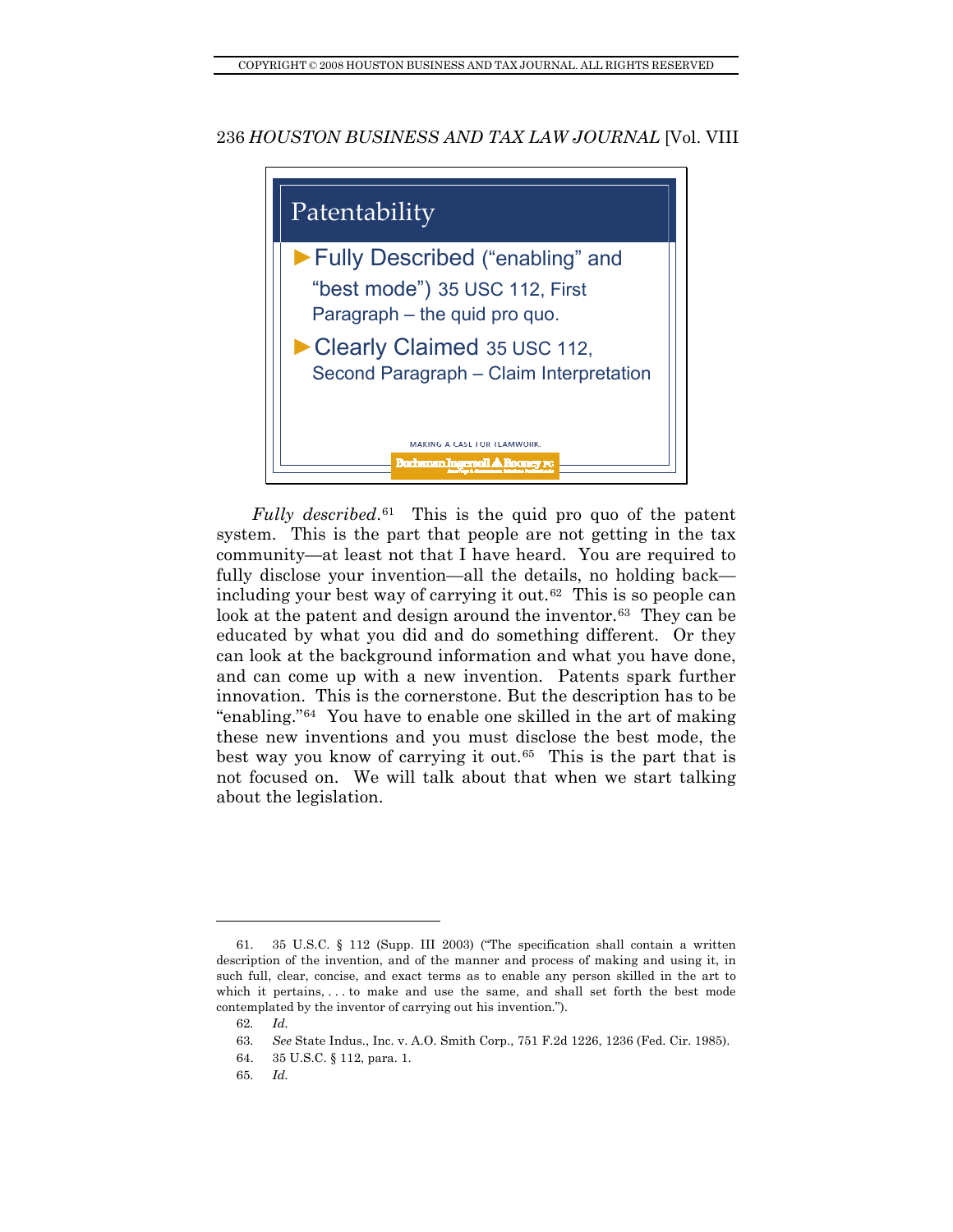Changes to Patent Law During Debate on Tax Strategy Patents ► Injunctions require greater showing. *eBay Inc. v. MercExchange, L.L.C*., 126 S. Ct. 1837 (2006) (four traditional factors have to be weighed, rather than a near-automatic injunction.) ► Raised Standard for "Obviousness". *KSR v. Teleflex*, 550 U.S. \_\_\_, 127 S. Ct. 1727, (2007) ► Licensee has standing to challenge patent. *MedImmune, Inc. V. Genentech, Inc.* (No. 05-608) 127 S. Ct. 764, 427 F.3d 958 (2007) MAKING A CASE FOR TEAMWORK.

Since I wrote the article that is in your materials with Richard Marshall, $66$  who by the way is a tax attorney both here in Houston and in D.C., a number of changes have occurred. *MercExchange* is actually in the materials. We used to think that if you had a patent you had an automatic injunction against an infringer.[67](#page-12-1) You just went to the court and said, they are infringing, and absent some showing of why the court should not do it, the injunction would issue.[68](#page-12-2) That was the club that the patent represented – you could stop someone. Did everyone hear about the Blackberry case?[69](#page-12-3) The patentee used that club to extract more than \$612 million.<sup>[70](#page-12-4)</sup> That club is basically gone – what the court did was go from the almost automatic granting of injunctions to the traditional four factors restricting the issuance of injunctions.[71](#page-12-5) In tax strategies, those four factors probably

<span id="page-12-0"></span> <sup>66.</sup> Charles F. Weiland III & Richard S. Marshall, *Tax Strategy Patents — Policy and Practical Considerations*, 35 TAX MGM'T COMP. PLANNING J. 123 (May 4, 2007), *available at* http://www.hbtlj.org/content/HBTLJ\_Symposium2007\_E-Binder.pdf.

<span id="page-12-1"></span> <sup>67.</sup> e-Bay, Inc. v. MercExchange, L.L.C., 547 U.S. 388, 390-93 (2006) (rejecting the "reasonable apprehension" test in favor of the traditional four factors which are: (1) irreparable harm, (2) inadequate legal remedies, (3) balance of hardships, (4) public interest would not be disserved); s*ee also* NTP, Inc. v. Research in Motion, Ltd., 418 F.3d 1282, 1293 (Fed. Cir. 2005) ("It is a bedrock principal of patent law that the claims of a patent define the invention to which the patentee is entitled the right to exclude." (quoting Phillips v. AWH Corp., 415 F.3d 1303, 1312 (Fed. Cir. 2005) (en banc)).

<sup>68</sup>*. See NTP, Inc.*, 261 F. Supp. 2d 423, 426 (E.D. Va. 2002).

<sup>69</sup>*. NTP, Inc.*, 418 F.3d.

<span id="page-12-5"></span><span id="page-12-4"></span><span id="page-12-3"></span><span id="page-12-2"></span><sup>70</sup>*. See* Press Release, Research in Motion, Ltd. (Mar. 3, 2006), *available at* http://www.rim.com/news/press/2006/pr-03\_03\_2006-01.shtml.

<sup>71</sup>*. MercExchange*, 547 U.S. at 390-95.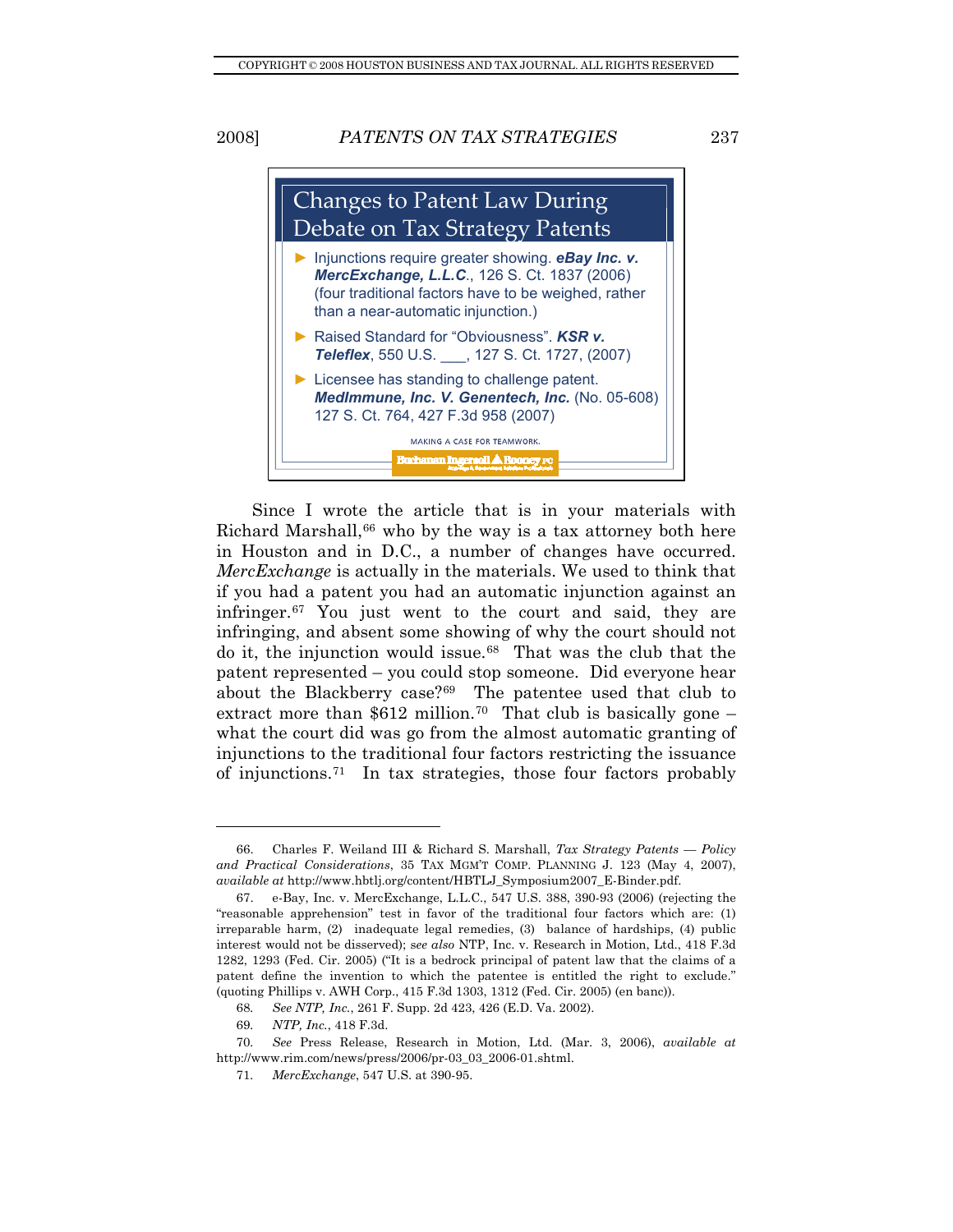would never occur because "there is a remedy in law" in the foreseeable situations, which is one of the factors.

*KSR* is a Supreme Court decision that raised the standard of obviousness.[72](#page-13-0) The standard fell a little low and then the Supreme Court pumped it back up. It means that to get a patent you have to make a greater showing;<sup>[73](#page-13-1)</sup> this is actually something new and worthy of a patent.

the licensee until that is jeopardizing to her business. *MedImmune*—that was about a licensee's right to challenge a patent.<sup>[74](#page-13-2)</sup> Now, this is an interesting thought: you have licensed the patent so you have no "case or controversy" to contest the validity of the patent. You are paying royalties, right? Where is your standing? Well, in *MedImmune* the Court said that there was standing if you wanted to challenge the patent, if it was a huge economic burden to you not to be able to challenge it.[75](#page-13-3) Prior to this discussion, you would not have to breach the agreement and then challenge it in court, which would potentially expose you to treble damages.<sup>[76](#page-13-4)</sup> So the Supreme Court said, "no way, you get standing as a licensee."[77](#page-13-5) You can have your cake and eat it, too: you can license a patent, get rid of the infringement issue for now. A couple of years later you get to go back and challenge the patent but continue to pay the royalty. After the patent is defeated, I would consider paying

Declaratory judgment jurisdiction was fairly difficult to obtain, particularly against what we call patent trolls or patent speculators. Patent speculators would send out a letter. This letter would suggest that there was an infringement and you would send it to say 500 companies. Each of those 500 companies, to jump to the next point, would be under a nonaffirmative duty to investigate that patent. They would each spend about \$30,000 investigating the claim: 500 companies x  $$30,000 = 15,000,000$ . The guy is patentee's expense – 500

<span id="page-13-0"></span> <sup>72.</sup> KSR Int'l. Co. v. Teleflex, Inc., 127 S. Ct. 1727, 1739-42 (2007) (holding that the Federal Circuit erred in rigidly applying the narrow teaching/suggestion/motivation standard for obviousness under 35 U.S.C. § 103, for precluding application of "obvious to try" considerations, and for too rigidly constricting the use of hindsight, in conflict with the broader obviousness evaluation established in Graham v. John Deere Co. of Kansas, 383 U.S. 1 (1966)).

<sup>73</sup>*. Id.*

<span id="page-13-4"></span><span id="page-13-3"></span><span id="page-13-2"></span><span id="page-13-1"></span> <sup>74.</sup> MedImmune, Inc. v. Genentech, Inc., 127 S. Ct. 764, 770-77 (2007) (permitting licensee to challenge the validity/unenforceability of the patent without breaching the patent license because there was sufficient adverse legal interest to establish Art. III "case or controversy" with regard to the patent's validity, enforceability or scope).

<sup>75</sup>*. Id.* at 770 n.6, 771-73.

<sup>76</sup>*. Id.* at 773 (citing Altvater v. Freeman, 319 U.S. 359 (1943)).

<span id="page-13-5"></span><sup>77</sup>*. Id.* at 777.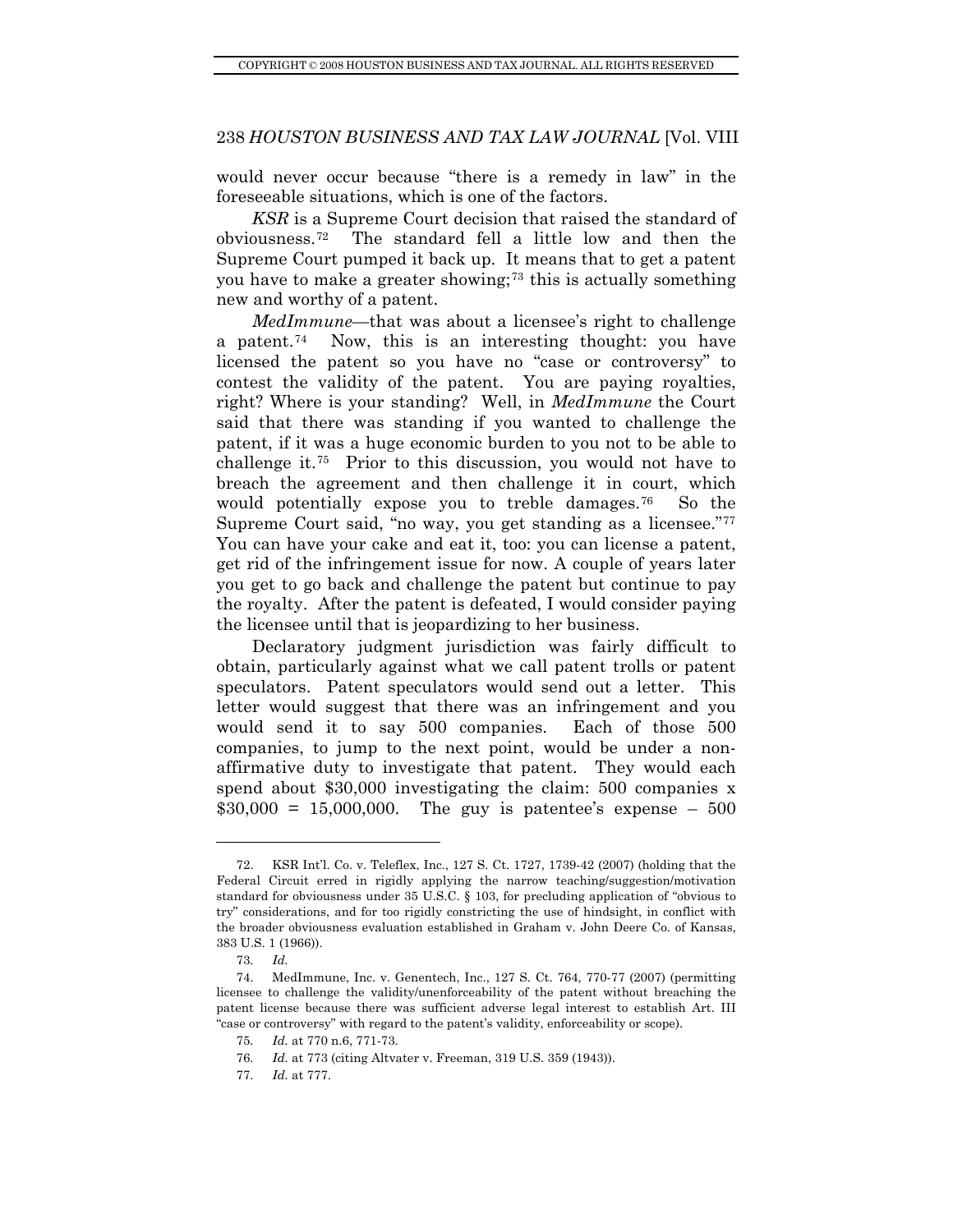stamps. It did not seem fair. So they changed that by basically saying that you are under no duty to investigate patents.<sup>[78](#page-14-0)</sup> That goes to the point that you often hear as a tax practitioner: "Do you have to investigate every patent or patent aplication?" The answer is, unless you are really, really reckless, you are not going to get stuck with treble damages.[79](#page-14-1) You are not going to have to pay a penalty. Under statute, the minimum damages are really a royalty which, by the way, is calculated as a willing licensor and a willing licensee getting together and agreeing to a license prior to the litigation.[80](#page-14-2) That creates a situation where you are no worse off not looking for patents. You just have to have a credible argument as to why you thought it was appropriate and thought you did not have a problem with any particular patent need to investigate.[81](#page-14-3)



<span id="page-14-0"></span> <sup>78.</sup> SanDisk Corp. v. ST Microelectronics, Inc., 480 F.3d 1372, 1381-83 (Fed. Cir. 2007) (dramatically lowering the threshold for declaratory judgment such that repeated indications during license negotiations that ST would not sue did not prevent SanDisk from suing for a Declaratory Judgment of Non-Infringement when ST's actions indicated that suit could be brought).

<span id="page-14-1"></span> <sup>79. 35</sup> U.S.C. § 284 (2000) (permitting the court, at its discretion, to assess treble damages for patent violations); *see also In re* Seagate Tech., LLC, 497 F.3d 1360, 1370-71 (Fed. Cir. 2007) ("[T]o establish willful infringement, a patentee must show by clear and convincing evidence that the infringer acted despite an objectively high likelihood that its actions constituted infringement of a valid patent."). This eliminates the "affirmative duty of care" standard of *Underwater Devices*. *Id.* at 1371.

<span id="page-14-3"></span><span id="page-14-2"></span><sup>80</sup>*. See* Georgia-Pacific Corp. v. U.S. Plywood-Champion Papers, Inc., 446 F.2d 295 (2d. Cir. 1971).

<sup>81</sup>*. See In re Seagate Tech.*, 497 F.3d at 1370-71.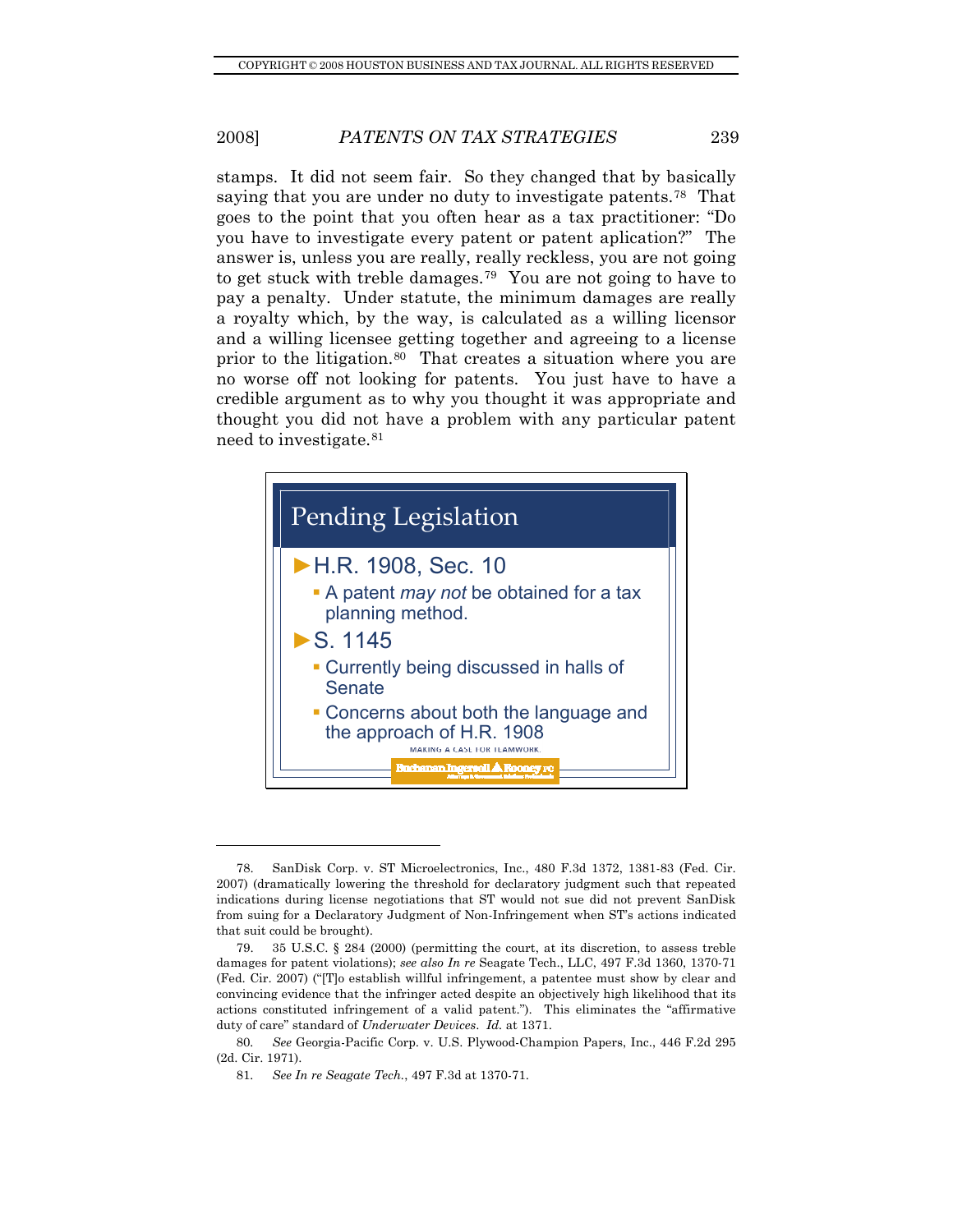very much like litigation.<sup>90</sup> We have the courts hammering the patent system. We have pending legislation that is also going to be hammering the patent system if it passes – and it probably will. H.R. 1908 has a provision in it that says you cannot obtain a tax strategy patent – a patent on a tax planning method.[82](#page-15-0) The Senate version doesn't have this yet,<sup>[83](#page-15-1)</sup> but they're working on it. It is very controversial in the patent community.[84](#page-15-2) I have to share with you some of the other things the bill is attempting to do. This bill is actually a very global change. It is the biggest act since 1952 in the patent community. It changes ours to a first to invent system  $85 - I$  $85 - I$ guess you do not need to know that. Apportionment of damages would be changed<sup>[86](#page-15-4)</sup> – again lowering the value of patents.<sup>[87](#page-15-5)</sup> However, prior user rights might be expanded.<sup>[88](#page-15-6)</sup> Post-grant opposition – now here is a major change. It used to be that you would have this very stark choice. You could go back to the PTO on this asking for a patent to be reexamined. But, this process greatly favors the patentee.<sup>[89](#page-15-7)</sup> Or, you could go to court and spend a million dollars or more on litigation costs. That was not a very good choice. So post-grant opposition to a PTO proceeding will probably cost around  $$100,000 -$  maybe even more – but this is a lot lower in cost compared to going to court but it is, in part,

I will have to skip the rest because they are peripheral provisions. The patent forum shopping provisions I love because it is due to the Eastern District of Texas—that is why they threw that in—because the Eastern District has attracted a lot of patent litigation led by patent trolls. Inequitable conduct is all but gone and the best mode requirement is also gone if this

<span id="page-15-0"></span> <sup>82.</sup> Patent Reform Act of 2007, H.R. 1908, 110th Cong, § 10(b)(2) (2007) ("A patent may not be obtained for a tax planning method. . . . [T]he term 'tax planning method' means a plan, strategy, technique, or scheme that is designed to reduce, minimize, or defer, or has, when implemented, the effect of reducing, minimizing, or deferring, a taxpayer's tax liability, but does not include the use of tax preparation software or other tools used solely to perform or model mathematical calculations or prepare tax or information returns.").

 <sup>83.</sup> Patent Reform Act of 2007, S. 1145, 110th Cong (2007).

<span id="page-15-2"></span><span id="page-15-1"></span><sup>84</sup>*. See, e.g.*, *A Section White Paper: Agenda for 21st Century Patent Reform*, 2007 A.B.A. Sec. I.P.L. 1-6, *available at* http://www.abanet.org/intelprop/home/ PatentReformWP.pdf [hereinafter A.B.A. I.P.L., *Agenda for Patent Reform*].

<span id="page-15-5"></span><span id="page-15-4"></span><span id="page-15-3"></span> <sup>85.</sup> H.R. 1908 § 3 (amending 35 U.S.C § 100(h) to give patent applications with the earliest file date priority over later filed applications).

<sup>86</sup>*. Id.* § 5 (amending 35 U.S.C. § 284(a)).

<sup>87</sup>*. See supra* notes 80-84 and accompanying text.

<sup>88</sup>*. See* A.B.A. I.P.L., *Agenda for Patent Reform*, *supra* note 84, at 51-53.

<sup>89</sup>*. Id.* at 33-35.

<span id="page-15-7"></span><span id="page-15-6"></span> <sup>90.</sup> H.R. 1908 § 6(f) (amending Part III of 35 U.S.C. to add Chapter 32, entitled Post-Grant Review Procedures).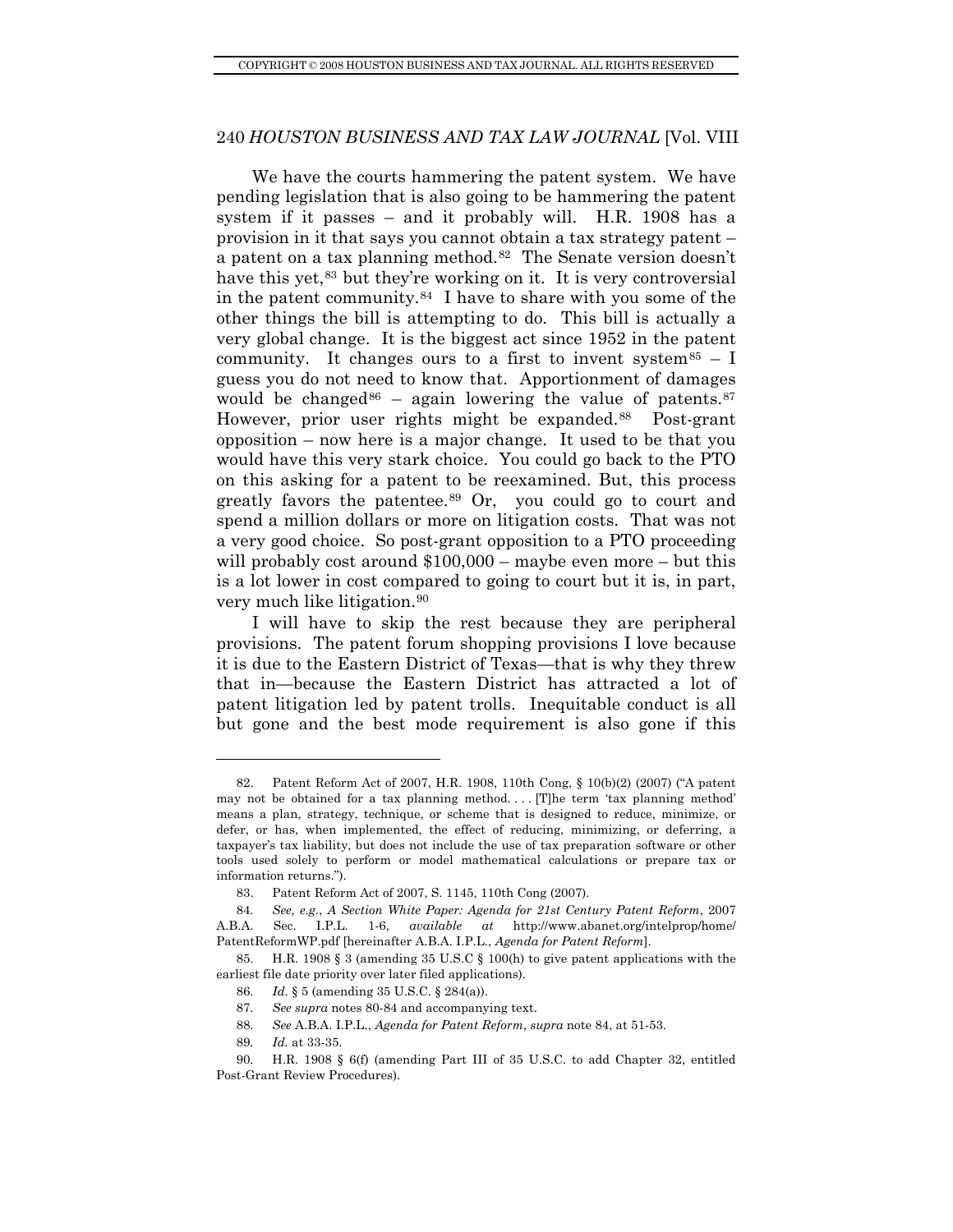legislation goes through.<sup>[91](#page-16-0)</sup> So they are changing the very basic fundamentals of our system in Congress.



The language of proposed statute H.R. 1908 is very strange to a patent attorney. I do not know who came up with it. Actually I did see it in a Texas bar review so I am thinking Texas had something to do with it, perhaps Ellen Aprill and Dennis Drapkin, an attorney at Jones Day – they are both tax attorneys. H.R. 1908 says that a tax planning method is not going to be patentable anymore,  $92$  if they are designed to reduce, minimize, or defer taxes.[93](#page-16-2) Design, is that a subjective standard? If that is the standard – did you have that intent? What does that mean? A patent attorney and a patent litigator would have a field day with that. "[H]as, when implemented, the effect of reducing [or] minimizing [taxes]."[94](#page-16-3) That is probably half of the business method patents. Nearly all business methods have a tax aspect. They have to. So, when you say, "when implemented it has the effect," you can see a litigator saying, "Here is one way to do it and here is their way of doing it." The patentee's way reduces taxes, hence the patent is invalid. This usually has the potential to end business method patents. You may be on the side that says that ending business method patents generally is not a bad idea, but, it is what it is.

<sup>91</sup>*. Id.* § 13.

<span id="page-16-2"></span><span id="page-16-1"></span><span id="page-16-0"></span><sup>92</sup>*. See id.* § 10(a)(2).

<sup>93</sup>*. See id*. § 10(2)(A).

<span id="page-16-3"></span><sup>94</sup>*. Id.*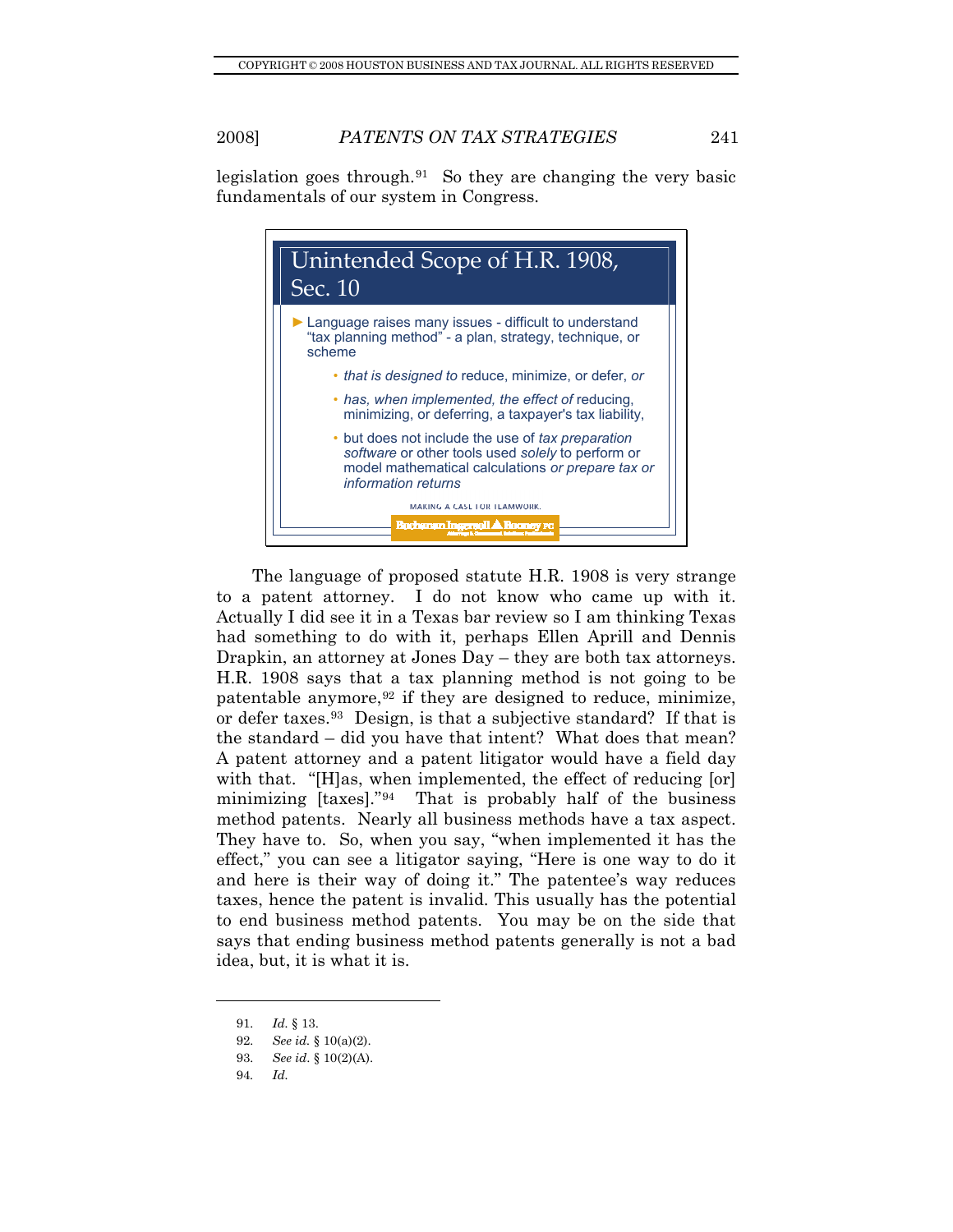

The *State Street* patent probably would not be patentable under the pending legislation.[95](#page-17-0) The validity of the SOGRAT patent was never determined by a court,  $96$  but there are some really interesting arguments out there as to why it was invalid. It is too bad it was not validated. This is the one slide that I really want to get across to you. According to *In re Comiskey*,[97](#page-17-2) which is a decision from the Federal Circuit, tax advice is not patentable.[98](#page-17-3) The case is not squarely on point, but what it says is, if an invention involves only mental processes, it is too abstract to be patented.<sup>[99](#page-17-4)</sup> So the argument that is put forth by those opposing the patenting of tax patents is that you cannot deny the public access to the law. *Comiskey* says that is right; you cannot get a patent on giving tax advice – it is too abstract.[100](#page-17-5) So what happens is you go back to that legislation and you can see better that the legislation itself is in fact very protectionist and reaches far beyond the identified problem. You

<span id="page-17-0"></span> <sup>95.</sup> The business method at issue in *State Street* "allow[ed] for consolidation of, inter alia, the costs of administering the fund combined with the tax advantages of a partnership." State St. Bank & Trust v. Signature Fin. Group, Inc., 149 F.3d 1368, 1371 (Fed. Cir. 1998). This stated tax advantage would run *State Street* afoul of the pending legislation. *See* H.R. 1908 § 10(b).

<sup>96</sup>*. See supra* text accompanying note 27.

<span id="page-17-2"></span><span id="page-17-1"></span><sup>97</sup>*. See In re* Comiskey, 499 F.3d 1365 (Fed. Cir. 2007), *petition for reh'g filed,* No. 2006-1286 (Fed. Cir. Oct. 4, 2007).

<span id="page-17-5"></span><span id="page-17-4"></span><span id="page-17-3"></span><sup>98</sup>*. Id.* at 1379; *cf. In re* Chatfield, 545 F.2d 152, 157 (C.C.P.A. 1976) (listing inventions that are not patentable, including those involving "purely mental steps.").

<sup>99</sup>*. Comiskey*, 499 F.3d at 1379.

<sup>100</sup>*. See id.*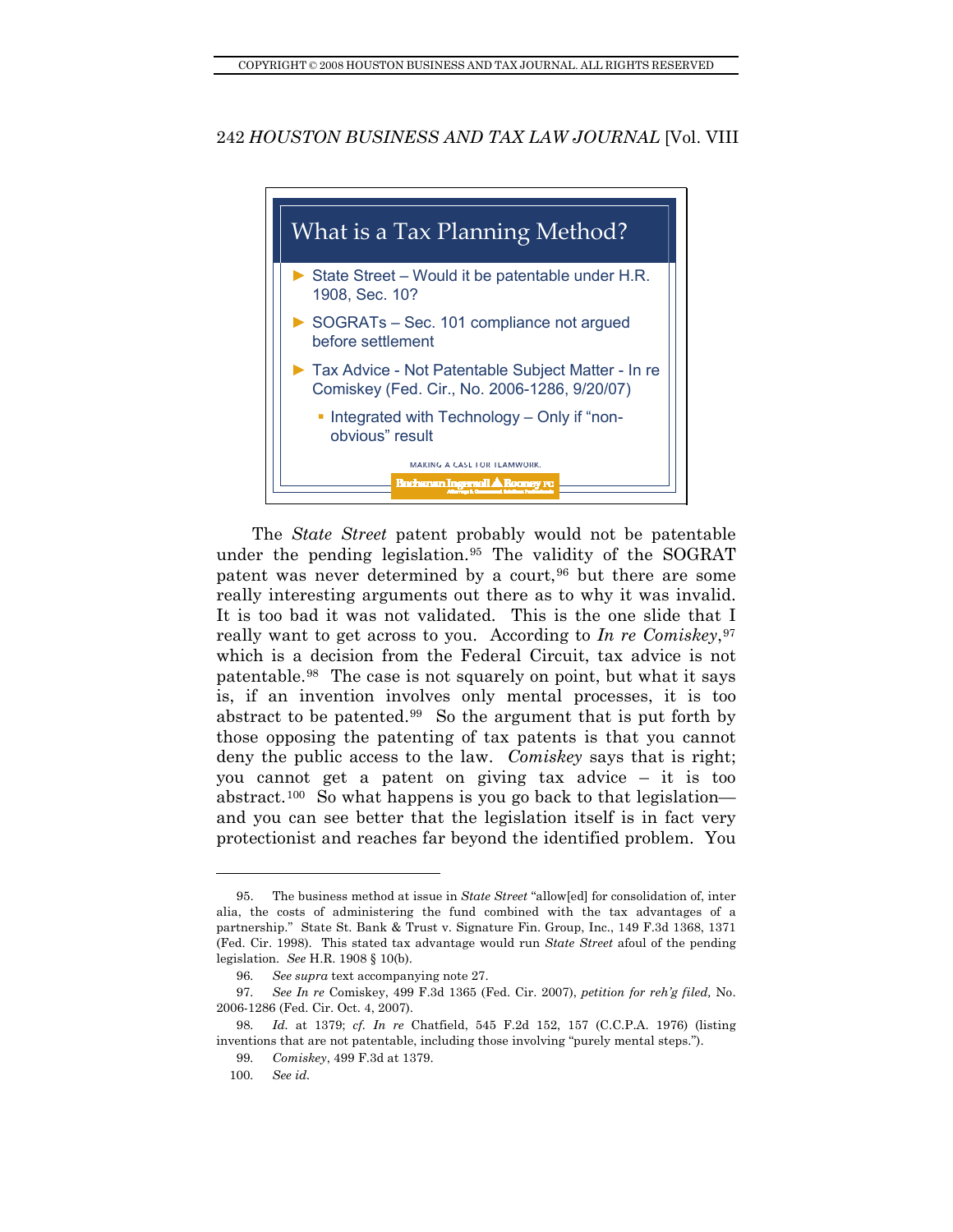then no, it is not patentable.<sup>101</sup> might ask yourself, is tax advice patentable? It might be. As a tax attorney talking to my client, none of her advice is patentable. But if she puts it into a software program, is it patentable then? *Comiskey* has the answer there, too. If there is something really clever about that software program, maybe. If it is just a spreadsheet or program merely doing computations,



We in the IP community are very concerned about this proposed legislation. Why? Because you do not step on a slippery slope with an approach that makes certain parts of the economy immune from patents, you step off a cliff. If the tax community gets away with this, you will see every single community, every single industry, going to Congress and saying, "Protect my industry." How do I know that? Part of the Senate bill includes a ban on the enforcement of check imaging patents.<sup>[102](#page-18-0)</sup> Check imaging is a very traditional area for patenting. The banks want a ban on the enforcement of those patents. It did not take long for people to think Congress might be a way to avoid the costs of using other peoples inventions. We currently have two exceptions: you cannot get a patent on an atomic weapon.[103](#page-18-1) I do not think we have any questions about why that would be. Then

<sup>101</sup>*. See id.* at 1379-80.

<sup>102</sup>*. See* Patent Reform Act of 2007, S. 1145, 110th Cong. § 14(a) (2007).

<span id="page-18-1"></span><span id="page-18-0"></span> <sup>103. &</sup>quot;No patent shall hereafter be granted for any invention or discovery which is useful solely in the utilization of special nuclear material or atomic energy in an atomic weapon." 42 U.S.C. § 181(a) (2000).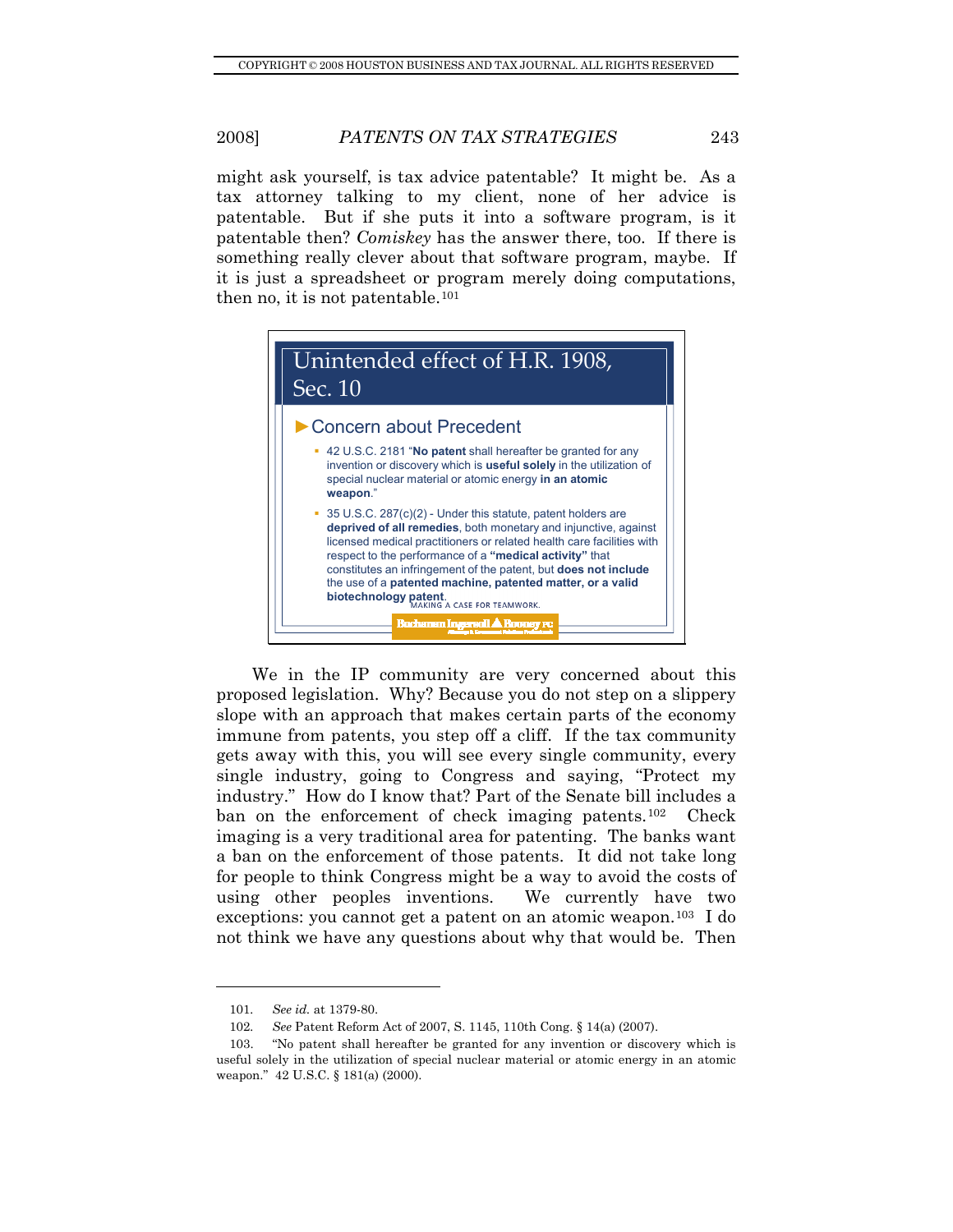people access to the law.113 That really should not be able to there is the Physicians Immunity Act.[104](#page-19-0) Back in the 1990s, a lot of physicians were getting patents on their medical procedures.[105](#page-19-1) This upset other physicians, so they carved out a very narrow exception, saying you cannot sue doctors following a patented medical procedure,[106](#page-19-1) so even if they are using a device, or if they are using a drug, or if they are using a biotechnology, you can sue them,[107](#page-19-2) but you cannot sue them for simply following a procedure.<sup>[108](#page-19-3)</sup> Those are the only two exceptions we have ever accepted and the opposition to the H.R. 1908 is probably more about starting a bad precedent.[109](#page-19-4) There are approximately 101 pending applications: $110$  there are sixty patents on tax strategies.[111](#page-19-6) If you look at them carefully, I would say you could probably thin that down to just a handful. It is not a major dent in the 180,000 or so patents that are granted each year.[112](#page-19-7) The patent community does not really care if these few patents are eliminated. It is the precedent that they are mostly concerned about, and *Comiskey* basically took care of the major objection to patenting legal strategies, which is denying

108*. Id.*

l

<span id="page-19-4"></span><span id="page-19-3"></span>109. See Ellen P. Aprill, Responding to Tax Strategy Patents, 2007 PROC. U.S. CAL. GOULD SCH. L. 2007 TAX INST.—MAJOR TAX PLAN. (forthcoming 2007) (manuscript at 13), *available at* http://www.abanet.org/tax/patents/articles/070811\_abataxrelatedinventions. pdf ("To limit patent protection in a particular area . . . is to undermine the patent system as a whole and represents a dangerous precedent that would hurt our progress as a nation.").

<sup>104</sup>*. See* 35 U.S.C. § 287(c)(1) (2000).

L608365, at \*1 (D.Vt. 1995). 105*. See, e.g.*, Pallin v. Singer, 1995 W

<span id="page-19-1"></span><span id="page-19-0"></span>*icians' Immunity*  106*. See id.*; *see also* Steve Dirksen, *A Reconsideration of the Phys Statute*, 2001 DUKE L. & TECH. REV. 27, ¶ 2 (2001), http://www.law.duke.edu/journals/dltr/ articles/2001dltr0027.html.

<span id="page-19-2"></span><sup>107.</sup> The statute defines "the term 'medical activity' [to mean] the performance of a medical or surgical procedure on a body, but [excluding] (i) the use of a patented machine, manufacture, or composition of matter in violation of such patent, (ii) the practice of a patented use of a composition of matter in violation of such patent, or (iii) the practice of a process in violation of a biotechnology patent."  $35 \text{ U.S.C.}$   $\S 287 \text{ (c)} \text{ (2)} \text{ (A)}$  (2000).

<span id="page-19-5"></span><sup>110.</sup> The U.S. Patent & Trademark Office classifies tax strategies under Classification 705/36T. *See* Class Schedule for Class 705, http://www.uspto.gov/ go/classification/uspc705/sched705.htm#C705S03600T (displaying 107 published applications as of Feb. 21, 2008); *see also* U.S. Published Application Patent Full-Text and Image Database, www.uspto.gov (follow "Patents: Patent Search" hyperlink; then search "Advanced Search" for "CCL/(705/36T)") (listing 63 issued 705/36T patents as of Feb. 21. 2008).

<span id="page-19-6"></span>Searching for issued patents under the 705/36T Classification yielded 63 111. patents as of Feb. 21, 2008. *See* U.S. Patent Full-Text and Image Database, http://patft.uspto.gov/netahtml/PTO/search-bool.html.

<span id="page-19-7"></span><sup>112.</sup> See 2007 U.S. PAT. & TRADEMARK OFF. PERFORMANCE & ACCOUNTABILITY REP. 113 (2007), *available at* http://www.uspto.gov/web/offices/com/annual/2007/ 2007annualreport.pdf.

<sup>113.</sup> See *supra* text accompanying notes 99-103.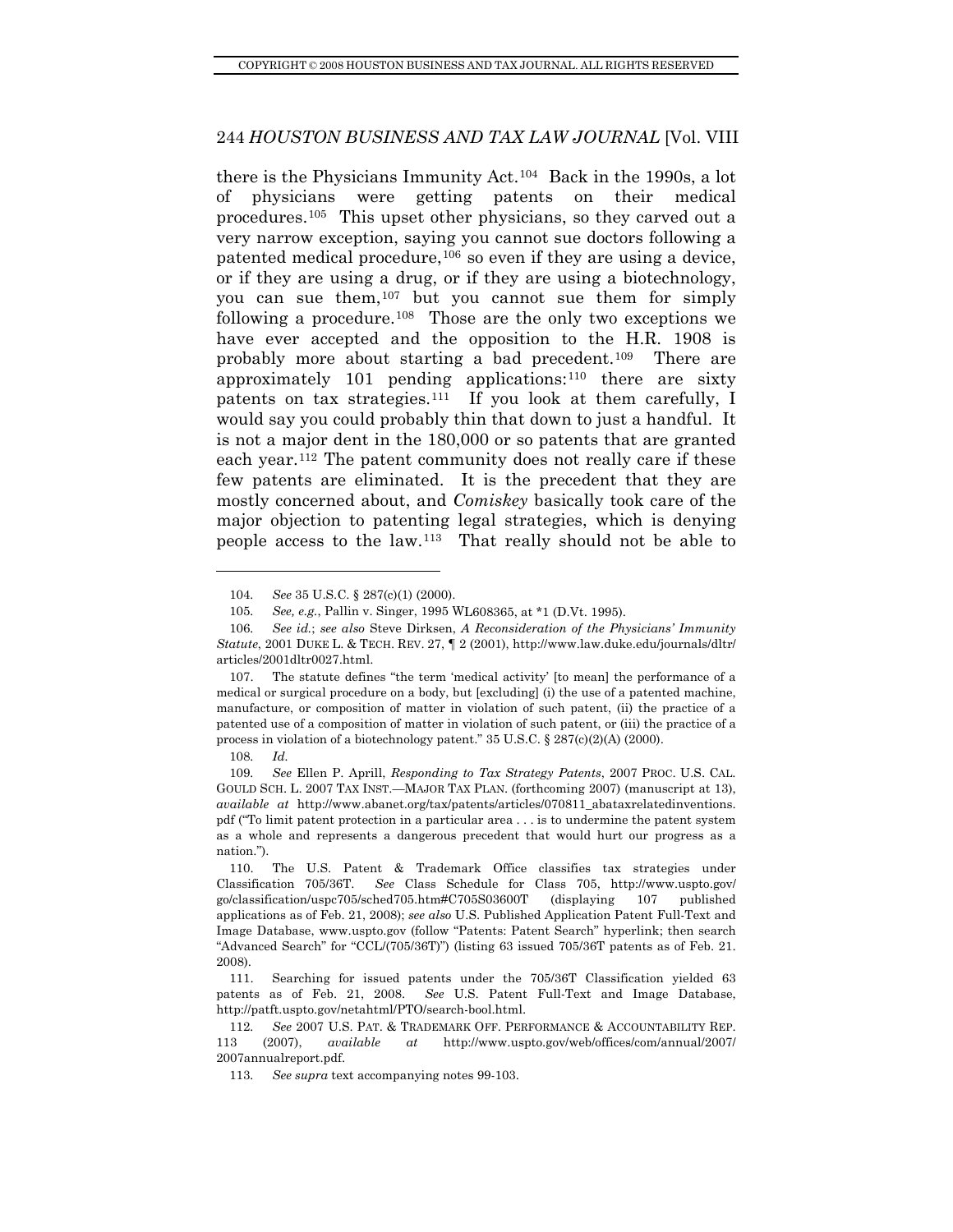happen. Bad patents do issue, but in theory, mental processes are not patentable.



*Difficulty in Uncovering Prior Art*. Confidentiality of tax filings – that is where the power exists, right? You have all these small meetings and you talk. Word of mouth is how you disseminate information in the tax community. That is really difficult for someone challenging a patent to track down, get it declared as prior art, and invalidate the patent.<sup>[114](#page-20-0)</sup>

*Unintended Government Endorsement*. The other antipatent comment is the unintended government endorsement.[115](#page-20-1) None of us in here remember patented medicines, but that was the same issue. Before the FDA, people would run around patenting medicines.[116](#page-20-2) The medicines could kill you. So they developed the FDA and the reason you do not hear people talking

<span id="page-20-0"></span> <sup>114.</sup> Unless the prior art is published or itself patented, a challenger cannot use it to challenge a patent because 35 U.S.C. § 301 limits prior art citations to "prior art consisting of patents or printed publications." 35 U.S.C. § 301 (2000).

<span id="page-20-1"></span><sup>115</sup>*. See* Letter from Jeffrey R. Hoops, Chair, American Institute of Certified Public Accountants Tax Executive Committee, to Patrick J. Leahy and Arlen Specter, Senate Committee on the Judiciary; John Conyers, Jr., Lamar S. Smith, Howard L. Berman, and Howard Coble, House Committee on the Judiciary; Max Baucus and Charles Grassley, Senate Committee on Finance; Charles B. Rangel and Jim McCrery, House Committee on Ways and Means (Feb. 28, 2007), http://tax.aicpa.org/Resources/Tax+Patents/AICPA+ Urges+Congress+to+Address+Tax+Strategy+Patents.htm ("Taxpayers may be misled into believing that a patented tax strategy bears the approval of other government agencies, such as the IRS, and therefore is a valid and viable technique under tax law.").

<span id="page-20-2"></span><sup>116</sup>*. See* Thomas V. DiBacco, *The Medicine Makers; Ash of Sponge May Be Long Gone, but Pharmacists Today Have Other Drugs to Help the Sick*, WASH. POST, Aug. 22, 1995, at Z15.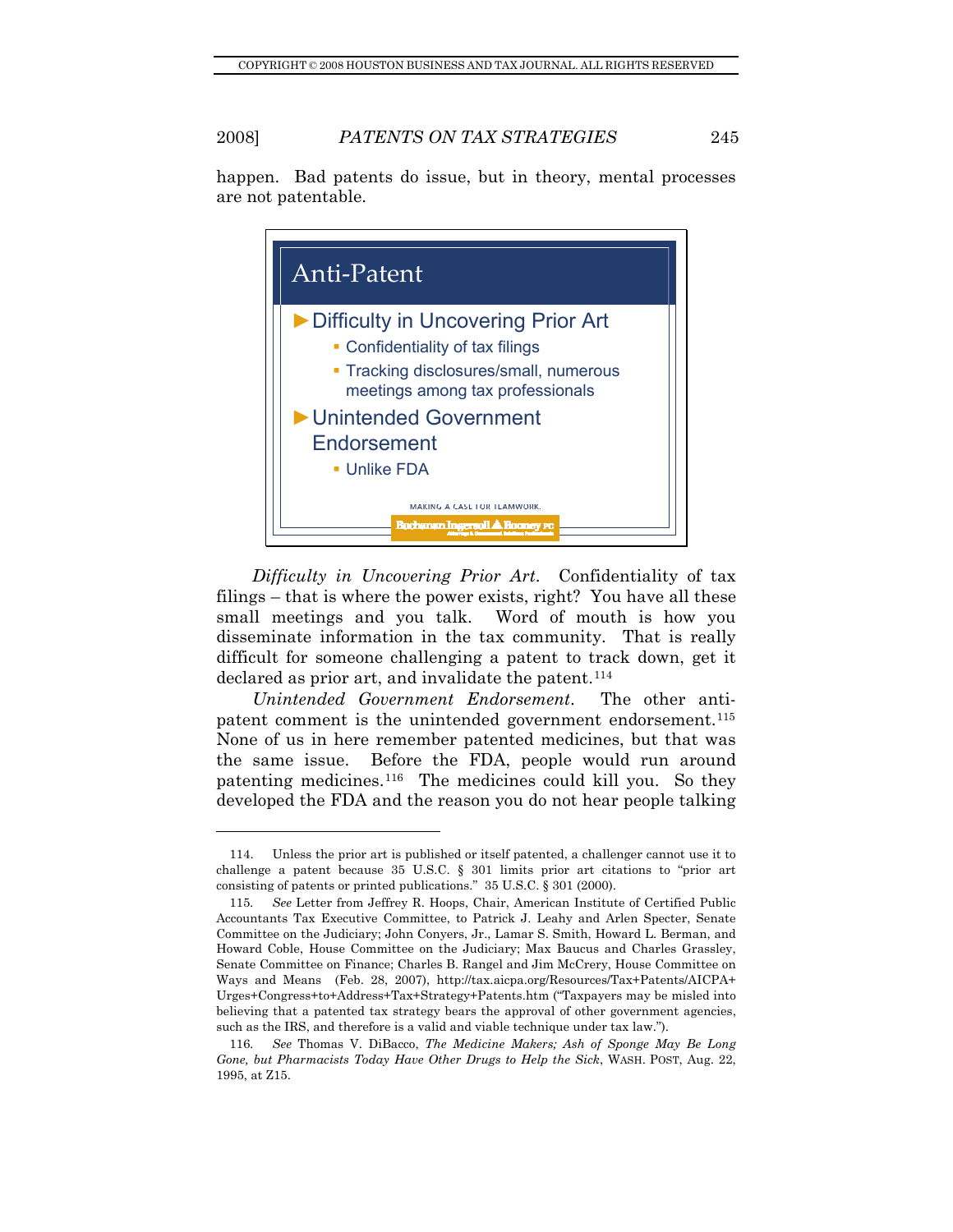about patented medicines anymore is because it would not be on the market if it did not go through the FDA. They do not use the patents to endorse the idea that their medicines are good. But as to tax strategies, this is a very serious concern.



Privatization of legal strategies I think I covered.

Patent speculators and trolls. This is a really good area for thos e guys. Patent speculators are people who invest in patents in order to exploit them.[117](#page-21-0) Patent troll is a pejorative term for a really bad one.[118](#page-21-1) They get a patent and then go around the industry and they say, "You know, we could get an injunction against you or we could seek damages, but if you settle today it is going to be for \$80,000, about equal to your transaction costs in dealing with us." Most people sign up.[119](#page-21-2) It is trolling, but not like the lowly creatures under the bridge. It is trolling, like in fishing – you are trolling the market to see what licensees might have a problem. And there is a real potential problem here because if there is a tax strategy out there that covers a recurring strategy, you can see how trolls can go after a lot of

<span id="page-21-0"></span><sup>117</sup>*. See* JOHN R. THOMAS & WENDY H. SCHACHT, CONGRESSIONAL RESEARCH SERVICE, PATENT REFORM IN THE 110TH CONGRESS: INNOVATION ISSUES 9 (2007) *available at* http://assets.opencrs.com/rpts/RL33996\_20070507.pdf.

<sup>118</sup>*. See id.*

<span id="page-21-2"></span><span id="page-21-1"></span><sup>119</sup>*. See* Nicholas Varchaver, *The Patent King*, FORTUNE, May 14, 2001, at 202 (describing one successful patent speculator, Jerome Lemelson, who held 558 patents and received approximately \$1.5 billion in licensing fees in 2001). Varchaver suggests that expensive litigation costs motivate companies to settle even though they may not believe Lemelson's patents are valid. *See id.*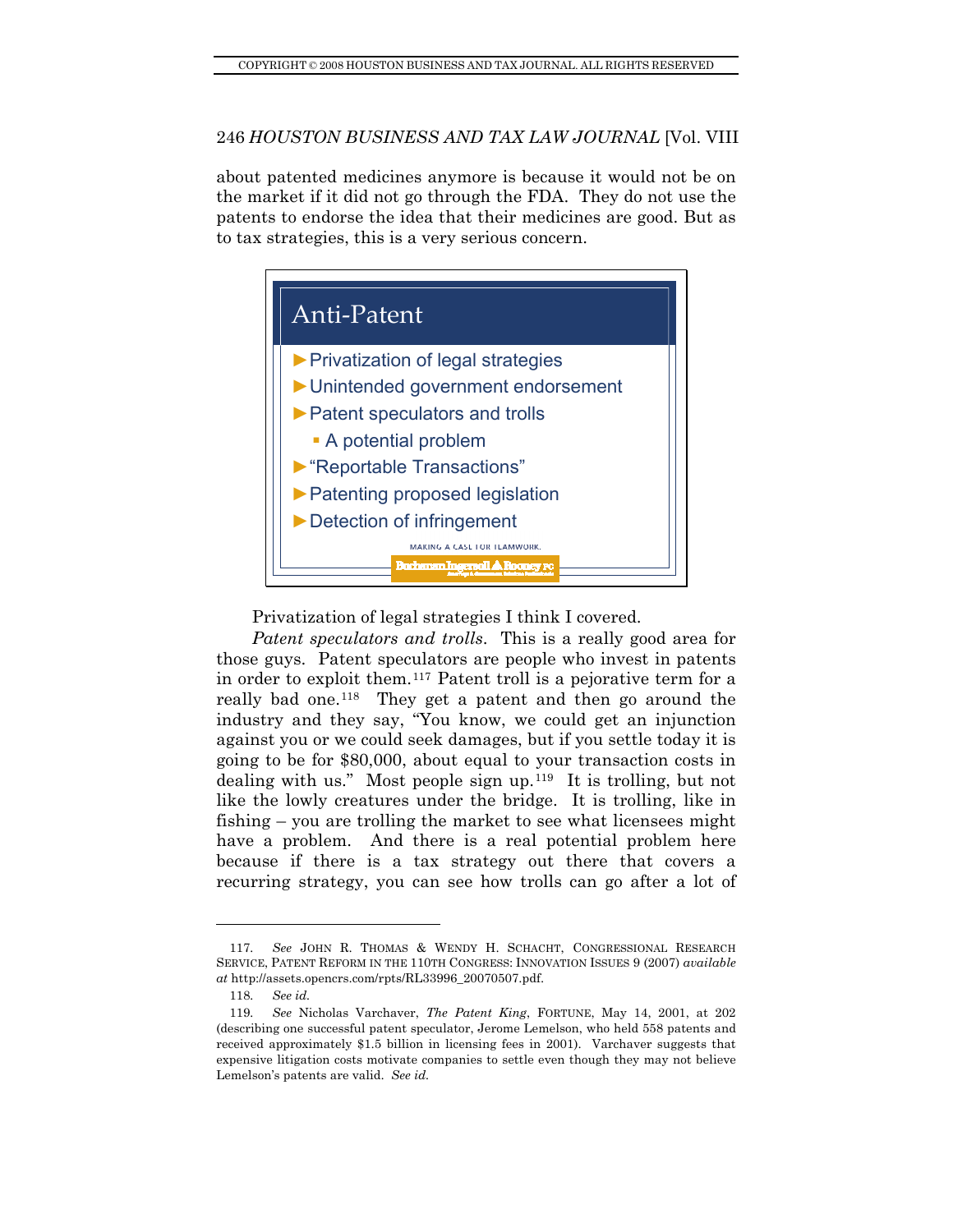different corporations for a small amount of money and fit that mold.

*Reportable Transactions*.[120](#page-22-0) I have asked every tax attorney I can why they are concerned about patenting being a circumvention of "reportable transactions". Does everyone know what a reportable transaction is? A reportable transaction was basically born – and I am sure that Dan will address this – but my understanding is that, when you have these strategies under an NDA – a non-disclosure agreement – you basically go up to someone and say, "Hey, have I got a tax strategy for you, but you cant tell anyone." Because it is under an NDA, the tax community could not examine it very well. So the shenanigans were prevalent and the IRS said to you, "Hey, if you paid money and you are under a confidentiality agreement, we want to know about it. We are going to give the tax return special scrutiny."[121](#page-22-1) People were concerned that patenting these things would circumvent that scrutiny because of the dependence on patents instead of trade secrets.<sup>[122](#page-22-2)</sup> But patents are in the public domain, so if you want to see what the tax strategy is doing, just look at the patent and if you do not agree that it is legal, you can always question it publically. Wouldn't patenting answer the concern better than "reportable transactions"? That is the idea.<sup>[123](#page-22-3)</sup>

*Patenting Proposed Legislation – Really cool concept*. Let's say you are a lobbyist. You go to Washington and say, "Guess what? I have this great tax incentive. Let's get it into the law." Senators and Congressmen say, "absolutely". In the meantime, you get a patent application on file at the PTO. If they pass the law, you literally have a monopoly on the implementation of that law. It is a very clever thing to do. I think there are probably some antitrust issues as well as some other issues hiding, but apparently someone is running around and saying that is exactly what they have done. They got a patent back in the 1990s and it is just coming into law now. I have not been able to track that story down. It is just a rumor.

*Detection of Infringement*. Returns are all confidential, so how are you going to know if someone is using your innovative tax strategy?

<sup>120</sup>*. See* I.R.C. § 6011(g) (2000); Treas. Reg. § 1.6011-4 (2007).

<span id="page-22-1"></span><span id="page-22-0"></span> <sup>121.</sup> Making Tax Patents a Reportable Transaction, 72 Fed. Reg. 54615-01 (proposed Sept. 26, 2007) (to be codified at Treas. Reg. § 1.6011-4).

<span id="page-22-3"></span><span id="page-22-2"></span><sup>122</sup>*. See* William A. Drennan, *The Patented Loophole: How Should Congress Respond to this Judicial Invention?*, 59 FLA. L. REV. 229, 278-279 (2007).

<sup>123</sup>*. Id.*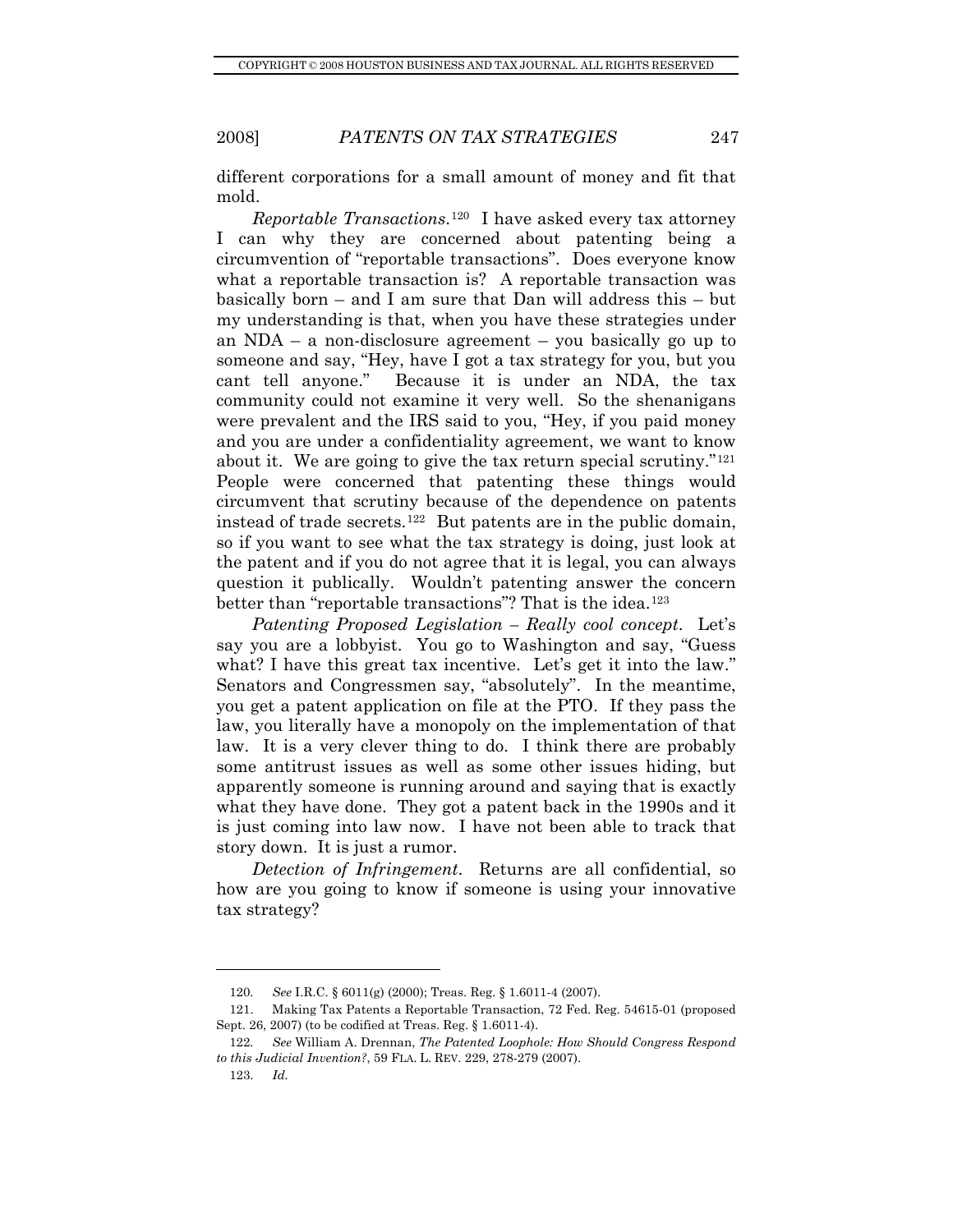

<span id="page-23-0"></span>Remember that point I made about how you have all these small word-of-mouth ways to convey the information in the tax community? That is not a very effective way to communicate tax strategy. They should be public. They should be published frequently. I cannot think of a community more desperately in need of a patent system than the tax community, if only to create a better way to disseminate tax strategies and information. But when you talk to tax practitioners, they say that we have generally learned about these procedures in these small venues. What that creates is a situation where people are reinventing the same strategy over and over. Patents represent a vehicle that people are going to be willing to invest in if you have patent protection. Patents reduce motives for utilizing trade secrets or that guy with the NDA and the chilling effect.<sup>[124](#page-23-0)</sup> If you are a major player and are making some sort of tax play, you could use this to disadvantage your competitors. They may not know just how strong your patent is so they will steer clear and remain far beyond what the patent would actually require.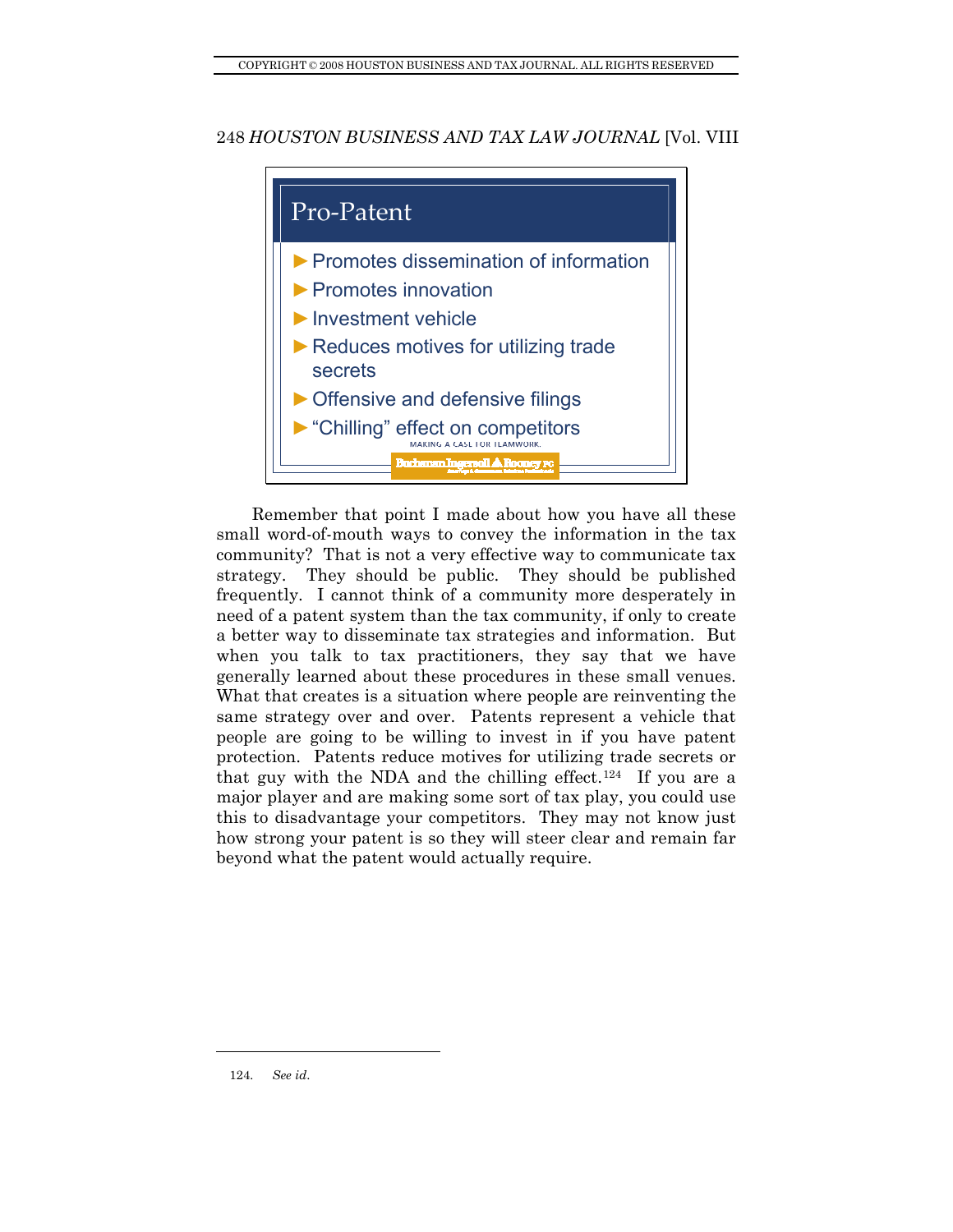<span id="page-24-0"></span>

These are my conclusions: I would say that the advantage of getting tax strategy patents is very much diminished – since their impact will be very much diminished. That legislation stands a very good chance of getting through at this point. A tidal wave of patent attorneys coming into the issue this week. Apparently there is a lot of activity, so this might actually stop that particular bill from going through.

It is now Dan's turn.

#### \* \* \*

# IV. PRESENTATION BY E. DANIEL LEIGHTMAN

I want to first give full disclosure about my interest in patenting tax strategies – I have a personal interest because I have an application pending for a business methods patent. I never thought of it as a tax strategy patent. I thought of it as a business methods patent. It does have tax consequences because everything has tax consequences, as Charles pointed out. It would clearly be swept up in this broad legislation that has been proposed because anything that defers, minimizes, or reduces someone's tax is a tax strategy patent. Anybody here drive a Prius? That is that hybrid car you get a tax credit for if you drive it.[125](#page-24-1) So the patent for the Prius would be considered a patent on a tax strategy since it reduces someone's income tax because you get a tax credit if you buy that  $car - so I$  think that legislation

<span id="page-24-1"></span> <sup>125.</sup> I.R.C § 30B (West 2007).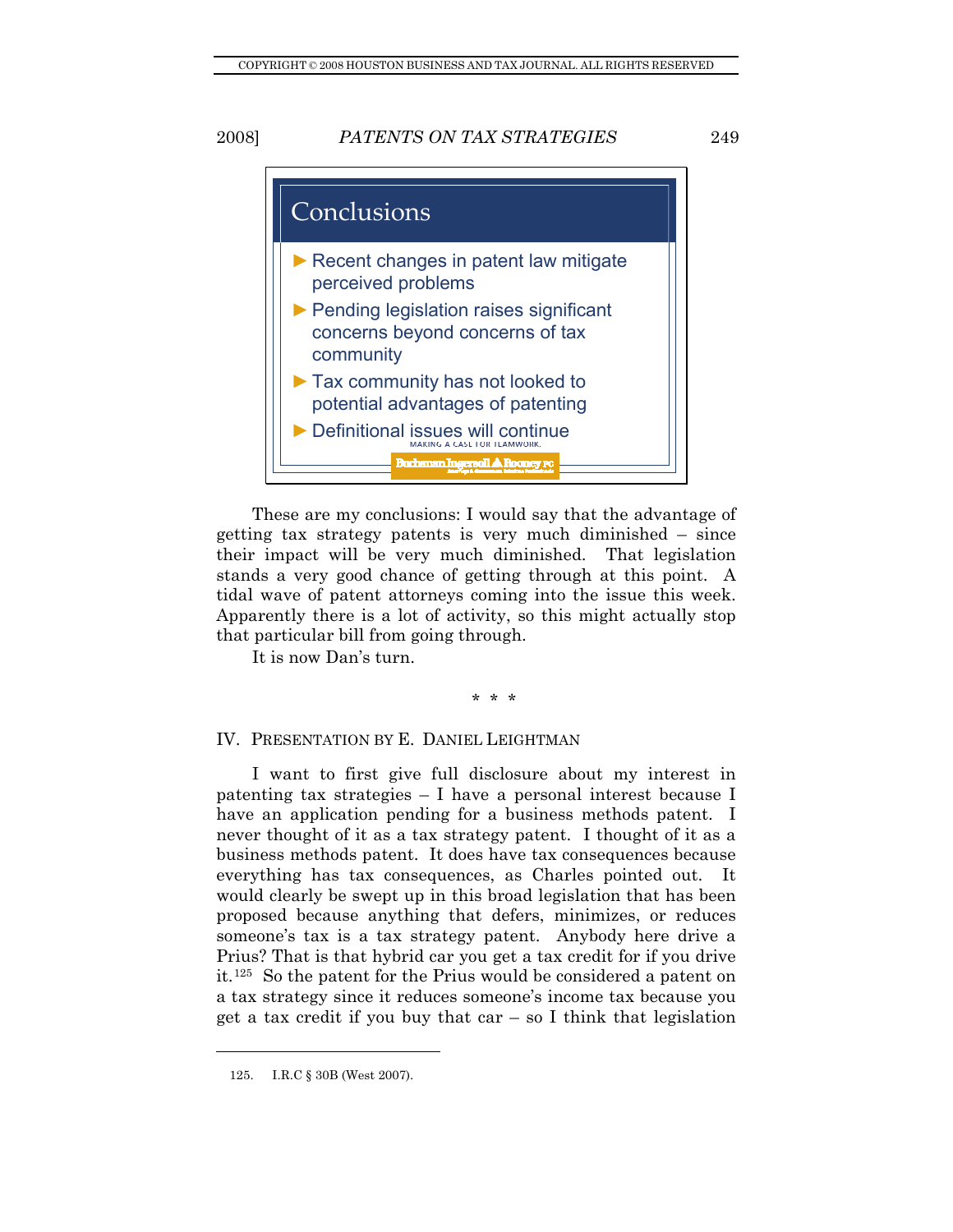might be a bit broad. Anyway, my patent is for nonqualified deferred compensation.[126](#page-25-0) It is designed to protect employees from the business risk or the credit risk of their employer. It is really not a tax strategy patent.

Tax patents have suddenly become a very hot topic<sup>[127](#page-25-1)</sup> and I wonder if it just came out of the blue. Some of the tax patents Charles mentioned earlier are extremely offensive. The SOGRAT patent is just outrageous. I will talk about my view on offensive patents later. But everyone is sounding off against tax patents. The AICPA is on record.[128](#page-25-2) The American Bar Association ("ABA") Section on Taxation I think is on record against tax patents, or they are prevented from issuing their views because the Section on Intellectual Property section is already on record for – there are bylaws of the ABA that prevent the one section of the ABA from being publicly against views of another section of the ABA.[129](#page-25-3) The Texas State Bar is against tax patents.[130](#page-25-4) There have been multiple articles. I have seen none in favor of tax strategy patents. The legislation is pending, and, yesterday, Eric Solomon, the Assistant Secretary of Treasury for Tax Policy was quoted as saying that the administration has grave concerns about tax strategy patents.[131](#page-25-5) I wish the Administration had grave concerns about the potential bankruptcy of Social Security, or possibly the war in Iraq, but they have grave concerns about this handful of tax strategy patents. It is certainly a current topic.

<span id="page-25-0"></span> <sup>126.</sup> A nonqualified deferred-compensation plan is "[a]n unfunded compensation arrangement . . . that defers compensation and [taxation] to a later date. It is termed nonqualified because it does not qualify for favorable tax treatment under [I.R.C.] § 401(a). The plan avoids the restrictions on qualified plans, [especially] the limits on contributions and benefits and rules against discrimination in favor of highly compensated employees." BLACK'S LAW DICTIONARY 565 (8th ed. 2004).

<sup>127</sup>*. See generally* Drennan, *supra* note 124, at 1-2.

<span id="page-25-2"></span><span id="page-25-1"></span> <sup>128.</sup> Jeffrey R. Hoops, *AICPA Urges Congress to Address Tax Strategy Patents*, AICPA, Feb. 28 2007, http://tax.aicpa.org/Resources/Tax+Patents/AICPA+Urges+ Congress+to+Address+Tax+Strategy+Patents.htm.

<span id="page-25-3"></span> <sup>129.</sup> Alison Bennett & David B. Brandolph, *Tax Patents: Debate Over Tax Strategy Patents Intensifies; Prospects for Legislation, Guidance Unclear,* TAX MGM'T WKLY. REP. (BNA) (Sept. 3, 2007).

<span id="page-25-4"></span> <sup>130.</sup> Alison Bennett, *Treasury, White House Discussing Patents, Tax Legislative Counsel Says*, DAILY TAX HEADLINES (BNA), (Jan. 22, 2008) http://www.bnasoftware.com/knowledgecenter/dtr/article.aspx?id=1060.

<span id="page-25-5"></span><sup>131</sup>*. See Solomon Says Rules Not Enough to Fix Tax Patent Problem: Other Issues Discussed,* DAILY REPORT FOR EXECUTIVES (BNA), (Oct. 15, 2007).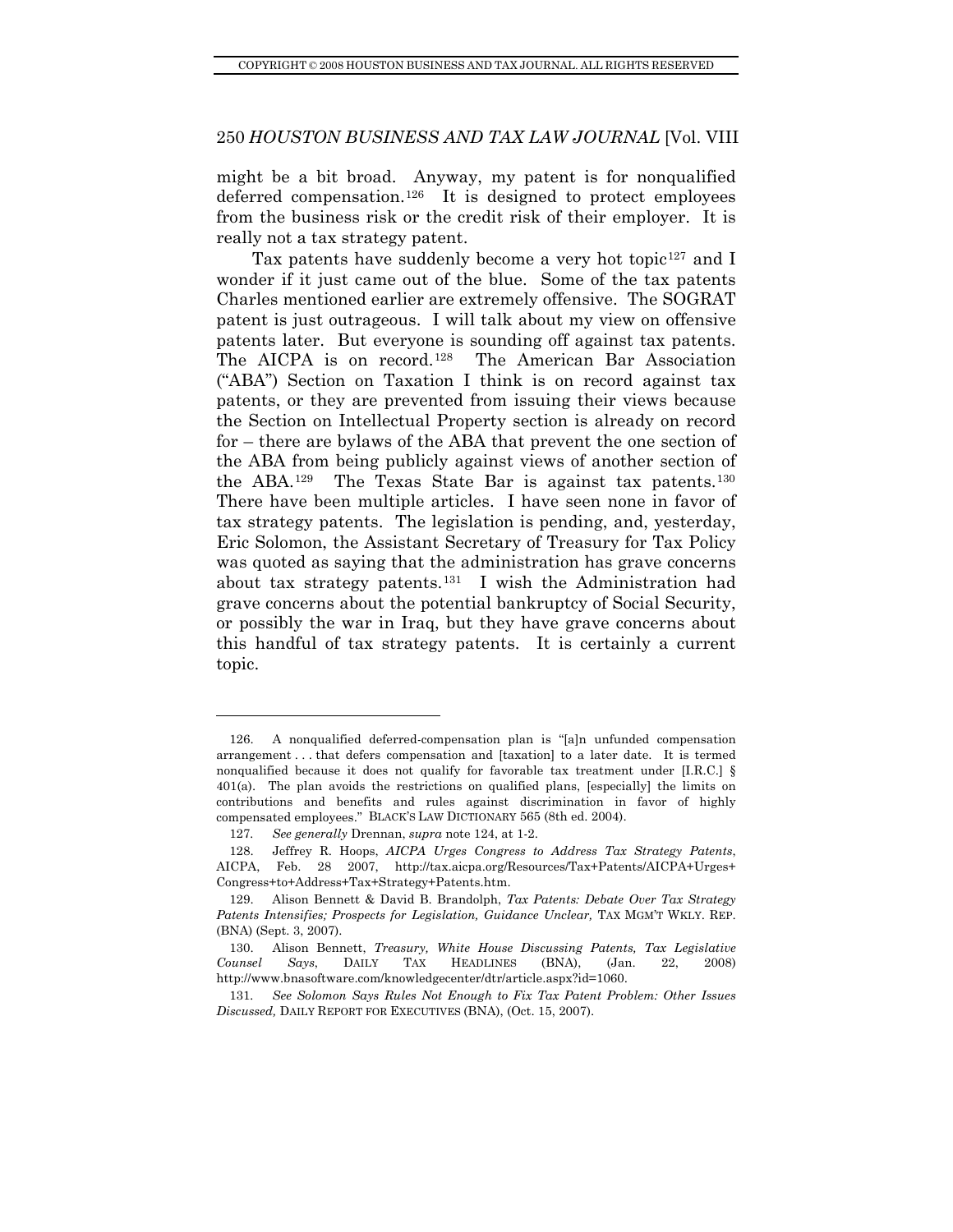This was in the *Wall Street Journal* last week.<sup>[132](#page-26-0)</sup> It is a guy who says, "I invented the Swiss army knife, but forgot to patent it." So he has a Swiss army-like device to beg for money because he is destitute. Somebody made a lot of money on the Swiss army knife. If you talk about fairness – and that is what I have heard: "It's just not fair to get a tax patent." That kind of takes me back to grade school. I remember people saying that all the time: "It's just not fair." Well, I suspect someone like this fellow does not think it is fair that he did the work and somebody else received the benefit. We can talk about fairness a little more as we go on.



I want to put this up for a minute because I think there are two ways to look at the issue of whether tax strategies should be patented. Now, from my experience of showing this slide, I know that different people in this room will see that picture differently. It could either be seen as an old hag or it could be seen as an attractive young lady. Now, Dean Nimmer pointed out that I am an adjunct professor so that entitles me to ask questions. So, I will make this simple: Who sees the old lady? Okay, who sees the young lady? Okay. I am glad more people see the young lady than the old lady because the young lady is the patentability of tax strategies. This all depends on how you look at it. This also demonstrates innovation because you can see that everybody sees

<span id="page-26-0"></span> <sup>132.</sup> Harley Schwadron, *Invented the Swiss Army Knife but Forgot to Patent It*, THE SCHWADRON GALLERY, http://www.schwadroncartoons.com/SCHWADRON/GALLERY. HTML (last visited March 7, 2008); Editorial Cartoon, WALL STREET JOURNAL, Oct. 3, 2007.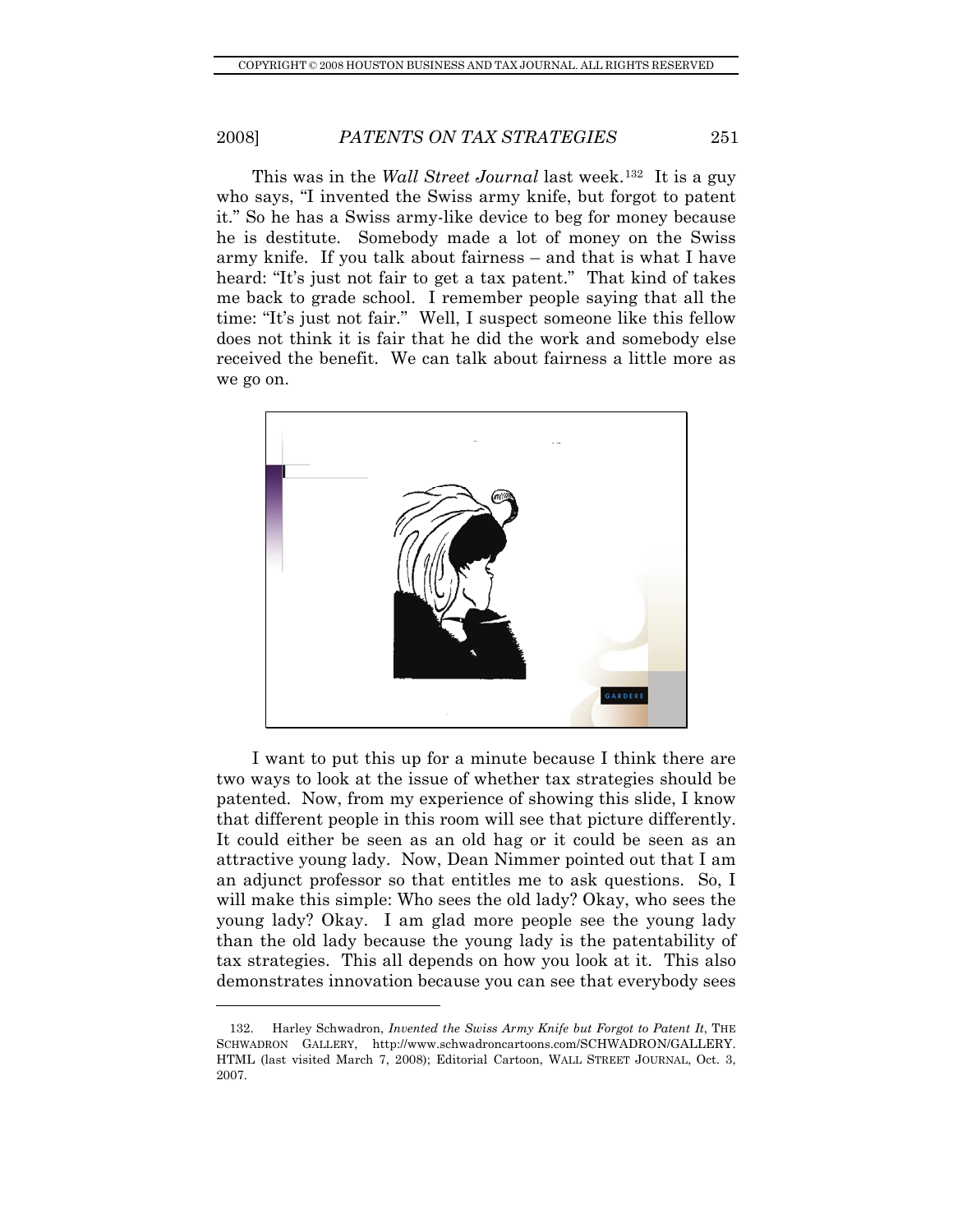things one way until an innovator comes along and sees it a different way and points it out. One innovator in the history of science was Charles Darwin.<sup>[133](#page-27-0)</sup> Another was Galileo.<sup>[134](#page-27-1)</sup> More recently, while everybody else saw a pile of sand, Jack Kilby of Texas Instruments and Bob Noyce of Intel saw a computer chip.[135](#page-27-2) Once you see it, you will always see it that way again. That is innovation.

Now my point in favor of patenting any intellectual property is that is what the United States' property law is all about – protecting intellectual property.[136](#page-27-3) I am amazed that all these attorneys and accountants are against protecting intellectual property because that is all we do all day every day – develop proprietary tax strategies and proprietary tax advice. People pay us for that. We are entitled to be paid for that. Would you ask us to give it away for free? What was that quote? "It's just not fair." Why pick on tax strategies?



<sup>133</sup>*. See, e.g.,* Ryan M.T. Iwasaka, Note, Chakrabarty *to Chimeras: The Growing Need for Evolutionary Biology in Patent Law*, 109 YALE L.J. 1505, 1511 (2000).

<span id="page-27-1"></span><span id="page-27-0"></span><sup>134</sup>*. See* W. Noel Keyes, *Our Continued Need for Coordination of the United States Constitution of the Eighteenth Century's Age of Enlightenment with the Twenty-First Century's Ages of Modern Science and Bioethics*, 27 WHITTIER L. REV. 951, 979 n.119 (2006).

<span id="page-27-2"></span><sup>135</sup>*. See* Nancy L. Kaszak, *Practicing Law in the Global Economy,* 22 N. ILL. U. L. REV. 1, 2 (2001).

<span id="page-27-3"></span><sup>136</sup>*. See* U.S. CONST. art. I, § 8, cl. 8 (stating that Congress is "[t]o promote the Progress of Science and useful Arts, by securing for limited Times to Authors and Inventors the exclusive Right to their respective Writings and Discoveries.").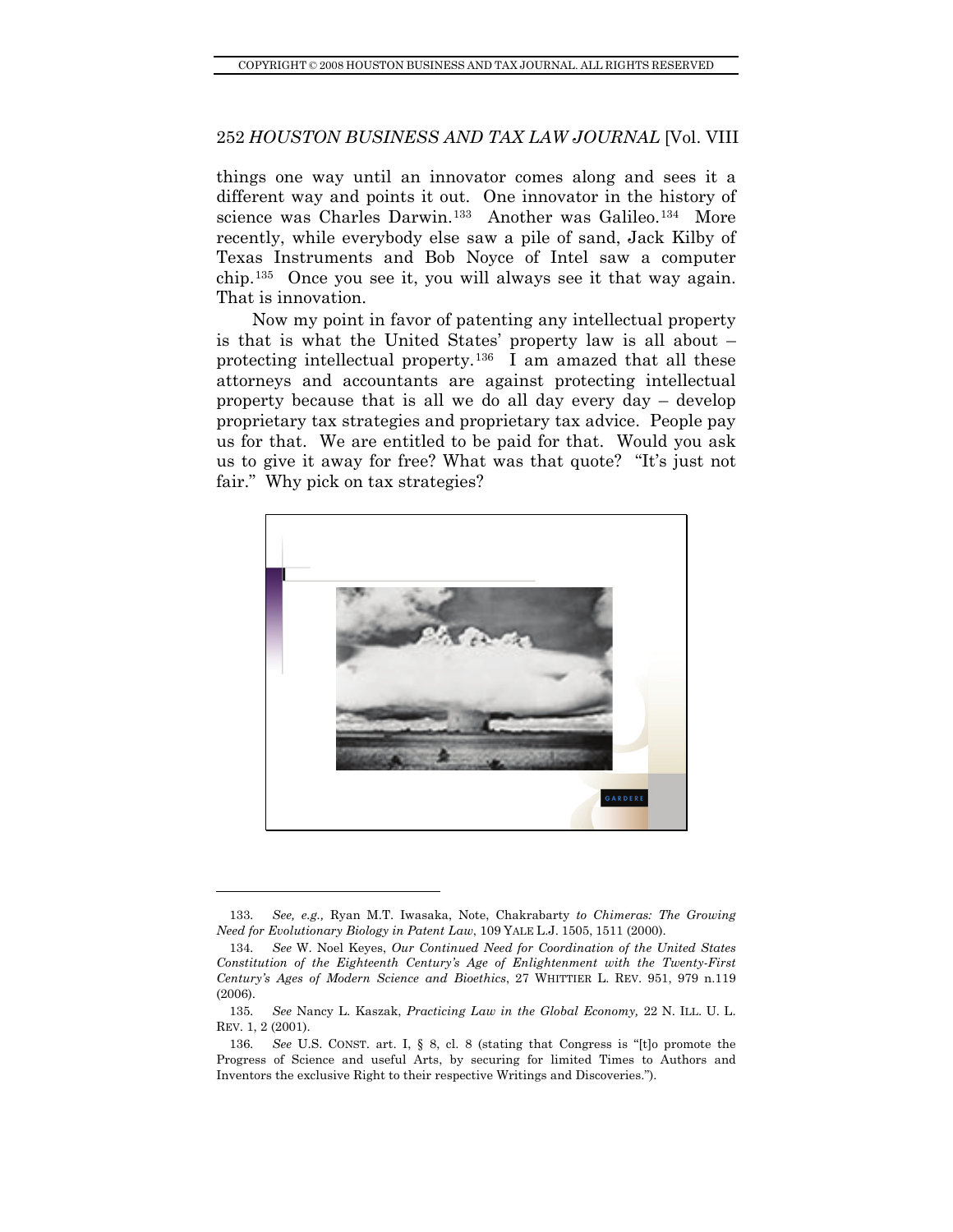Charles told you only area that the U.S. law does not allow people to patent<sup>[137](#page-28-0)</sup> is atomic weapons, you cannot patent atomic weapons.[138](#page-28-1) So if this legislation passes, you will not be able to patent tax strategies or atomic weapons.[139](#page-28-2) So I guess we are in good company – a tax strategy is like an atomic weapon in the eyes of Congress. I think what Charles points out is a very good point: What will they want to not allow you to patent next?



There are some patents that are very offensive. The tax-free exchange patent is really troubling. It involves doing a like-kind exchange but you do not find the property in time, so you buy a piece of property that is going to be condemned. Then when it is condemned you get two years to reinvest the condemnation proceeds. You extend the forty-five day period to two years.[140](#page-28-3) Clever idea. Should someone have been able to get a patent for that? I do not think so. That is mildly offensive. Hedging deferred compensation with a futures contract<sup>[141](#page-28-4)</sup> – it is just outrageous that the Patent and Trademark Office would allow that. The company owes an employee an amount of money based on the return on the S&P 500. This patent actually belongs to

 <sup>137.</sup> See *supra* note 107 and accompanying text.

 <sup>138. 42</sup> U.S.C. § 181(a) (2000).

<sup>139</sup>*. See id.*; Patent Reform Act of 2007, H.R. 1908, 109th Cong. (2007).

<span id="page-28-3"></span><span id="page-28-2"></span><span id="page-28-1"></span><span id="page-28-0"></span><sup>140</sup>*. See* Combined 1031-1033 Exchange, U.S. Patent Application No. 20070174170 (filed Feb. 14, 2007) (published July 26, 2007).

<span id="page-28-4"></span> <sup>141.</sup> Establishing and Managing Grantor Retained Annuity Trusts Funded by Nonqualified Stock Options (SOGRAT), U.S. Patent No. 6,567,790 (filed Dec. 1, 1999) (issued May 20, 2003).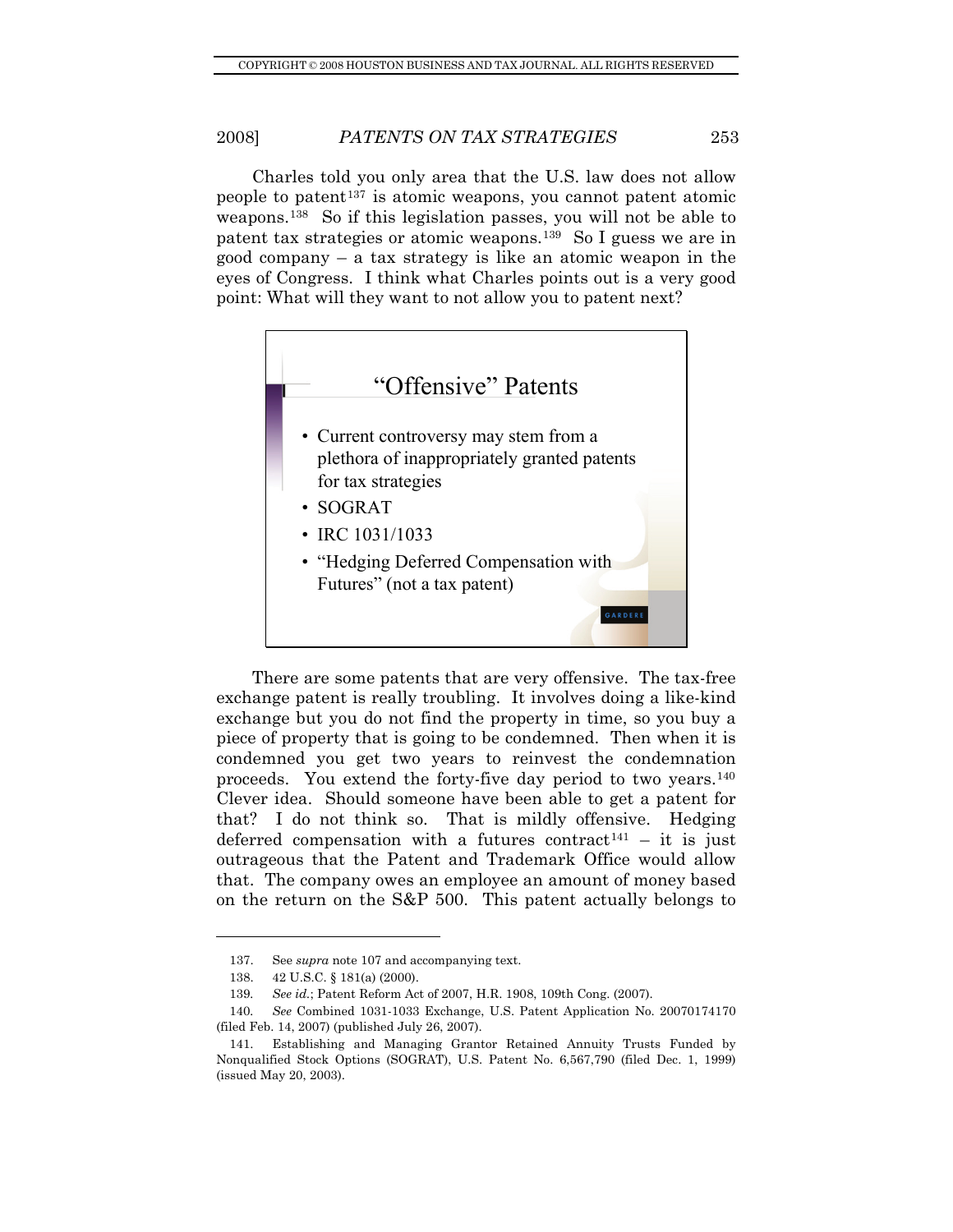Goldman Sachs,<sup>[142](#page-29-0)</sup> hedging that exposure with a future – that was supposed to be new, non-obvious, and useful? There is a \$20 billion futures market that exists for the purpose of hedging equity exposures.[143](#page-29-1) It already existed and the PTO granted that patent.[144](#page-29-2) I do not think that patent will stand up. Charles will tell you there is a presumption of validity because the patent has been granted.[145](#page-29-3) I think that is a problem. By the way, this hedging with a future is not a tax patent  $-$  it is a business method patent.

This is the problem: We have a whole lot of patents that are offensive. We ought to learn this in law school: bad facts make bad law. Let us not allow bad patents to make bad law. I think that is what is happening right now. There is this short list of offensive patents that is leading to radical action on the part of tax practitioners.[146](#page-29-4) That just reminds me of an old lawyer's joke: 99% of the lawyers are giving the other 1% of us a bad name!<sup>[147](#page-29-5)</sup> I think the bad patents are going to give the few good patents a bad name. And I think we need to focus on that when deciding if this is really the appropriate legislation.

I personally think the problem is at the PTO because they are granting all these patents. I think the PTO is staffed for the 20th century. They have scientists and engineers.<sup>[148](#page-29-6)</sup> They have 4,800 employees.[149](#page-29-7) How many tax lawyers in the 4,800? One. A new hire, I bet? [Weiland: Well, he actually has an electrical engineering degree, too.] I do not think patent examiners are even permitted to call the IRS. They can go on the Internet to see if somebody else has a SOGRAT type structure out there, but typically the prior art has been confidential. They cannot call the IRS to see if it is a good patent or a bad patent.[150](#page-29-8) One thing that

<sup>142</sup>*. Id.*

<span id="page-29-1"></span><span id="page-29-0"></span> <sup>143.</sup> In June 2007, there was \$240 billion in OTC equity-linked future contracts outstanding. BANK OF INTERNATIONAL SETTLEMENTS, AMOUNT OUTSTANDING OF OTC EQUITY-LINKED & COMMODITY DERIVATIVES (June 2007), http://www.bis.org/statistics/ otcder/dt21c22a.pdf.

 <sup>144.</sup> U.S. Patent No. 6,766,303 (filed Oct. 15, 2001).

<span id="page-29-3"></span><span id="page-29-2"></span> <sup>145. 35</sup> U.S.C. § 282 (2000); *see* Gino Cheng, *Doubling up the Horses in Midstream: Enhancing U.S. Patent Dispute Resolution by the PTO's Adoption of the JPO's Hantei Request System*, 24 SANTA CLARA COMPUTER & HIGH TECH. L.J. 375, 405 (2008).

<span id="page-29-4"></span> <sup>146.</sup> Alison L. McConnell, *Lawyers: No Patents for Tax Advice; Congress Considers Banning Practice*, BOND BUYER, Aug. 1, 2007, at 1.

<span id="page-29-6"></span><span id="page-29-5"></span> <sup>147.</sup> WILLIAM L. PFEIFER JR. & G. RAY KOLB JR., THE GREATEST LAWYER JOKES OF ALL TIME (2007).

<sup>148</sup>*. See* Elliott, *supra* note 14.

<sup>149</sup>*. See* HUNT, *supra* note 12, at 3.

<span id="page-29-8"></span><span id="page-29-7"></span><sup>150</sup>*. Patenting Tax Advice: Hearing Before the Subcomm. on Select Revenue Measures of the H. Comm. on Ways & Means*, 109th Cong. 77 (July 13, 2006) (statement of Mark Everson, IRS Comm'r).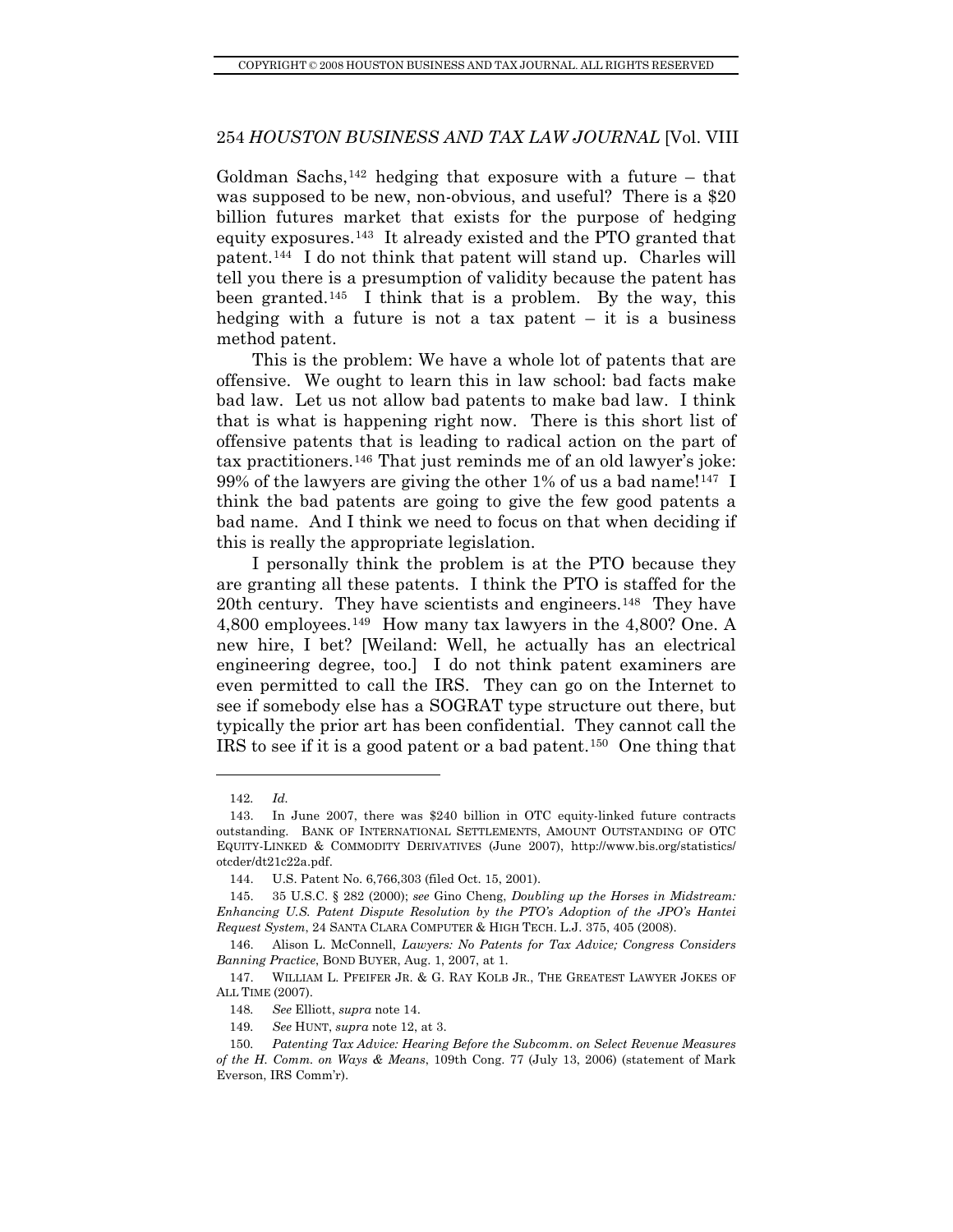Once again, bad patents make bad law. Charles did not mention is that when a patent that is dealing with a tax strategy is filed, the applicant can request that the application not be published until the patent is actually granted.[151](#page-30-0) On my patent, I did not have an application published. I did not need to. The only time you have to publish it is if you are looking for international patent protection.[152](#page-30-1) If something is based on U.S. law only, you do not need international tax protection and you do not have to have it published. If it is published, if someone were to see your application, they may say that is prior art and they could write into the PTO and say do not grant that patent because there is prior art.[153](#page-30-2) But if an application is not published, people will not be able to do that. So the PTO has blinders on. They cannot talk to anybody who knows anything about tax, and as a result, they are granting a lot of patents that should not be granted.

Again, I think that is the heart of this problem – and this is my real premise: Tax innovators, like every other innovator, are entitled to protect their intellectual property. Now, before patents were in vogue prior to *State Street*, there were trade secrets.<sup>[154](#page-30-3)</sup> You could have a confidentiality agreement  $$ copyrights really were not too practical – and now, at least for the time being, there is a potential for a patent. We all protect our proprietary work. No one wants to spend 1,000 hours developing a tax strategy for a client, and then let the next person use it for free. It is just not going to happen and, again, if it did happen, it would not be fair.

What happens to trade secrets? Charles has already talked about the networking. I was going to mention three of the organizations that I participated in extensively when I was a corporate tax professional. Believe me, when tax people get together, even though it is at night and even though it is in a bar, they are not always talking about baseball. There is a lot of talk going around at professional meetings about tax ideas. CFOs of companies have their own network. CEOs of companies have their own network. Many times in my career, a CEO or a CFO has come back from a meeting with his peers and called me to tell me about some other company's doing that he heard about. He generally wants to know why we are not doing it, and I have

<sup>151. 35</sup> U.S.C. § 122 (2000).

<sup>152</sup>*. Id.*

<sup>153</sup>*. Id.* § 102(a), (b).

<span id="page-30-3"></span><span id="page-30-2"></span><span id="page-30-1"></span><span id="page-30-0"></span> <sup>154.</sup> Morison v. Moat, 68 Eng. Rep. 492, 501 (1851); RESTATEMENT (FIRST) OF TORTS § 757 (1939).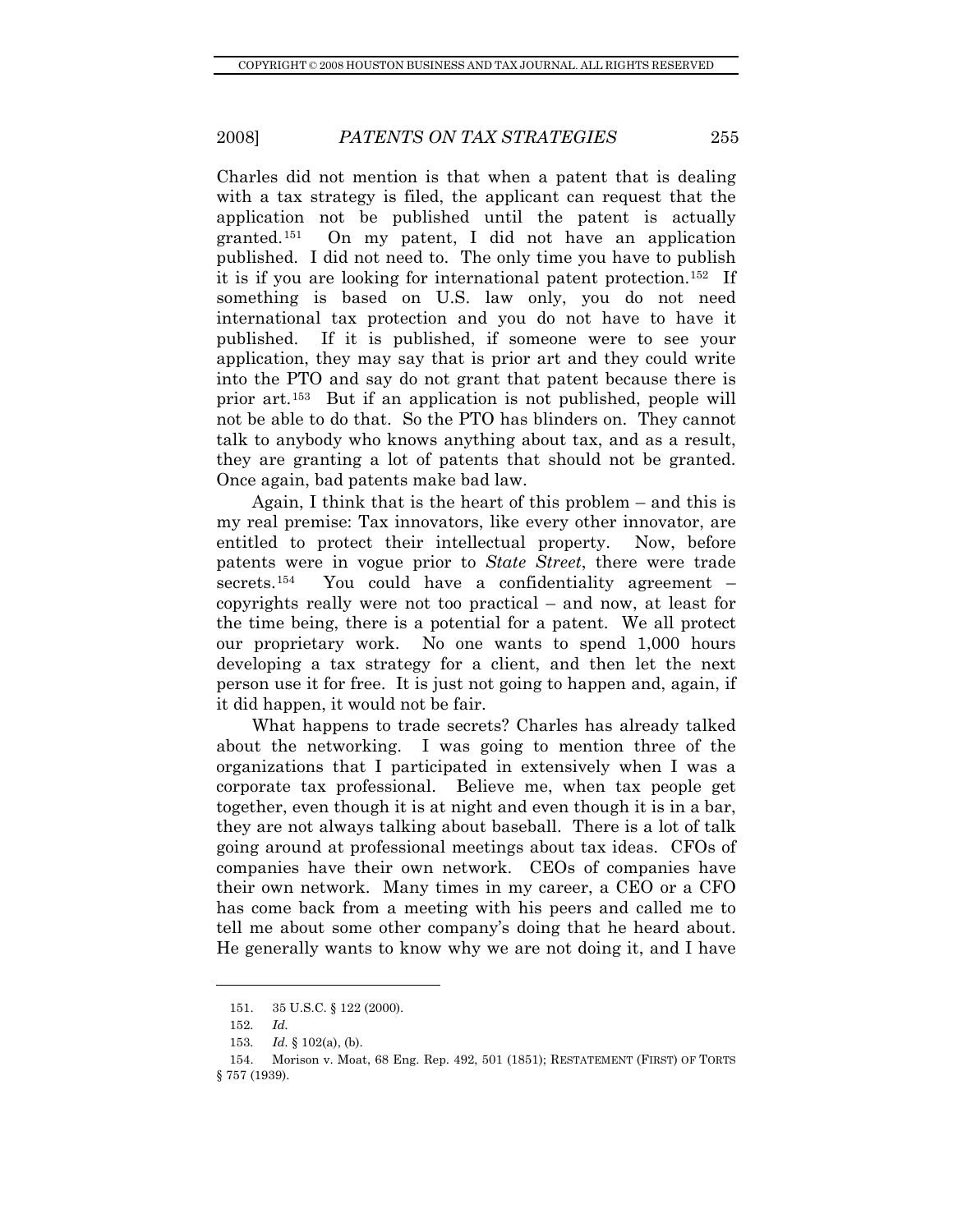to make up a reason sometimes. Then there is the board of directors. It is the board of directors that led me to file a patent application on the business method that I had worked on, because if something goes to the board of directors, the directors all know about it. Almost every outside director is on at least two other boards. They may even be the CEO or CFO of some other company. So this stuff spreads like crazy: you come up with an idea, you present it to a company, it goes to their board, maybe you get a fee from the company you present it to, and then five other companies have it for free. A patent would step in and certainly help on that.

Then, this is almost embarrassing. Because a lot of times a company will implement a strategy that is brought to them from an outside advisor. They will go to their own advisor – their own law firm, their own accounting firm – and that firm will take that idea and present it to other clients. The idea again spreads without the innovator being protected or compensated. So, it is hard to protect these secrets absent patent protection.

Charles has made this point: Business and tax are so intertwined that you cannot stop one without the other. The Tax Code, in my mind, only needs Section 1 and Section 11, where you have the tax rates.[155](#page-31-0) Even part of Section 1 is full of tax policy. The rest of the Code is either tax policy or economic policy. Congress uses the Tax Code to influence business conduct, to influence economic conduct, and to implement certain government conduct. The Research and Development ("R&D") credit – it is in the Tax Code.[156](#page-31-1) So, now you have an IRS CPA who must act like an engineer and figure out if some R&D is innovative enough to qualify for a credit –a tax credit. Japan, on the other hand, does not have a credit for R&D in their tax code.[157](#page-31-2) They have a separate agency called the Ministry of Economy, Trade and Industry ("METI").[158](#page-31-3) So you go to METI, which has specialists in R&D and innovation, and METI gives you a grant.[159](#page-31-4) It has nothing to do with the tax code. But our Tax Code is intertwined with business, so any business method is likely to have some tax consequences. Thus, this proposed legislation could be the end of business method patents.

 <sup>155.</sup> I.R.C. §§ 1, 11 (2000).

<sup>156</sup>*. See id.* § 41.

<span id="page-31-3"></span><span id="page-31-2"></span><span id="page-31-1"></span><span id="page-31-0"></span> <sup>157.</sup> GREGORY TASSEY, STRATEGIC PLANNING AND ECONOMIC ANALYSIS GROUP: NATIONAL INSTITUTE OF STANDARDS AND TECHNOLOGY, COMPARISONS OF U.S. AND JAPANESE R&D POLICIES 3-5 (March 1998), http://www.nist.gov/director/planning/ r&dpolicies.pdf (last visited Feb. 24, 2008).

<sup>158</sup>*. Id.*

<span id="page-31-4"></span><sup>159</sup>*. Id.*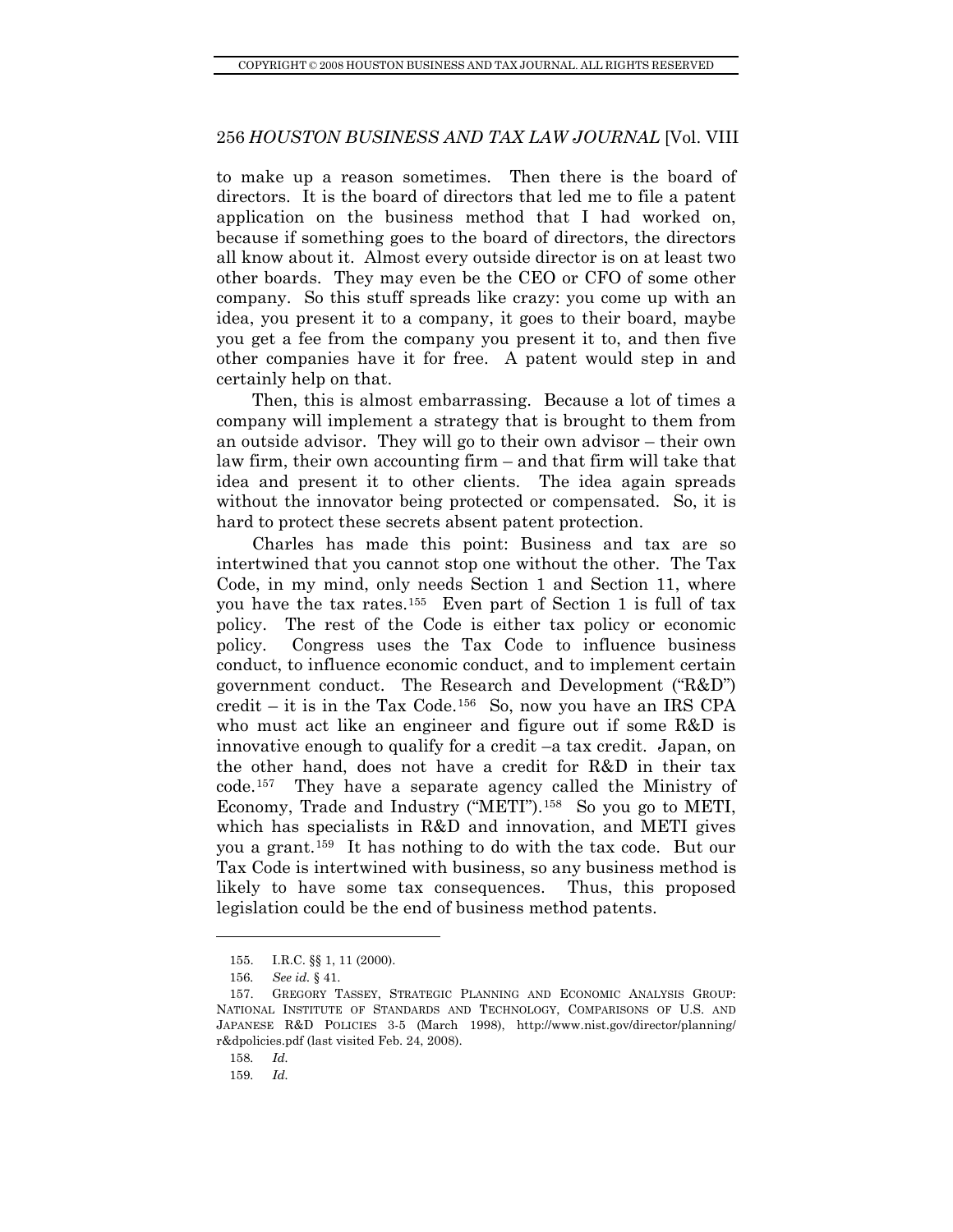Everyone has said that the *State Street* patent was really a  $\text{tax strategy patent}^{160}$  $\text{tax strategy patent}^{160}$  $\text{tax strategy patent}^{160}$  – because it was really a series of related REITs or mutual funds – but it was a way to combine and treat them all as a single entity under Subchapter M of the Code.[161](#page-32-1) So, again, this proposed legislation is probably a lot more farreaching than anyone is thinking at the moment.



These are the reasons that I have compiled as to why tax strategy patents should not be allowed. (1) Taxpayers should not have to pay a royalty to someone to meet their tax obligations. I am going to address these one by one. That one is a laugh. (2) An implied government seal of approval. I can see some validity in that, but there is a simple answer. (3) It may provide abusive tax shelters. Absolutely not. (4) No one should "own" or control a section of the Internal Revenue Code. I agree, but I don't think that will happen. (5) They say it complicates the tax practice. I say it may simplify tax practice, and I will come to that. (6) There are a lot of "bad" patents and I think the courts need to address that. (7) Finally, if an attorney has developed the idea, the attorney has already been paid. So maybe the attorney who develops the idea, if he is paid by the client, is not entitled to a royalty. That is a serious argument, which has been promoted.

Taxpayers should not have to pay a royalty to someone to meet their tax obligations. You should not have to pay a royalty.

<span id="page-32-1"></span><span id="page-32-0"></span><sup>160</sup>*. E.g.,* Robert King, *Only in America: Tax Patents and the New Sale of Indulgences*, 60 TAX LAW. 761, 765 (2007).

 <sup>161.</sup> U.S. Patent No. 5,193,056 (filed Mar. 11, 1991).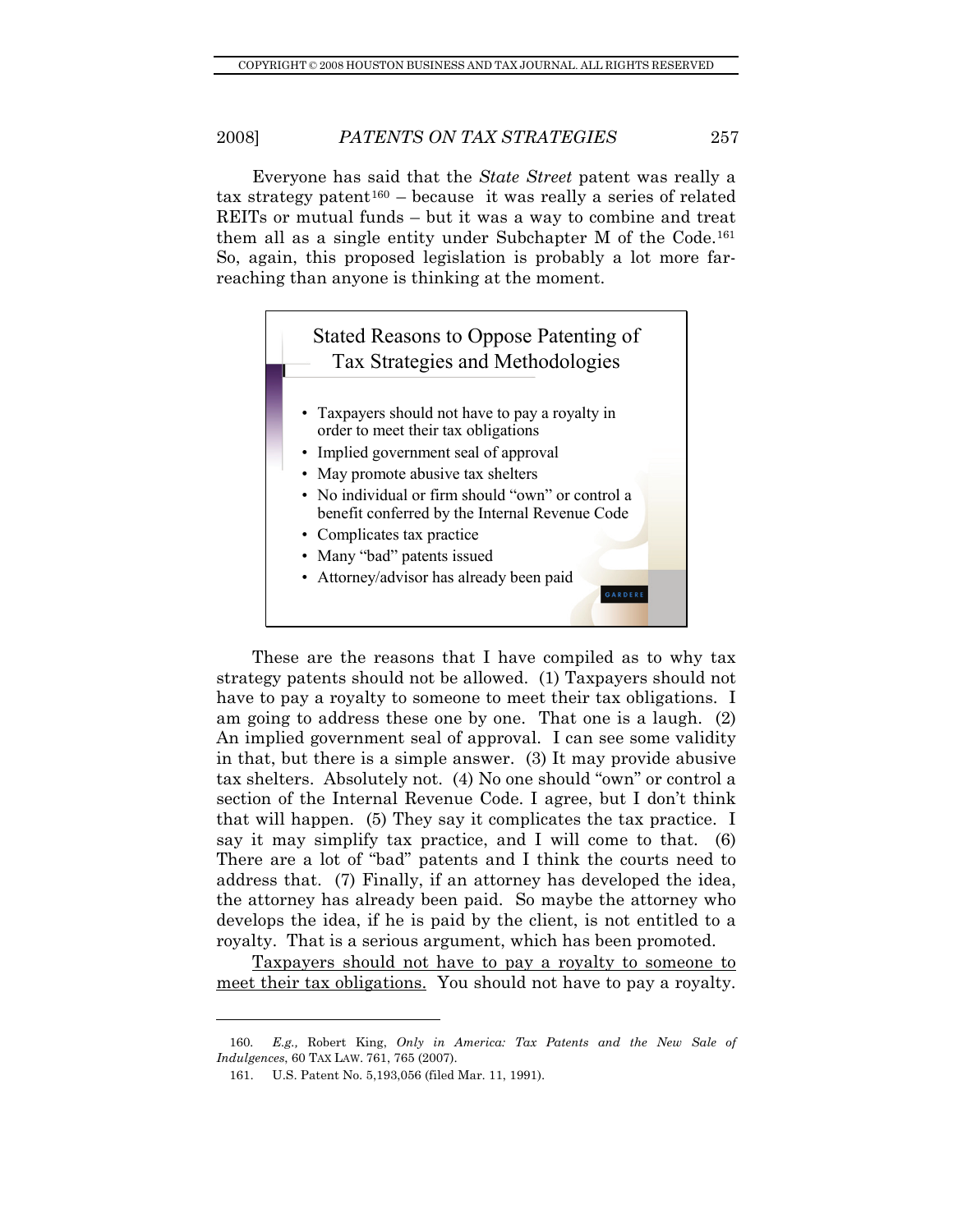People pay for tax advice all the time. If they did not, none of you would be taking tax courses and none of you would be practicing law. We are going to get paid for our tax advice – and we may get paid a lot of money. Take Henry Camferdam in Indiana.[162](#page-33-0) He sold his business and made approximately \$50 million.[163](#page-33-1) The tax on the \$50 million was \$13 million, leaving Henry Camferdam \$37 million and the rest of his life to spend it.[164](#page-33-2) To me, figuring out how to spend \$37 million would be a pretty overwhelming problem. It is not enough to buy a baseball team, so I do not know what I would do with that money. But Henry Camferdam thought that \$37 million was not enough, so he bought a tax shelter from Ernst & Young, backed up by a tax opinion from Jenkens & Gilchrist.[165](#page-33-3) He ended up paying \$7 million in fees in an attempt to save \$13 million in tax, and there was not any tax strategy patent involved.<sup>[166](#page-33-4)</sup> There were just a lot of confidentiality agreements. Of course, it blew up on Henry Camferdam.[167](#page-33-5) It also blew up on Jenkens & Gilchrist.[168](#page-33-6) I am not sure how E&Y has come out on it. The point is that patents and royalties or not – people are going to pay significant money for valuable tax advice. I will take an extra 30 seconds to tell you I found Henry Camferdam's address, because he lived two streets behind a friend of mine in Indianapolis. Henry Camferdam sued Ernst & Young for \$1 billion because he had all this trouble with this tax shelter they put him in.[169](#page-33-7) A \$1 billion lawsuit. I wrote Henry a letter and I told him I wished him well in his lawsuit. I said, "By the way, if you win the lawsuit, you will owe tax on \$1 billion, but attached is my business card and I have a really good idea to get you out of the tax." Now my wife brings in the mail, so I do not know this for sure, but I have never received an answer from Henry Camferdam. Nobody, patents or not, expects to

<sup>162</sup>*. See* Evan Halper, *Snared by Their Shelters*, L.A. TIMES, Jan. 10, 2005, at A1.

<span id="page-33-1"></span><span id="page-33-0"></span><sup>163</sup>*. See 60 Minutes: Gimme Shelter; Tax Shelters and How Accounting Firms are Using Them to Their Benefit* (CBS television broadcast Oct. 19, 2003) (stating in response to the question, "And your cut [from selling your business] was \$50 million?" that he received "some part of \$50 million").

<sup>164</sup>*. Id.*

<sup>165</sup>*. Id.*

<span id="page-33-4"></span><span id="page-33-3"></span><span id="page-33-2"></span><sup>166</sup>*. Id.* ("What people like Henry Camferdam do understand is the bottom line: Ernst & Young told him he would save \$13 million in taxes, but he would end up paying \$7 million in fees.").

<sup>167</sup>*. See id*.

<span id="page-33-7"></span><span id="page-33-6"></span><span id="page-33-5"></span><sup>168</sup>*. See* Katie Fairbank and Terry Maxon, *How Jenkens Lost Its Way: As Law Firm Dissolves, Leaders Have No Doubt Tax Scheme to Blame*, DALLAS MORNING NEWS, Apr. 1, 2007, at 1A.

 <sup>169.</sup> Camferdam v. Ernst & Young Int'l, Inc.*,* 2004 WL 307292 (S.D.N.Y. 2004).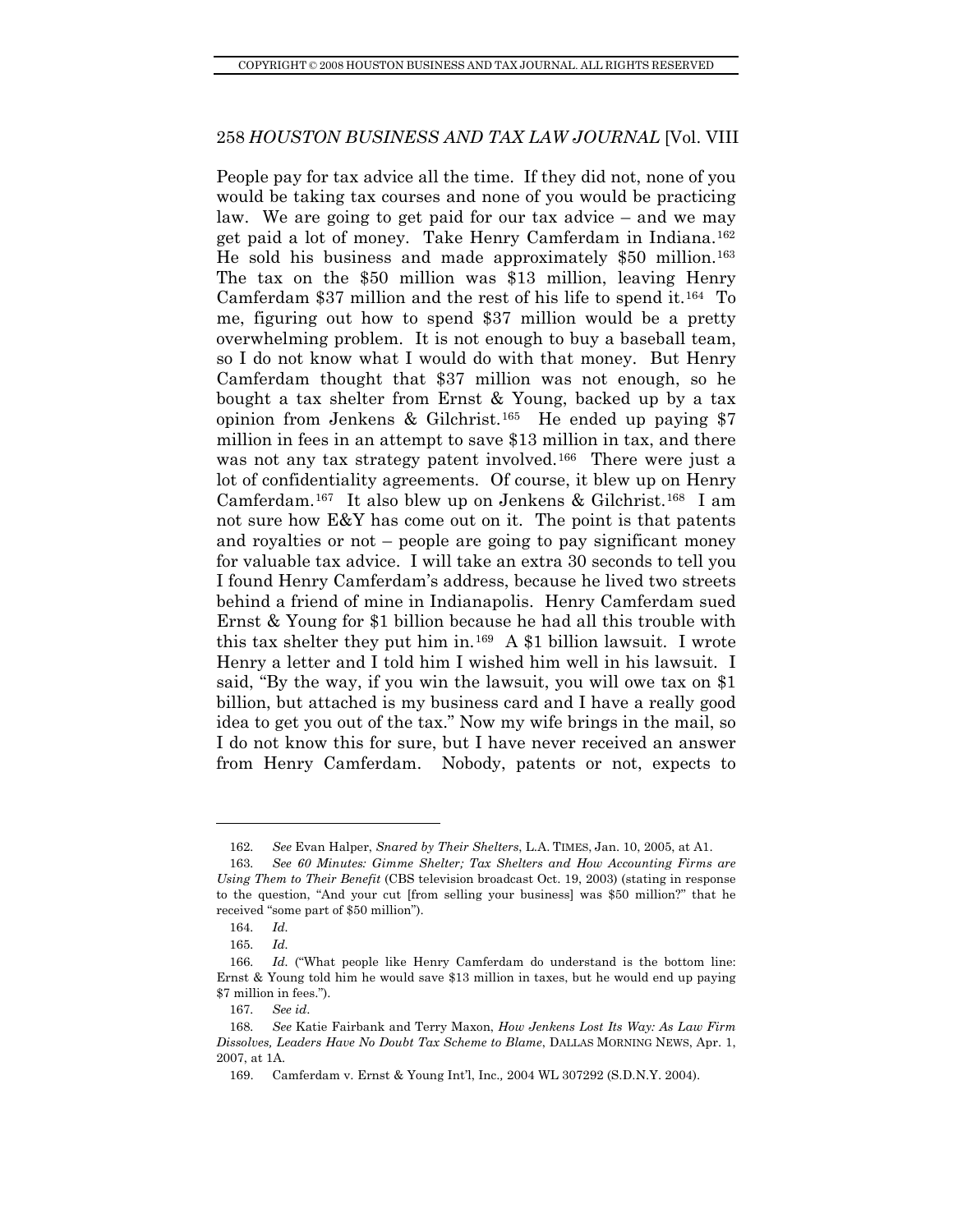receive valuable tax advice for nothing, and this legislation will not change that.

*The Government's Seal of Approval*. The IRS is forced to play catch-up. The IRS has no idea what is going on if a tax strategy is marketed under a confidentiality agreement. They find out about it three or four or five years later. Maybe they catch it on audit, maybe not. If patents are filed, I think, whether they are going to be published or not, the IRS should have access to all patent applications. The IRS can examine them immediately and can publish a notice. They can publish a notice in a matter of weeks. There was something in the early 1990s called "fast pay preferred."[170](#page-34-0) Tremendous tax shelter. Bear Stearns developed it.[171](#page-34-1) It was presented to me and it had a forty-seven page opinion that was supposedly a "will" opinion by a major Wall Street law firm: You *will* get this tax benefit. Now, if you read to page forty-two, there was a footnote that implied you may not get the tax benefit. But, you know, a typical CEO would never read to page forty-two; he would never read past page two. He just sees a "will" opinion. There were ten or fifteen companies about to pull the trigger on this "fast pay preferred." The rumor is – and this was a Bear Stearns deal – I do not know for sure what happened, but the rumor is someone – a competitor of Bear Stearns – took the Bear Stearns offering materials, and leaked them to the IRS – the expression was "dropped them over the transom." The IRS saw it and a week later there was a notice saying that this is not going to work, and these are the twelve ways from Sunday we are going to attack it. So no one ever entered into that transaction.<sup>[172](#page-34-2)</sup> With early notice, the IRS can evaluate potential transactions. This will solve a compliance problem, not aggravate compliance problems. I think the real

<span id="page-34-0"></span><sup>170</sup>*. See* Robert D. Hershey, Jr., *Newly Popular Corporate Investment Banned as Tax Dodge*, N.Y. TIMES, Feb. 28, 1997, at D1.

<sup>171</sup>*. See id.*

<span id="page-34-2"></span><span id="page-34-1"></span><sup>172.</sup> Id. ("The Treasury official said that he and his colleagues had been working around the clock in recent days to plug the loophole that had given rise to the 'fast pay' practice. Until last month, Wall Street had used the deals in only a limited way, largely out of fear that they pushed the envelope of what was permissible and would be prohibited. Contrary to Wall Street's expectations, however, the Clinton Administration budget for the 1998 fiscal year failed to propose eliminating them, and the financing technique took off in the last few weeks. This appeared to be Washington's oversight but Wall Street, on the alert because of a similar but unrelated loophole closing last year, noticed it immediately. 'That's when it exploded,' a Treasury official said, suggesting that Wall Street and corporate officers figured they had been given the go-ahead for a practice widely seen as stretching tax law to its limit and perhaps beyond. 'People were looking at it and maybe having some suspicions before,' said Timothy McCormally, director of tax affairs at the Tax Executives Institute, a trade group of corporate tax officials. 'Now the nail is in the coffin.'").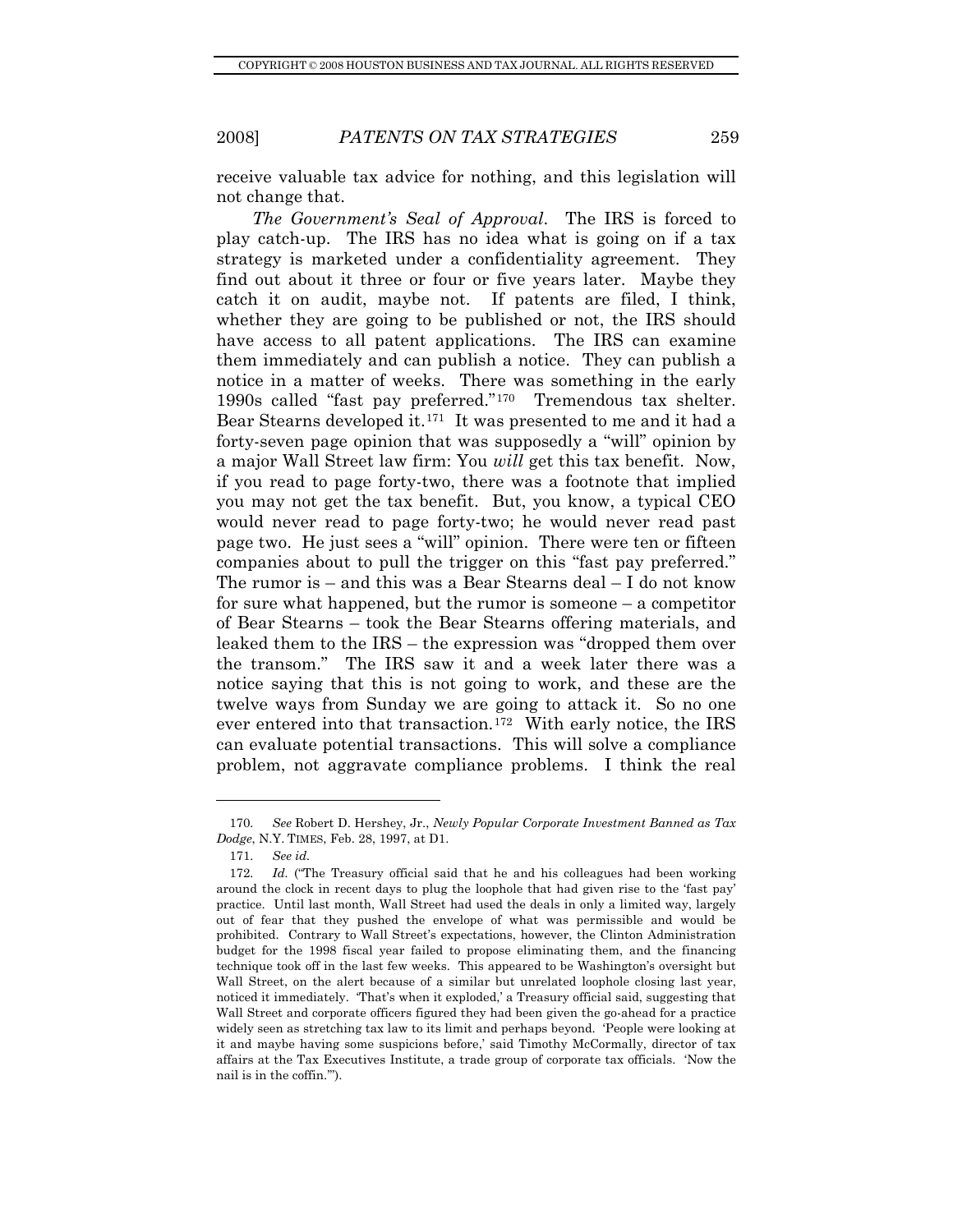concern should not be with patented tax strategies; the real concern should be with other strategies that are being marketed under confidentiality agreements and are not shared with the IRS and the public through the patent application process.

*No individual should own a section of the tax code*. I do not think any patent dealing solely with the Tax Code would meet the criteria of new,<sup>[173](#page-35-0)</sup> useful,<sup>[174](#page-35-1)</sup> and nonobvious.<sup>[175](#page-35-2)</sup> Therefore, patents should not be granted.



*Complicates Tax Practice*. The tax practice would be a lot more complex. When you are advising the client you would have to worry about whether you are giving him advice that violates a patent. Well, there are a couple of web sites. Google has already added a tab for patents.[176](#page-35-3) You click on Google, click on patents, click on advanced search, enter the number 705 and you get all the tax patents.[177](#page-35-4) I think if you are a tax practitioner working in a field, you ought to be familiar with anything that is new anyway. You ought to be looking at that web site regardless. The PTO also has a search engine. You can get every tax patent

<sup>173</sup>*. See* 35 U.S.C. § 101 (2000); *see also id.* § 102.

<sup>174</sup>*. See id.* § 101.

<sup>175</sup>*. See id.* § 103.

<sup>176</sup>*. See* Google Patents, http://www.google.com/patents.

<span id="page-35-4"></span><span id="page-35-3"></span><span id="page-35-2"></span><span id="page-35-1"></span><span id="page-35-0"></span> <sup>177.</sup> The current United States classification for tax patents is 705-36T. *See* U.S. Patent Classification 705/36T, http://www.uspto.gov/patft/class705\_ sub36t.html. From the Google Patents web page, a user can narrow the search to certain available tax patents by accessing the advanced search page and querying "705-36T" or access the larger group of 705 patents by querying "705" in the "U.S. Classification" box. *See* Google Advances Patent Search, http://www.google.com/advanced\_patent\_search.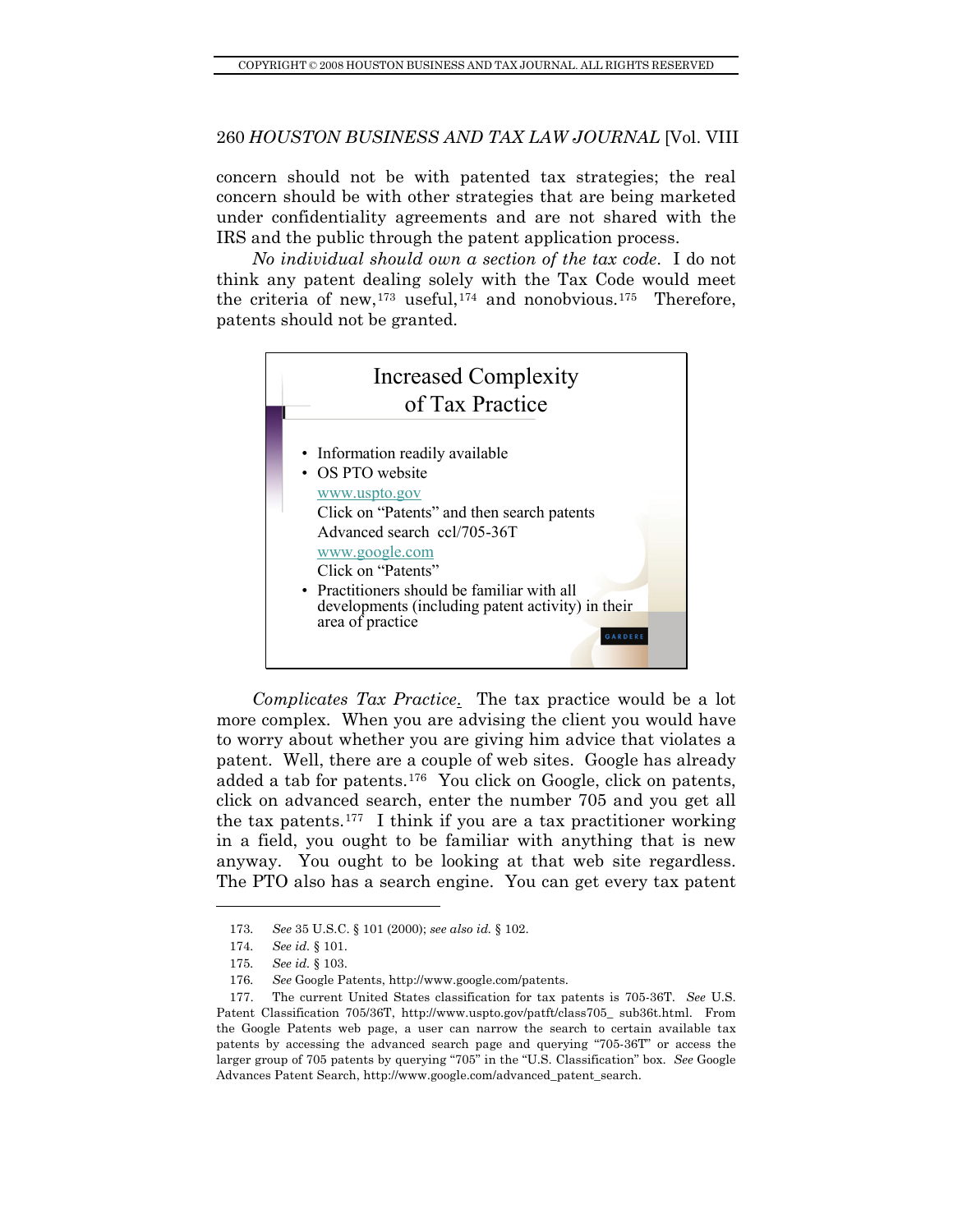off of www.uspto.gov. Once again, do an advanced search and there is the 705-36 class.[178](#page-36-0) It will not complicate the practice of tax law. It might even simplify it.

*"Bad" patents are issued*. Again, Charles and I will debate this somewhat. I do not think the courts should enforce them. I think ultimately the bad patents will get forced out of the system. I think the PTO needs to improve and maybe the legislature ought to let it hire a few tax lawyers. I think that is the real solution.

*Ethics Issue*. I am not going to get into this ethics issue because I am getting close to running out of time, but I think when you charge a client for bad work, what you learn in the process as an attorney is your property. The client has the right to use that information for the specific transaction. There may be ways in an expensive project to share the costs if you come up with a proprietary product that you can sell to others. I just do not see that as a problem.[179](#page-36-1)

*IRC § 1031*.[180](#page-36-2) Internal Revenue Code § 1031 has been fascinating, too. Section 1031 is the like-kind exchange.<sup>[181](#page-36-3)</sup> I have got a piece of property. I am going to sell it and make a big gain. I do not want to pay tax, so I ask my buyer if I can trade it because if I trade it for another property I can defer the tax.<sup>[182](#page-36-4)</sup> So, the technique used to be, Bill Streng here was going to buy a piece of property from me. I would tell him, "Bill, look, I am going to sell it to you but I really want that apartment building over there, so you go buy it and trade it to me." That was § 1031, which was an accepted tax practice. Somebody got a really bright idea in the mid-1970s, "I really do not want to pay tax, but I do not know what property I want yet and Bill really wants me to close on my deal with him." So, I tell Bill, "Put the money in escrow. Do not pay me and the escrow will hold it and in the next few months I will find a piece of property, and the escrow will buy it and deliver it to me." That was called a deferred

<span id="page-36-0"></span><sup>178</sup>*. See* Class Schedule for Class 705, http://www.uspto.gov/go/classification/ uspc705/sched705.htm#C705S03600T.

<span id="page-36-1"></span><sup>179</sup>*. Cf. U.S. Tax Shelter Industry: The Role of Accountants, Lawyers, and Financial Professionals: Hearing Before the Perm. Subcomm. on Investigations of the S. Comm. on Gov't Affairs*, 108th Cong. 4 (2003) (statement of Senator Levin) (characterizing such activity as a "horde of tax advisers cooking up one complex scheme after another, so-called tax products, generally unsolicited by clients, and then using elaborate marketing schemes to peddle these products across the country"); *see also* Janet Novack and Laura Saunders, *The Hustling of X Rated Shelters*, FORBES (Dec. 14, 1998).

<span id="page-36-2"></span> <sup>180. 26</sup> U.S.C. § 1031 (2000).

<sup>181</sup>*. See id.*

<span id="page-36-4"></span><span id="page-36-3"></span><sup>182</sup>*. See* Treas. Reg. § 1.1031(a)-1 (as amended in 1991).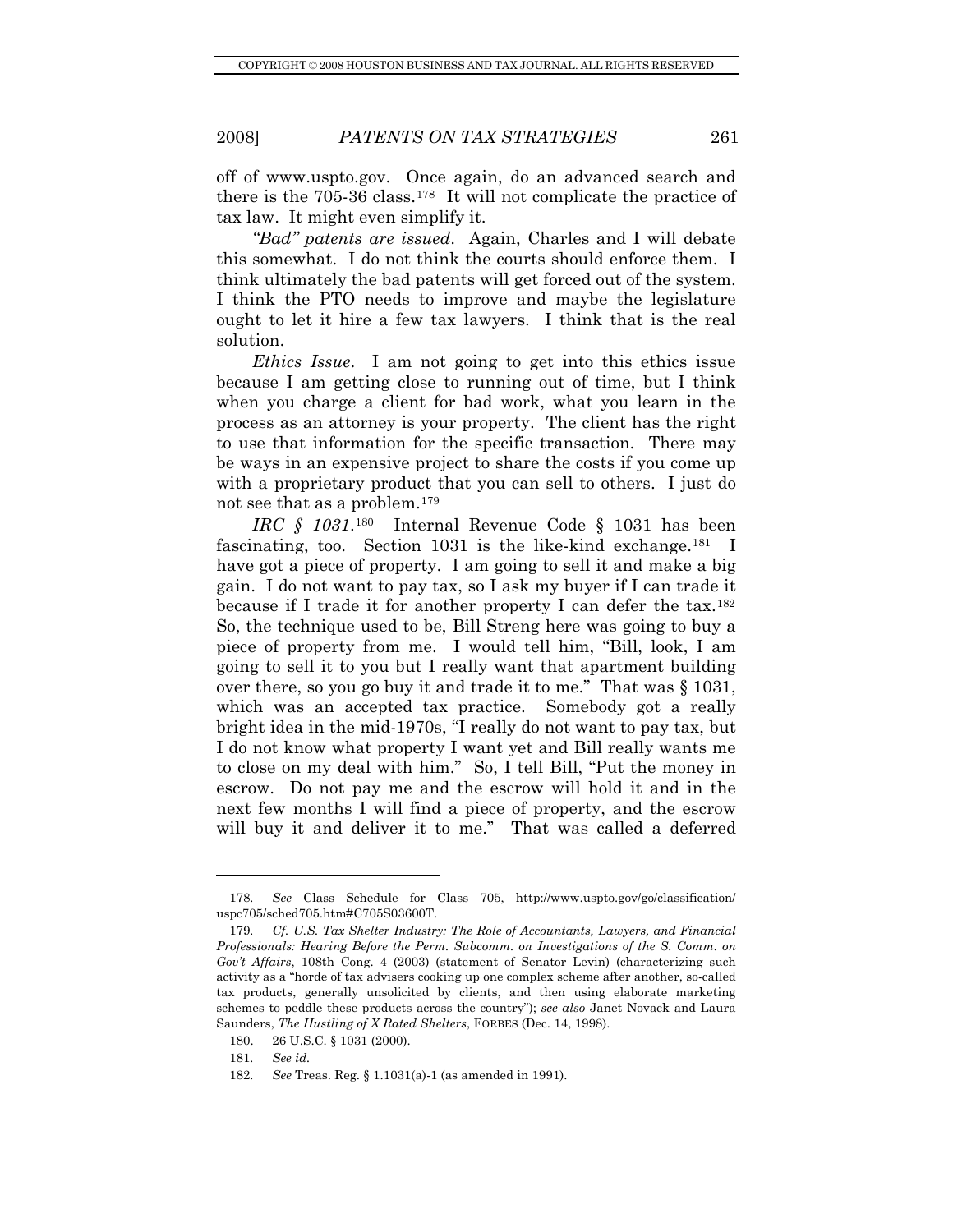exchange.[183](#page-37-0) It was called a "Starker exchange" because the guy that figured this out was named Starker.[184](#page-37-1) That became a fairly standard practice. Congress heard about it. It took them eight years, ten years, but they said, "Well, you better pick the property in 45 days and close in 180 days." Then somebody got another really bright idea, "Gee, you could buy this property from a foreign subsidiary of the same company and you would never give up any property and still sell tax-free." I have to tell you that was my idea. I implemented that transaction in 1985. I never told anybody about it except the tax advisors who worked with me. Five years later, Congress passed rules that stopped it.[185](#page-37-2) I do not know how Congress found out about it, but it clearly leaked. Now, in the early 21st century, we have two patents – tenants-in-common<sup>[186](#page-37-3)</sup> and this  $\S$  1033 patent.<sup>[187](#page-37-4)</sup> These are now actually patented techniques in the like-kind exchange area.

I want to talk about Bob Dolgin. Bob Dolgin used to market various tax ideas,<sup>[188](#page-37-5)</sup> and he had a couple of pretty good ones. One of them was prefunding the Voluntary Employees Benefit Association ("VEBA"),<sup>[189](#page-37-6)</sup> that went around for a long time. Ultimately General Signal lost that in court in 1994.[190](#page-37-7) The IRS found out about it and both Parker-Hannifin and General Signal litigated and lost.[191](#page-37-8) It was an interesting idea. It was an aggressive reading of the statute, and Bob marketed that through confidentiality agreements.

I am going to take an extra thirty seconds because this is entertaining. What Bob would do is when he called on a company, he said, "Now, I will not charge for this idea if it is something that you are doing already, so what you do is tell me all the ideas that you are working on." When he came to me, I said,

> Bob, I am not going to do that. What I am going to do is write down the ideas I am working – one per

<span id="page-37-0"></span> <sup>183.</sup> James D. Bryce, *Deferred Exchanges: Nonrecognition Transactions after*  Starker, 56 TUL. L. REV. 42, 87 (1981).

<sup>184</sup>*. Id.*; *see* Starker v. United States, 602 F.2d 1341 (9th Cir. 1979).

<span id="page-37-2"></span><span id="page-37-1"></span><sup>185</sup>*. See, e.g*., Robert L. Sommers, *Deferred Like-Kind Exchanges Under Section 1031(a)(3) After* Starker, 68 J. TAX'N 92, 92 (1988). *See also* I.R.C. § 1031(a)(3) (2005).

 <sup>186.</sup> U.S. Patent No. 6,292,788 (filed Dec. 3, 1988) (issued Sep. 18, 2001).

<span id="page-37-7"></span><span id="page-37-6"></span><span id="page-37-5"></span><span id="page-37-4"></span><span id="page-37-3"></span> <sup>187.</sup> Combined 1031-1033 Exchange, U.S. Patent Publication No. 2007/0174170 (filed Feb. 14, 2007) (published July 26, 2007).

<sup>188</sup>*. See* Gen. Signal Corp. v. Comm'r, 103 T.C. 216, 217 (1994).

<sup>189</sup>*. Id*. at 218.

<sup>190</sup>*. Id.* at 216.

<span id="page-37-8"></span><sup>191</sup>*. See id*.; Parker-Hannifin Corp. v. Comm'r 139 F.3d 1090, 1101 (6th Cir. 1998).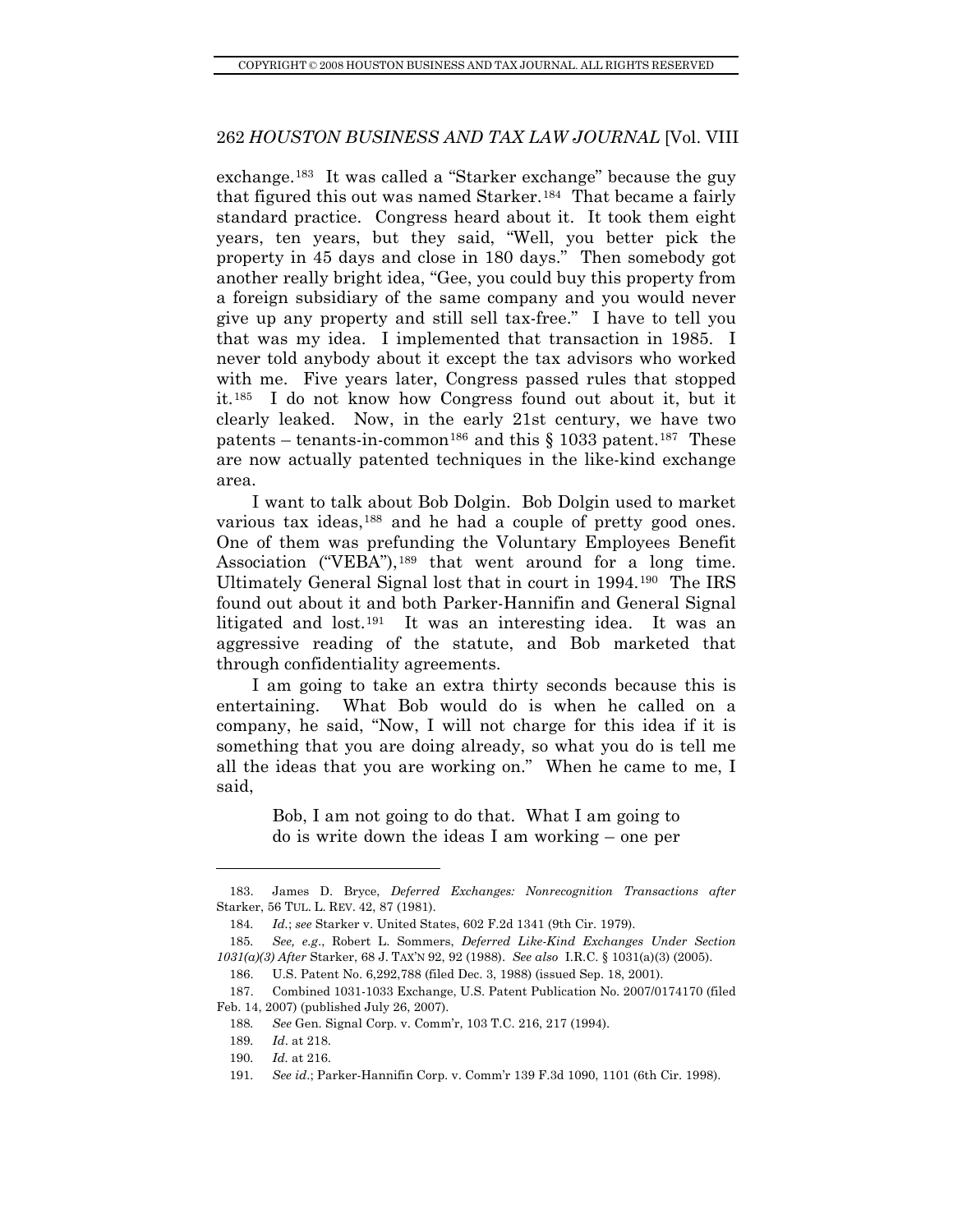<span id="page-38-0"></span>

sheet of paper – and they are face down on the table. If you mention an idea that you are trying to sell me that I have already done, I am going to turn over the appropriate piece of paper. But I am not going to give you my ideas for free.

Bob agreed to that and, of course, you know what I did, right? I had twenty-seven pieces of paper on that table. Now, if you turned most of them over, they would have been blank on the other side. But it did intimidate Bob.

Bob then came up with a year-end 401(k) contribution technique accelerating the deduction for the six months of the following year.[192](#page-38-1) The IRS learned about it and came out with a revenue ruling about two years later.<sup>[193](#page-38-2)</sup> But there was enough validity to Bob's second idea that the IRS said, we will let you get away with the past years if you change your accounting right now,<sup>[194](#page-38-3)</sup> which I thought at least showed some validity to the idea. That was Revenue Ruling 90-105. By the way, I implemented that idea. He had a brilliant idea on how to anticipate the deduction for fringe benefits. I think it would be an idea you could patent today. I think it would be appropriate to patent and as far as I know, it still works. He thought of fringe benefits that you would never have thought of. That is innovation. How about rest periods? That is a benefit. That is a cost to the company. If you could identify your rest period costs, you were allowed to prefund a VEBA with the money for the rest periods and you could get a deduction for next year's expenses this year – a great idea. He has a whole list of these things. But there are ideas that could be patented.

This legislation is too broad. It is going to bring in the wrong stuff. I think that Congress really needs to reexamine the whole thing. It also needs to have a grandfather clause for applications that have already been filed.

\* \* \*

### V. QUESTION AND ANSWER PERIOD

Nimmer: It is always good to hear a self-serving end to a speech to preserve the grandfather.

<span id="page-38-1"></span>Leightman: Let me mention that my contact information is at the end of the PowerPoint presentation.

<span id="page-38-2"></span><sup>192</sup>*. See* Rev. Rul. 90-105**,** 1990-2 C.B. 69**.**

<span id="page-38-3"></span><sup>193</sup>*. See id.*

<sup>194</sup>*. Id.*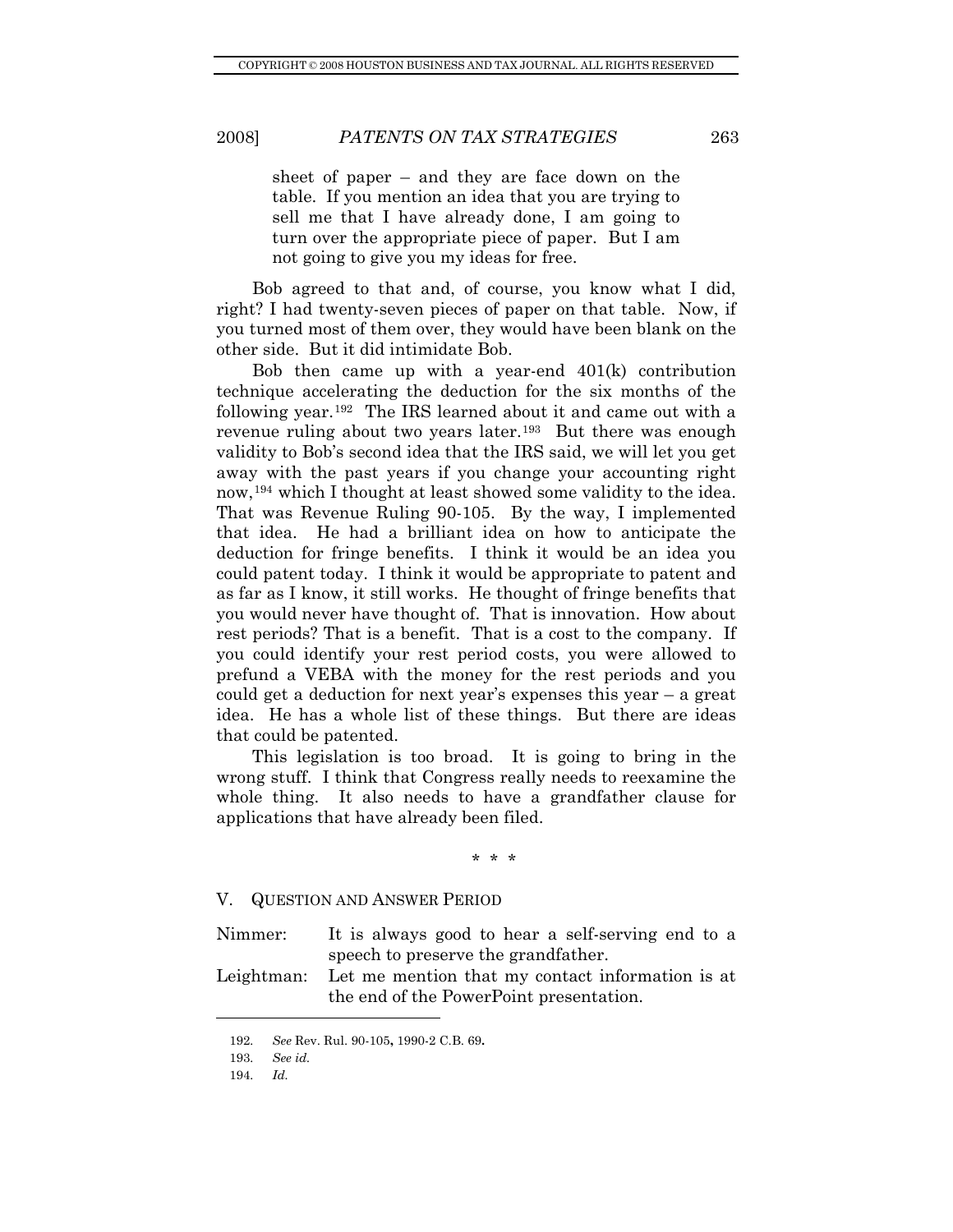- Nimmer: Exactly. I guess we have time for questions about ten or fifteen minutes. And actually, Charles, I should ask, do you want to make any additional comments before we open it up for questions?
- Weiland: Just some things that were brought up, I need to say. First, the PTO is trying to hire tax attorneys.[195](#page-39-0)

Leightman: That acknowledges that there is a problem.

- Wieland: Oh, it does. They freely acknowledge it.<sup>[196](#page-39-1)</sup> It is not something that they're trying to hide. As for the IRS's play at the PTO, they could be issuing letter rulings based on the applications. They declined that offer before, but if you wanted to force the issue that would be a way to see which of these actual patents may have some validity. There are a couple of other things, but I think they are fairly minor.
- Nimmer: I have to admit that a lot of this discussion sounds so similar to the discussion of software patents from a number of years ago.

Wieland: That is still controversial.

- Nimmer: Yes, that is still controversial. Any questions? I will have to repeat the question because everybody else cannot hear it. [Question] The question is, essentially, if you implemented one of the patented tax strategies and it turned out that it did not work, would there be an indemnity for the patent owner?
- Wieland: That is what Professor Longley focused on. He felt—I believe—that you cannot indemnify for malpractice, which is a fine statement. I think if you were in more of an informational role where you were just licensing a patent and not advising clients you might be able to throw into the contract an indemnification clause, but I do not really know if it would stick. If you are a CPA I imagine you have malpractice. I think that would be the problem. Your bad advice is still bad advice and it

<span id="page-39-1"></span><span id="page-39-0"></span><sup>195</sup>*. See* Coggins, *supra* note 12, at slide 30.

<sup>196</sup>*. See id.* at slides 14-16, 30, 32.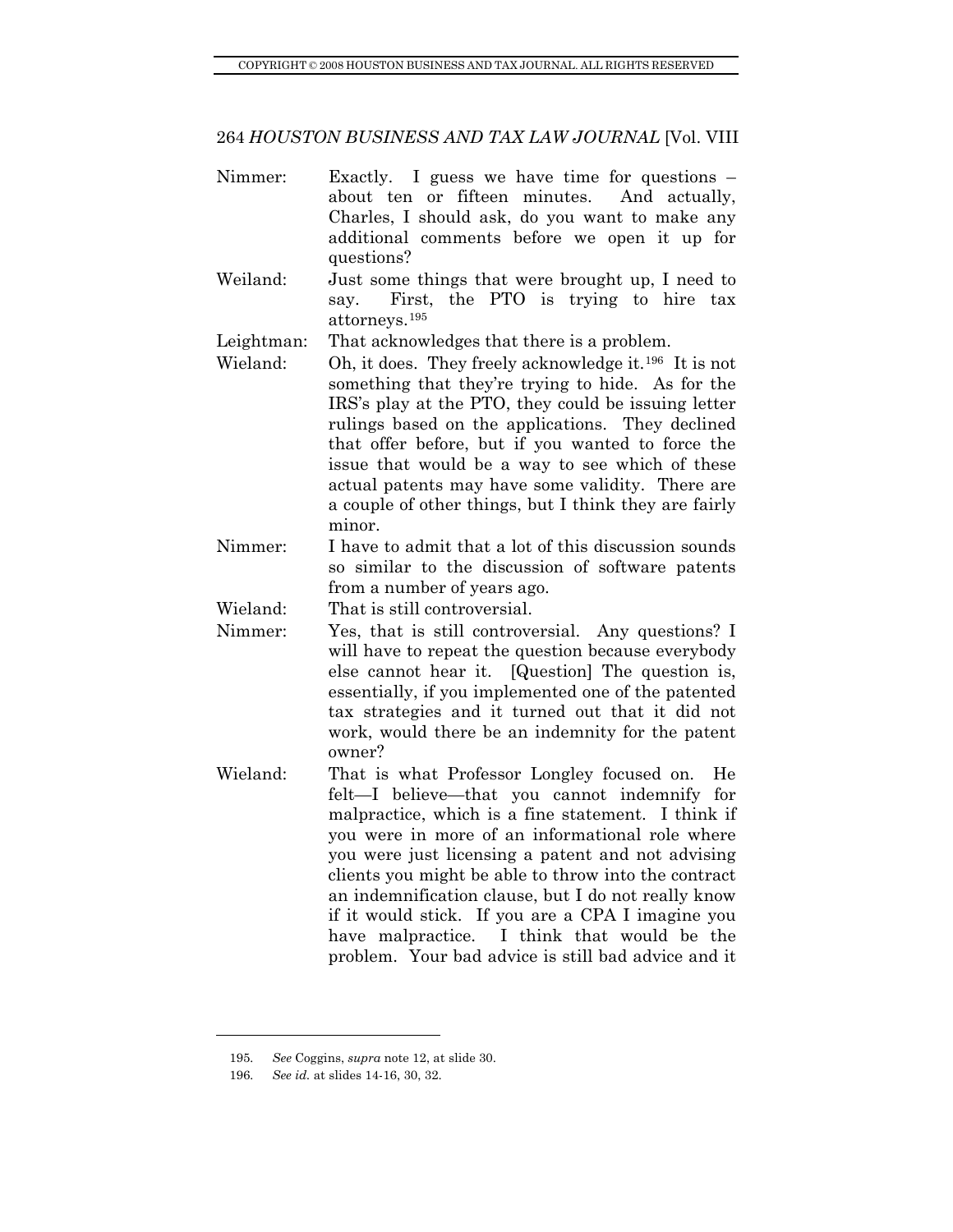is still malpractice. At least in the profession of law, you cannot indemnify around malpractice.<sup>[197](#page-40-0)</sup>

- Leightman: There is no validity just because the PTO granted the patent.[198](#page-40-1) Charles pointed out earlier that you can patent something that is illegal, but it is still illegal.[199](#page-40-2) You patent a hallucinogenic drug, but you are still going to jail for selling it even though the PTO granted the patent.
- Nimmer: I would just add, from the licensing side, which is more my field, there are a fair number of cases out there and a lot of opinions that say in a normal patent license that is not more active – that is, you are not doing consulting – that there are not any warranties or indemnities.<sup>[200](#page-40-3)</sup> It is just  $-$  I will not sue you – that is the basic notion of the license. So that would also lend to what both of you were saying.
- Wieland: It may go without saying in a law school setting, but a patent, like any property right, does not give you the right to practice it, it only gives you the right to exclude.<sup>[201](#page-40-4)</sup> It is a very fundamental characteristic.
- Nimmer: Any other questions? [Question] The question is, would you touch on why a copyright would not be sufficient for the tax strategy area? Dan?
- Leightman: I think I would like to defer to the four or five copyright experts in the room, but to me the copyright is just the order of words on a page. $202$ You could read a book that is copyrighted, take the plot, change the names of the characters, and write a similar book, and you would not violate the copyright as I understand it.<sup>[203](#page-40-6)</sup> Again, we have got a lot of experts in the room.
- Nimmer: That is the right answer. It would not cover the things that you would want to be able to protect

<span id="page-40-0"></span> <sup>197.</sup> Channel Lumber Co. v. Porter Simon., 78 Cal. App. 4th 1222 (Cal. Ct. App. 2000).

<span id="page-40-1"></span><sup>198</sup>*. See, e.g*., U.S. Patent No. 4,253,475 (filed Oct. 12, 1977) (issued Mar. 3, 1981) (patent for "water bong").

<sup>199</sup>*. See In re* Watson, 517 F.2d 465,476 (C.C.P.A. 1975).

<span id="page-40-6"></span><span id="page-40-5"></span><span id="page-40-4"></span><span id="page-40-3"></span><span id="page-40-2"></span> <sup>200.</sup> RAYMOND T. NIMMER AND JEFF C. DODD, MODERN LICENSING LAW § 8:1, 8:42 (2006 ed.).

 <sup>201. 35</sup> U.S.C. § 154 (a) (1) (2000).

 <sup>202. 17</sup> U.S.C. 101 (2006).

<sup>203</sup>*. Id.*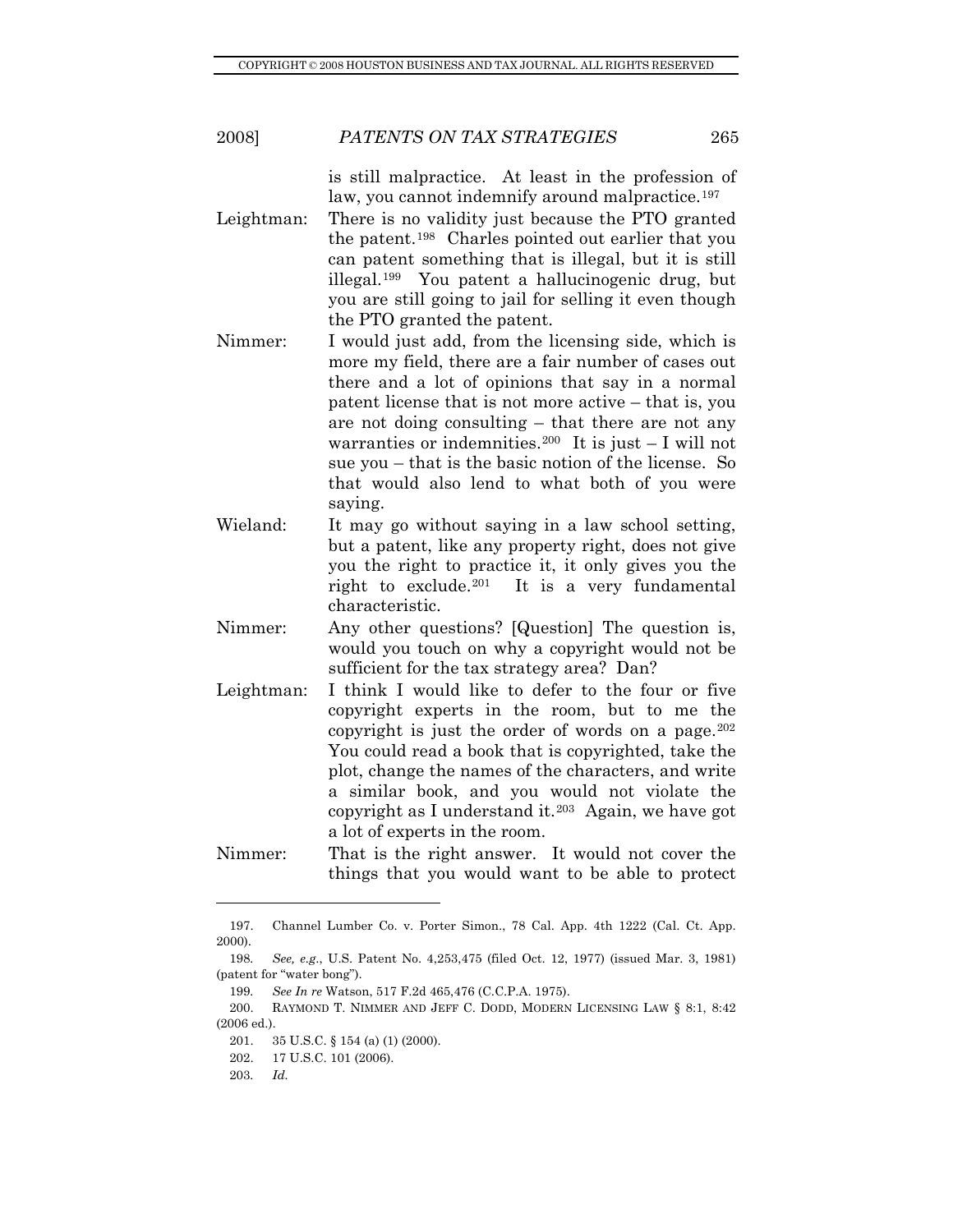and would essentially leave me – as long as I was using different words or a different layout – the full right to use whatever ideas you had. It relates to the wrong piece. In the software area, it gets closer because you are getting a copyright on the code structure and often that is the most important implementation, but in this area it would not have any relevance, I think, to the main idea. Any other questions? Yes, sir. [Question] The question is, on what criteria should the PTO base the decision about granting or not granting a patent in this area? Either one of you.

Wieland: I think it is relatively clear for now. Actually, it is probably going to go up to the Supreme Court – *Comiskey*[204](#page-41-0) is probably going to go up to the Supreme Court. But the abstract nature of legal advice is probably not enough to get you over the 101 threshold.[205](#page-41-1) You implement that advice in a software package. For instance, I am going to use a specific example. TurboTax has the deduction finder. TurboTax, or Intuit actually, has seventeen patents and two published applications dealing with their software package.<sup>[206](#page-41-2)</sup> Because it is implemented in a machine, it is patentable.[207](#page-41-3) The reason you have not heard about royalty payments is because it is part of your license when you acquire your TurboTax.[208](#page-41-4) But it is the implementation of that legal advice perhaps in a computer or in a machine or something similar that would be patentable. I am sorry to go on here, but this is an important part. There is a lot of language out there about patents that are for the application of natural phenomena – you cannot patent natural phenomena, but you can patent their application.[209](#page-41-5) The same is true, I would say,

<sup>204</sup>*. In re* Comiskey, 499 F.3d 1365, 1376-77 (Fed. Cir. 2007).

<sup>205</sup>*. See id.*

<span id="page-41-2"></span><span id="page-41-1"></span><span id="page-41-0"></span><sup>206</sup>*. See* SEC INFO – INTUIT, INC., http://www.secinfo.com/dr6nd.92az.htm (detailing how "Intuit also has been granted seven patents and has eight patent applications pending with respect to methods of processing financial data and other processes used in certain of the Company's products.")

<sup>207</sup>*. See Comiskey*, 499 F.3d at 1376-77.

<span id="page-41-5"></span><span id="page-41-4"></span><span id="page-41-3"></span> <sup>208.</sup> License Agreement for Tax Year 2007 TurboTax® Desktop Software and Services, *available at* http://turbotax.intuit.com/corp/desktoplicense.jhtml.

 <sup>209.</sup> Diamond v. Chakrabarty, 447 U.S. 303, 309 (1980).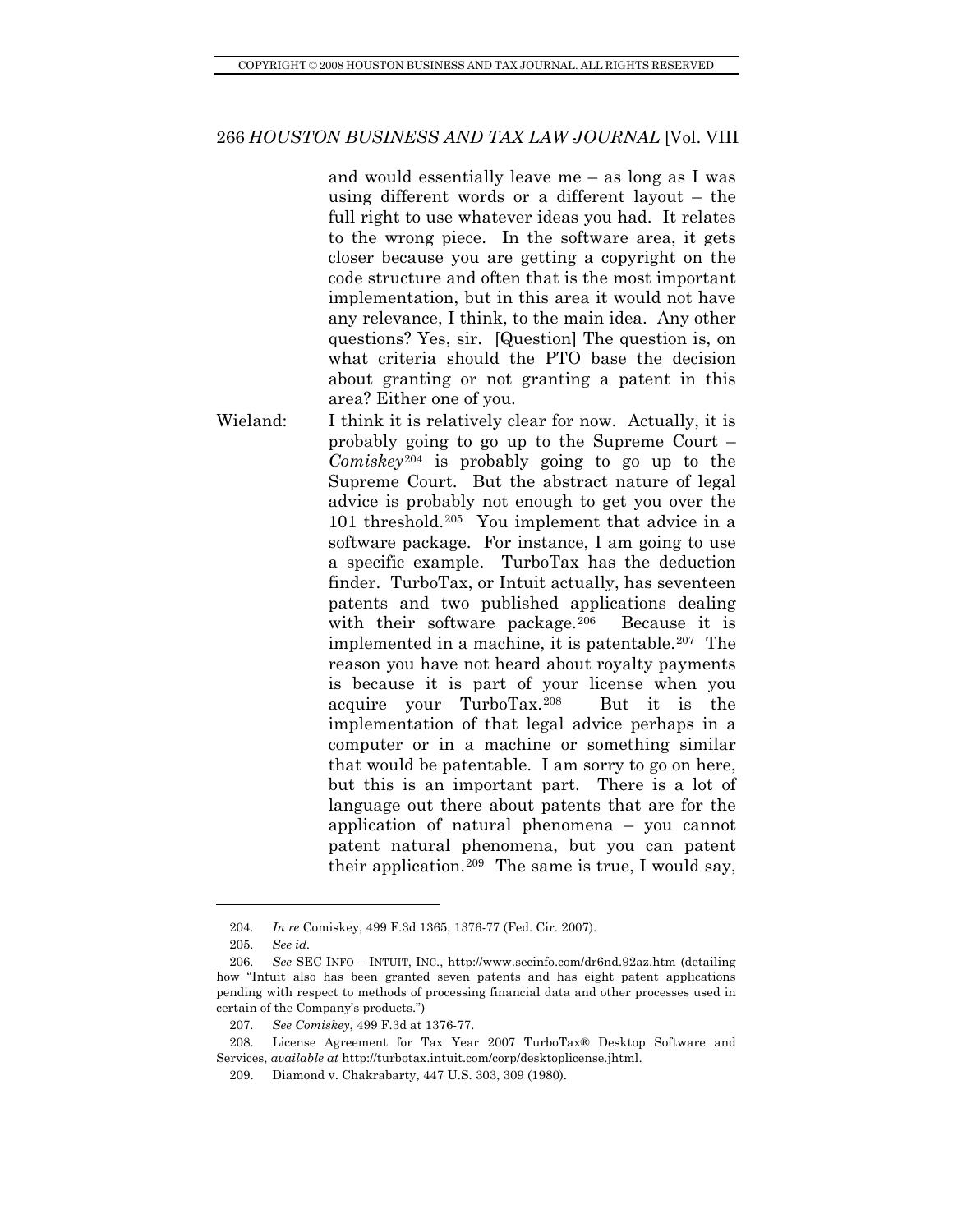| 267 |
|-----|
|     |

in this arena, where you cannot patent tax law, but you can patent the application of tax law.

Nimmer: You could also patent the software that implements the strategy – or the software process.[210](#page-42-0)

Leightman: But the standard criteria are still there – new, useful, not consistent with the prior art . . .[211](#page-42-1)

Wieland:  $\ldots$  anticipation and obviousness.<sup>[212](#page-42-2)</sup>

Nimmer: Yes, sir. [Question] The question is, are there practical problems an injunctive or viable remedy when you have a large number of people in the public using it?

Leightman: For certain patents it will be impossible to detect infringement. If you had done a § 1031 transaction and selected a property you knew was going to be condemned, no one would ever know about that except the advisor who told you about it. On the other hand, the SOGRAT patent where someone took some stock options and put them into a grantor-retained annuity trust it happened to be the president or the chairman of Aetna Insurance Company. He had to file a Form 4[213](#page-42-3) and he said that he transferred his stock. The patent holder was searching Form 4s looking for stock transfers. So that is a visible infringement of the patent. But short of something like that, it is going to be difficult to enforce a lot of patents. In terms of my own business method patent, I thought a lot about whether to patent it. Because I have an investment, not only of my time, but the filing fees are not insignificant, are they?

Wieland: They are cheap!

Leightman: (Well, he is from the East Coast.) By Texas standards it was a lot of money. I have a business method patent that would be used by only Fortune 1000 companies and would lead to 10-K disclosure,

<span id="page-42-1"></span><span id="page-42-0"></span><sup>210</sup>*. See* State St. Bank & Trust v. Signature Fin. Group, Inc., 149 F.3d 1368 (Fed. Cir. 1998).

 <sup>211. 35</sup> U.S.C. §§ 101, 102 (2000).

<sup>212</sup>*. Id.* § 103.

<span id="page-42-3"></span><span id="page-42-2"></span><sup>213</sup>*. See* U.S. Sec. and Exch. Comm'n, http://www.sec.gov/about/forms/form4data.pdf (requiring all directors, officers, and owners of more than 10% of a class of equity securities under Section 12 of the Securities Exchange Act of 1934 to file a statement of ownership regarding the security).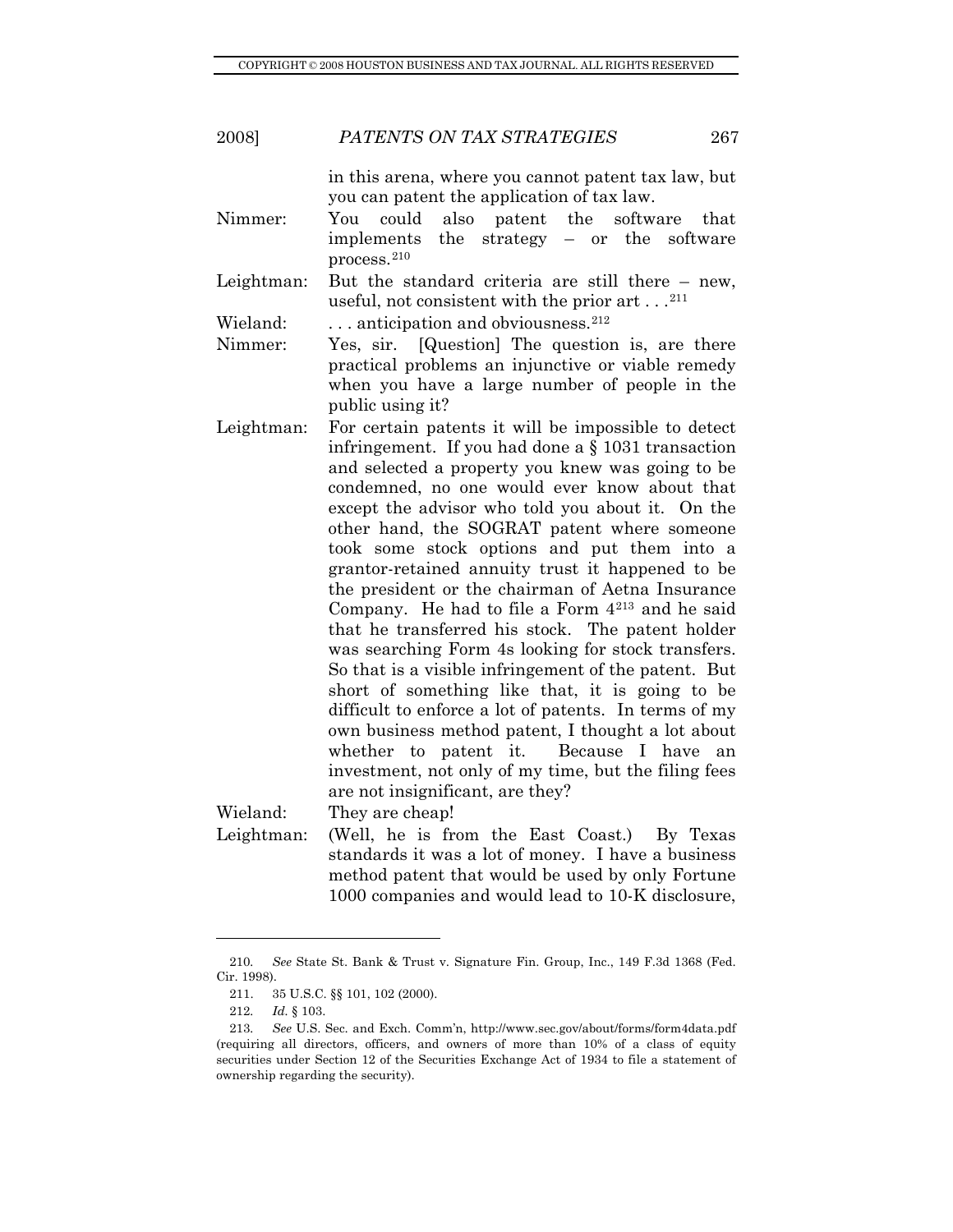so I will be able to detect any infringement. Normally it is going to be a big problem.

- Nimmer: Let me ask one question to follow up. Who would be the infringer? Would it be the client who files the return? Or would it be the attorney or CPA firm who gave the advice and implemented the return?
- Wieland: It depends on how the claim is written. But let's say that the infringement is the finished product, the numbers, the return itself. The client would probably be a direct infringer. Then the tax attorney could be a contributory infringer but it requires that he actually knew about the patent and that he actively used the infringement $2^{14}$  – one of the reasons you do not want to go looking at every patent perhaps, but that probably will change because of the recent decisions.[215](#page-43-1)
- Nimmer: So that would change the enforcement issue depending on who you are suing.
- Question: Dan, I think we have all pretty much decided at this point that the SOGRAT patent is a bad patent. One of the statements that you made that I think was extremely accurate was that CPAs and attorneys alike spend a lot of time talking to one another about new law and existing law. We are going to Continuing Legal Education programs all the time, whether or not these things are brought up. When the SOGRAT patent came out, I basically did a verbal poll of several estate planning lawyers during a CLE program and I asked the question whether they had ever broached the issue of stock option grantor-retained annuity trusts and most of them came back and said "Yes, all the time." Yet a patent was issued on it.[216](#page-43-2)
- Leightman: Most of them probably did not know about the patent.

<sup>214</sup>*. See* 35 U.S.C. **§** 271(a)-(c).

<span id="page-43-1"></span><span id="page-43-0"></span><sup>215</sup>*. See* e-Bay, Inc. v. MercExchange, L.L.C., 547 U.S. 388, 390-93 (2006); KSR Int'l Co. v. Teleflex, Inc., 127 S. Ct. 1727, 1739-42 (2007); SanDisk Corp. v. ST Microelectronics, Inc., 480 F.3d 1272, 1381-83 (Fed. Cir. 2007).

<span id="page-43-2"></span> <sup>216.</sup> Establishing and Managing Grantor Retained Annuity Trusts Funded by Nonqualified Stock Options (SOGRAT), U.S. Patent No. 6,567,790 (filed Dec. 1, 1999) (issued May 20, 2003).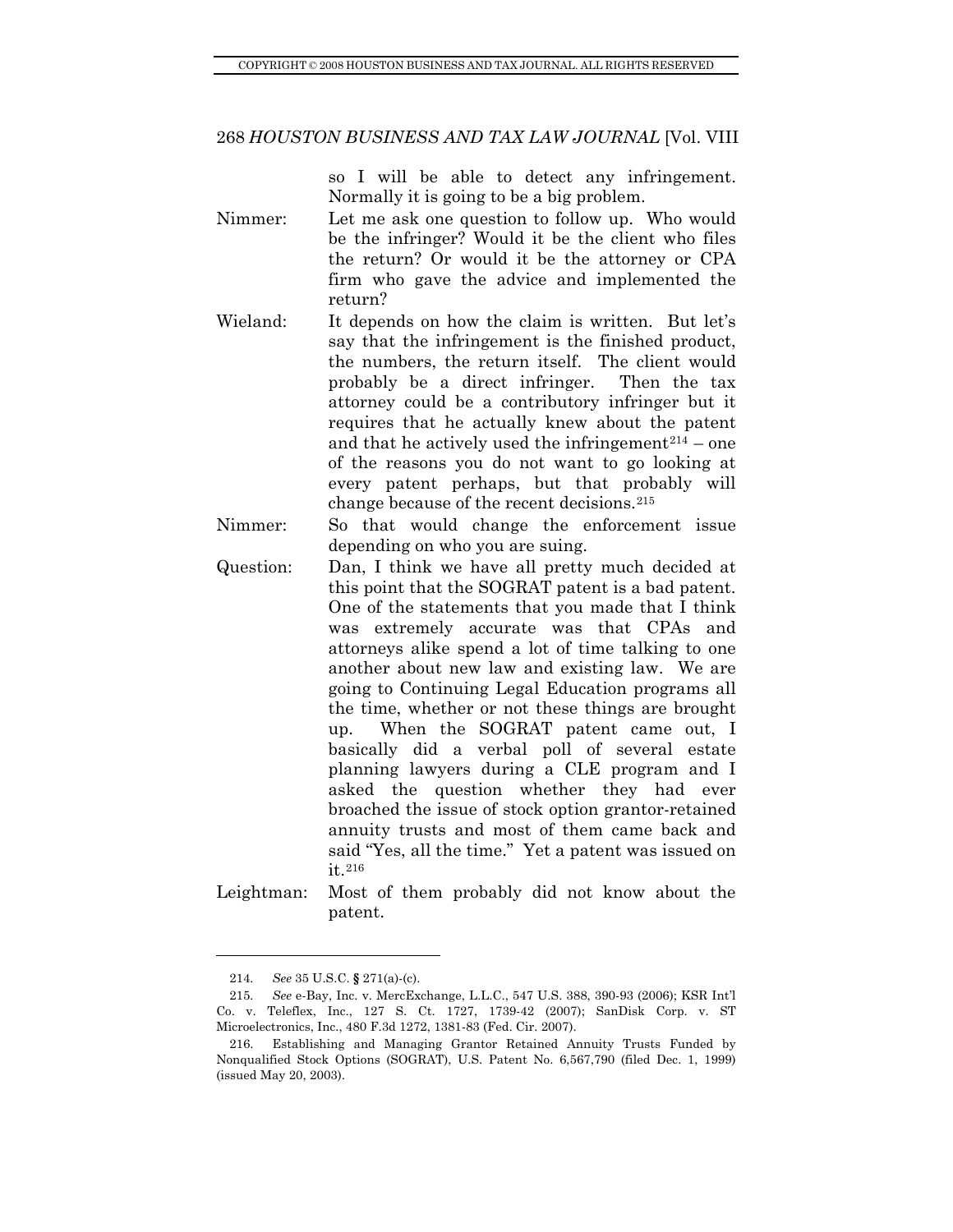- Nimmer: Can you try to repeat? Because I do not think anyone else can hear it when you are talking in this direction.
- Question: When we, as professionals, are talking among ourselves after work or in continuing education programs and so on, a lot of us take for granted that some of these novelties and innovations that we talk about in going over the new law or existing law, are something that we would need to think about going after patents. That was basically the result of a poll that I took of law firms in Houston and so the question that I have is how do you broach over the issue of novelty?
- Leightman: Well you may decide in your own mind that there is no novelty. Going back to Charles' five stages of patents, you would be in the shock stage when someone tells you that there is this patent on the SOGRAT, as well you should be. You may decide to tell the client there is this patent, but you would get someone in the patent field to perhaps give you advice that the patent will not stand up, or you will be able to settle the claim for a small amount. Or if your client is not a reporting executive of a public company, you may decide to try the old audit lottery, I guess. Give Charles a shot at this.
- Wieland: If you accept as a hypothetical that the discussion of SOGRATs was only ever oral, word of mouth, no one ever published it, wrote it down, or kept it in the public domain, it probably does not constitute "prior art." The reason for that is there has to be a degree of public retrievability.[217](#page-44-0) There are a couple of cases in my article that try to bracket that issue a little bit.[218](#page-44-1) But the patent system is about promoting the dissemination of information. The 10 people that you discussed that with over dinner one night do not represent the 70,000 tax practitioners in the United States. It is not a meaningful dissemination and so when I said that I cannot think of a community more desperately in need of a patent system, that is what I am talking

<sup>217</sup>*. See supra* note 5, at 136.

<span id="page-44-1"></span><span id="page-44-0"></span><sup>218</sup>*. See* Invitrogen Corp. v. Biocrest Mfg., L.P., 424 F..3d 1374 (Fed. Cir. 2005); *see*  TP Labs.,Inc. v. Professional Publishers, Inc., 724 F.2d 965 (Fed. Cir. 1984).